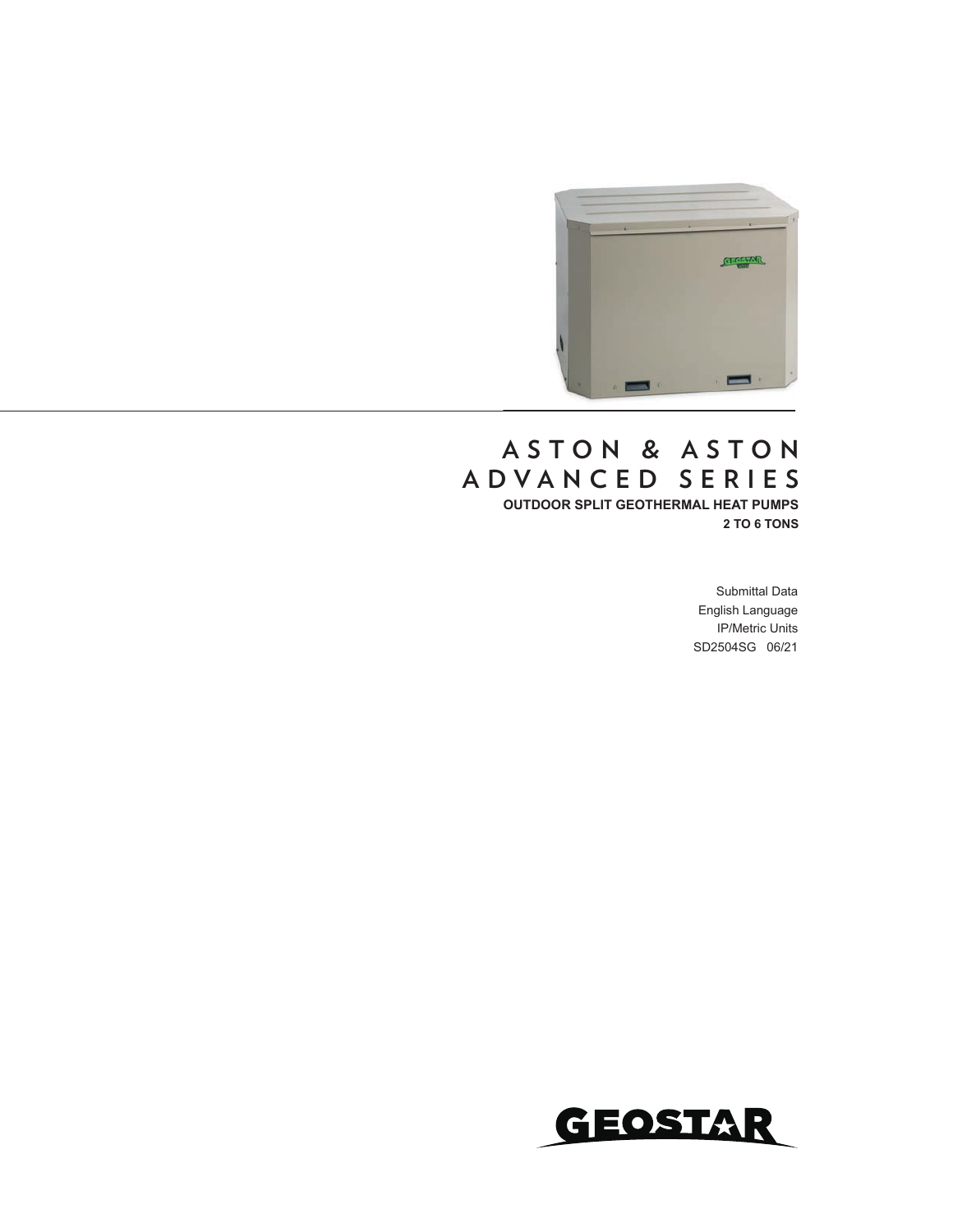| Contractor: |  |
|-------------|--|
|-------------|--|

Engineer:

Project Name: Unit Tag: \_



### **Model Nomenclature**



### **Model Nomenclature - Aston Advanced**

**ENERGY STAR** 



ENERGY STAR® rated.

The manufacturer works continually to improve its products. As a result, the design and specifications of each product at the time of order may be changed without notice. Purchaser's approval of this data set signifies tha

Intertek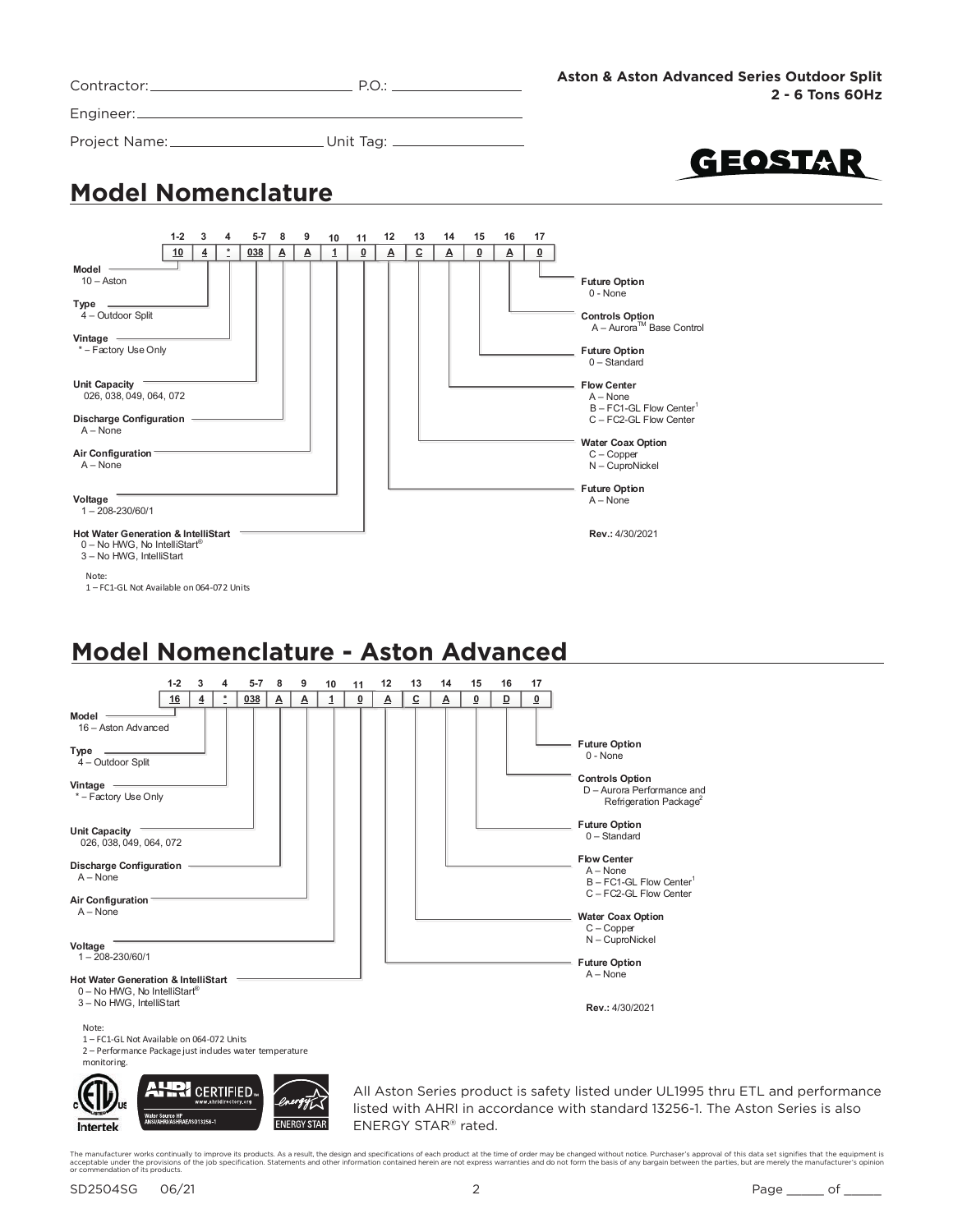| Contractor: |  |
|-------------|--|
|             |  |

Engineer:

Project Name: Unit Tag:

# GEOSTAR

### **AHRI Data**

|        |            |                                                   |     |                                            |                         |                                            | <b>Water Loop Heat Pump</b> |                               |                  |                                      | <b>Ground Water Heat Pump</b>                                                                  |                                                          |                  |                                                          | <b>Ground Loop Heat Pump</b> |            |
|--------|------------|---------------------------------------------------|-----|--------------------------------------------|-------------------------|--------------------------------------------|-----------------------------|-------------------------------|------------------|--------------------------------------|------------------------------------------------------------------------------------------------|----------------------------------------------------------|------------------|----------------------------------------------------------|------------------------------|------------|
| Modell | <b>SAH</b> | <b>Flow Rate</b><br>Capacity<br><b>Modulation</b> |     | <b>Cooling Brine</b><br>EWT 86 $\degree$ F |                         | <b>Heating Brine</b><br>EWT 68 $\degree$ F |                             | Cooling<br>EWT 59 $\degree$ F |                  | <b>Heating</b><br>EWT 50 $\degree$ F |                                                                                                | <b>Cooling Brine</b><br>Full Load 77°F<br>Part Load 68°F |                  | <b>Heating Brine</b><br>Full Load 32°F<br>Part Load 41°F |                              |            |
|        |            |                                                   | gpm | cfm                                        | Capacity<br><b>Btuh</b> | EER<br>Btuh/W                              | Capacity COP<br>Btuh        |                               | Capacity<br>Btuh | <b>EER</b><br>Btuh/W                 | $\begin{array}{ c c c }\n \hline\n \text{Capacity} & \text{cop} \n \end{array}$<br><b>Btuh</b> |                                                          | Capacity<br>Btuh | <b>EER</b><br>Btuh/W                                     | Capacity<br><b>Btuh</b>      | <b>COP</b> |
| 026    | 026        | Full                                              | 8   | 850                                        | 22,500                  | 15.0                                       | 28,100                      | 5.0                           | 25,800           | 23.0                                 | 23,300                                                                                         | 4.6                                                      | 23,400           | 17.5                                                     | 18,400                       | 3.7        |
|        |            | Part                                              | 7   | 750                                        | 17.400                  | 17.0                                       | 21,200                      | 6.0                           | 20,000           | 29.0                                 | 17,400                                                                                         | 5.0                                                      | 19,200           | 24.5                                                     | 15,500                       | 4.3        |
| 038    | 036        | Full                                              | 9   | 1200                                       | 34,400                  | 16.3                                       | 41,600                      | 5.2                           | 38,200           | 24.2                                 | 35,100                                                                                         | 4.7                                                      | 36,000           | 19.0                                                     | 27,900                       | 4.0        |
|        |            | Part                                              | 8   | 800                                        | 24,600                  | 18.3                                       | 30,000                      | 5.4                           | 28,000           | 32.5                                 | 25,100                                                                                         | 4.7                                                      | 27,000           | 27.0                                                     | 22,500                       | 4.2        |
| 049    | 048        | Full                                              | 12  | 1500                                       | 43,200                  | 15.4                                       | 56,300                      | 5.1                           | 51,000           | 24.2                                 | 47,100                                                                                         | 4.6                                                      | 46,300           | 18.0                                                     | 37,700                       | 3.9        |
|        |            | Part                                              | 11  | 1300                                       | 32,500                  | 17.0                                       | 41.600                      | 5.9                           | 39,400           | 31.0                                 | 34.000                                                                                         | 4.9                                                      | 37,500           | 25.8                                                     | 30.000                       | 4.4        |
| 064    | 060        | Full                                              | 16  | 1800                                       | 54.800                  | 15.0                                       | 66,900                      | 4.8                           | 63,200           | 22.5                                 | 56.000                                                                                         | 4.4                                                      | 57.400           | 17.0                                                     | 45,200                       | 3.7        |
|        |            | Part                                              | 14  | 1500                                       | 40,900                  | 16.5                                       | 48,900                      | 5.4                           | 48,500           | 29.0                                 | 40,100                                                                                         | 4.6                                                      | 46,300           | 24.5                                                     | 35,600                       | 4.1        |
| 072    | 066        | Full                                              | 18  | 2000                                       | 60,400                  | 14.0                                       | 81,000                      | 4.5                           | 70,000           | 22.0                                 | 67,500                                                                                         | 4.1                                                      | 62,800           | 16.0                                                     | 53,500                       | 3.5        |
|        |            | Part                                              | 16  | 1600                                       | 46,600                  | 15.3                                       | 61,400                      | 5.2                           | 54,600           | 26.5                                 | 50,800                                                                                         | 4.2                                                      | 51,900           | 22.0                                                     | 45,300                       | 3.9        |

Cooling capacities based upon 80.6°F DB, 66.2°F WB entering air temperature

11/21/16

Heating capacities based upon 68°F DB, 59°F WB entering air temperature

All ratings based upon operation at the lower voltage of dual voltage rated models.

Refer to the air handler compatibility table for matching air handler.

#### **Energy Star Compliance Table**

|       | Tier 3          |                |  |  |  |  |
|-------|-----------------|----------------|--|--|--|--|
| Model | Ground<br>Water | Ground<br>Loop |  |  |  |  |
| 026   | Yes             | Yes            |  |  |  |  |
| 038   | Yes             | Yes            |  |  |  |  |
| 049   | Yes             | Yes            |  |  |  |  |
| 064   | Yes             | Yes            |  |  |  |  |
| 072   | Yes             | Yes            |  |  |  |  |
|       |                 | $-1$ $-1$ $-1$ |  |  |  |  |

11/21/16

#### **Energy Star Rating Criteria**

In order for water-source heat pumps to be Energy Star rated they must meet or exceed the minimum efficiency requirements listed below.

#### **Tier 3: 1/1/2012 – No Effective End Date Published**

|                            | FFR  | MNP |
|----------------------------|------|-----|
| Closed loop water-to-air   | 171  | 3.6 |
| Open loop water-to-air     | 211  | 41  |
| Closed loop water-to-water | 16.1 | 3.1 |
| Open loop water-to-water   | 201  | 35  |

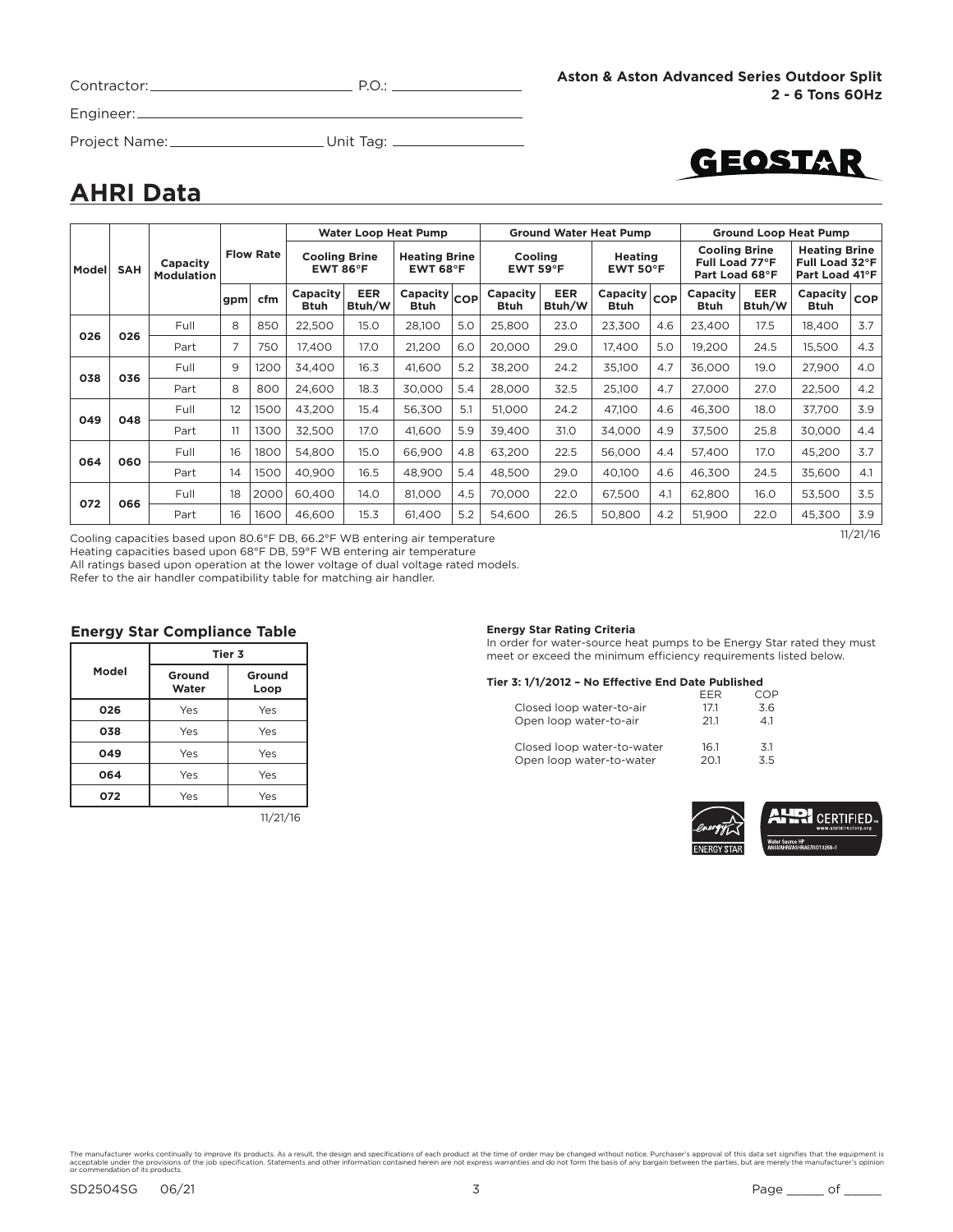| Contractor:   | PO:          |
|---------------|--------------|
| Engineer:     |              |
| Project Name: | _Unit Tag: . |



### **Dimensional Data**

### **Cabinet Dimensions and Refrigerant Piping Connections**



| Model        |    |        |        |        |                   |                      |        |                   |                    |                                   |        |                                           |
|--------------|----|--------|--------|--------|-------------------|----------------------|--------|-------------------|--------------------|-----------------------------------|--------|-------------------------------------------|
| 026 thru 072 | in | 36.0   | 23.9   | 26.7   | 0.4               | $\sim$ $\sim$<br>b.U | o.z    | 10.8              | 14.C               | 9.0                               | 20.2   | $\sim$ $\sim$<br>$\overline{\phantom{a}}$ |
|              | cm | [91.4] | [60.7] | [67.8] | $-1 - -1$<br>، ۱۵ | [15.2]               | [20.8] | $\sim$<br>, 27.4' | --- --<br>, 35.6 ! | $\sqrt{2}$<br>$\sim$<br>ഄ<br>22.9 | [51.3] | $[18.3]$                                  |

The manufacturer works continually to improve its products. As a result, the design and specifications of each product at the time of order may be changed without notice. Purchaser's approval of this data set signifies tha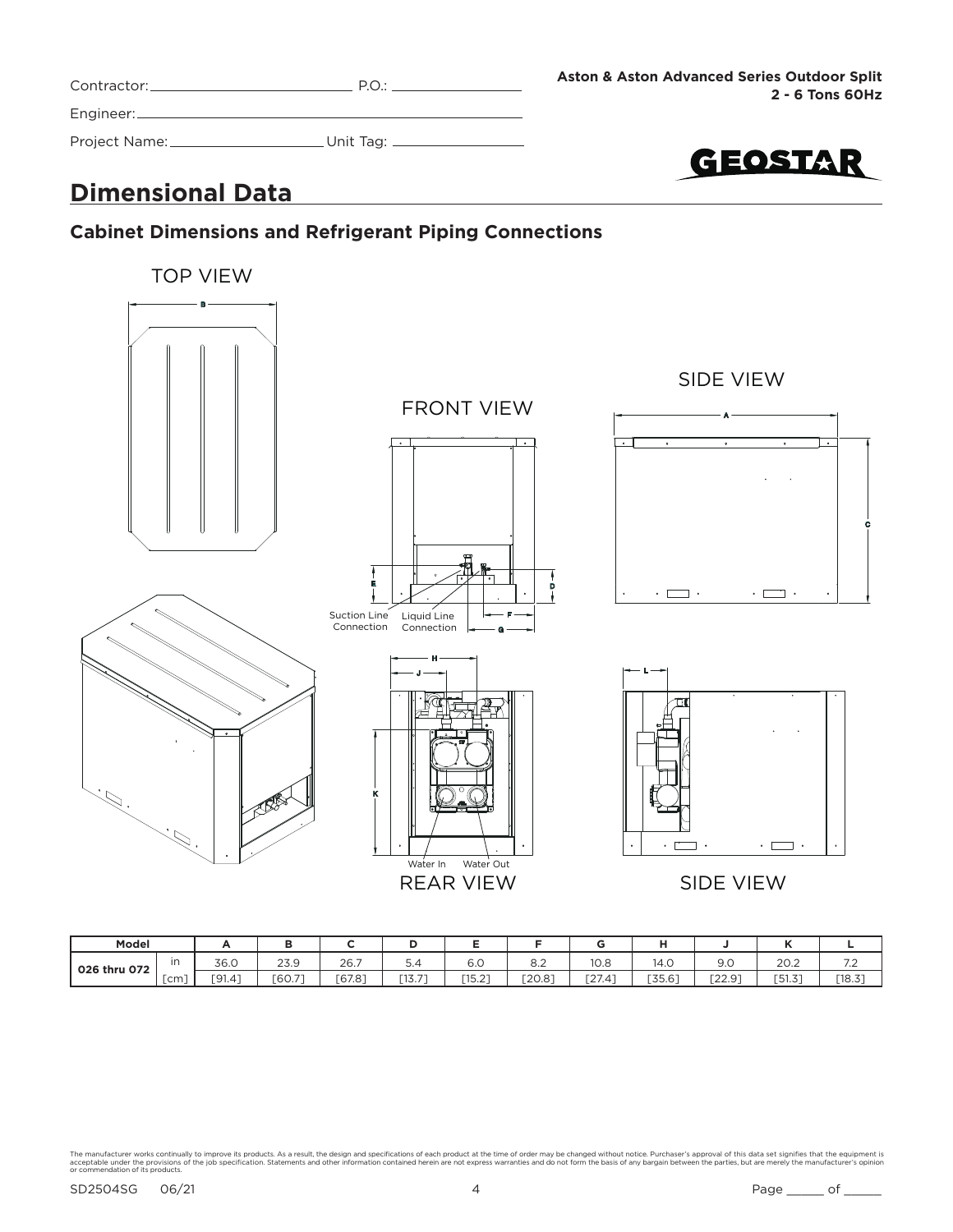| Contractor: | $P \cap \cdot$ |
|-------------|----------------|
| Engineer:   |                |

 $\overline{\phantom{a}}$ 

Project Name: \_\_\_\_\_\_\_\_\_\_\_\_\_\_\_\_\_\_\_\_\_\_\_\_\_\_Unit Tag: \_\_\_\_\_\_\_\_\_\_\_\_\_\_\_\_\_\_\_\_\_\_\_\_\_\_\_\_\_\_



### **Physical Data**

| Model                                                                                                          | 026          | 038         | 049                              | 064         | 072          |  |  |
|----------------------------------------------------------------------------------------------------------------|--------------|-------------|----------------------------------|-------------|--------------|--|--|
| Compressor (1 each)                                                                                            |              |             | Dual Capacity Scroll             |             |              |  |  |
| Factory Charge R-410A, oz [kg]                                                                                 | 52 [1.47]    | 56 [1.59]   | 90 [2.55]                        | 92 [2.61]   | 104 [2.95]   |  |  |
| <b>Coax and Water Piping</b>                                                                                   |              |             |                                  |             |              |  |  |
| Water Connections Size - Swivel- in [mm]                                                                       |              |             | <b>GeoLink Swivel Connectors</b> |             |              |  |  |
| Brass Service Valve - Liquid Line - in [mm]                                                                    |              | 3/8 [9.525] |                                  |             |              |  |  |
| Brass Service Valve - Suction Line - in [mm]                                                                   | 5/8 [15.875] |             | 3/4 [19.05]                      |             | 7/8 [22.225] |  |  |
| Coax and Piping Water Volume - gal [1]                                                                         | $0.7$ [2.6]  | $1.3$ [4.9] | $1.6$ $[6.1]$                    | $1.6$ [6.1] | $1.6$ [6.1]  |  |  |
| Weight - Operating, lb [kg]                                                                                    | 189 [86]     | 236 [107]   | 250 [113]                        | 271 [123]   | 290 [132]    |  |  |
| Weight - Packaged, lb [kg]                                                                                     | 209 [95]     | 256 [116]   | 270 [122]                        | 291 [132]   | 310 [141]    |  |  |
| 5/24/13<br>All units have TXV expansion devices and 1/2 in [12.2 mm] and 3/4 in [19.1 mm] electrical knockouts |              |             |                                  |             |              |  |  |

All units have TXV expansion devices, and 1/2 in. [12.2 mm] and 3/4 in. [19.1 mm] electrical knockouts. Brass service valves are sweat type valves.

### **Electrical Data**

|       | Voltage<br>Rated |         | Compressor |            |            |      | Ext                | <b>Total</b>       | Min         | Max                  |
|-------|------------------|---------|------------|------------|------------|------|--------------------|--------------------|-------------|----------------------|
| Model | <b>Voltage</b>   | Min/Max | <b>MCC</b> | <b>RLA</b> | <b>LRA</b> | LRA* | Loop<br><b>FLA</b> | Unit<br><b>FLA</b> | Circ<br>Amp | Fuse/<br><b>HACR</b> |
| 026   | 208-230/60/1     | 187/253 | 18.2       | 11.6       | 58.3       | 21.0 | 5.4                | 17.0               | 19.9        | 30                   |
| 038   | 208-230/60/1     | 187/253 | 23.8       | 15.2       | 83.0       | 30.0 | 5.4                | 20.6               | 24.4        | 40                   |
| 049   | 208-230/60/1     | 187/253 | 33.0       | 21.1       | 104.0      | 37.0 | 5.4                | 26.5               | 31.8        | 50                   |
| 064   | 208-230/60/1     | 187/253 | 42.3       | 27.1       | 152.9      | 54.0 | 5.4                | 32.5               | 39.3        | 70                   |
| 072   | 208-230/60/1     | 187/253 | 46.3       | 29.6       | 179.2      | 63.0 | 5.4                | 35.0               | 42.4        | 75                   |

Rated voltage of 208-230/60/1. 4/3/13

HACR circuit breaker in USA only.

All fuses Class RK-5 \* With optional IntelliStart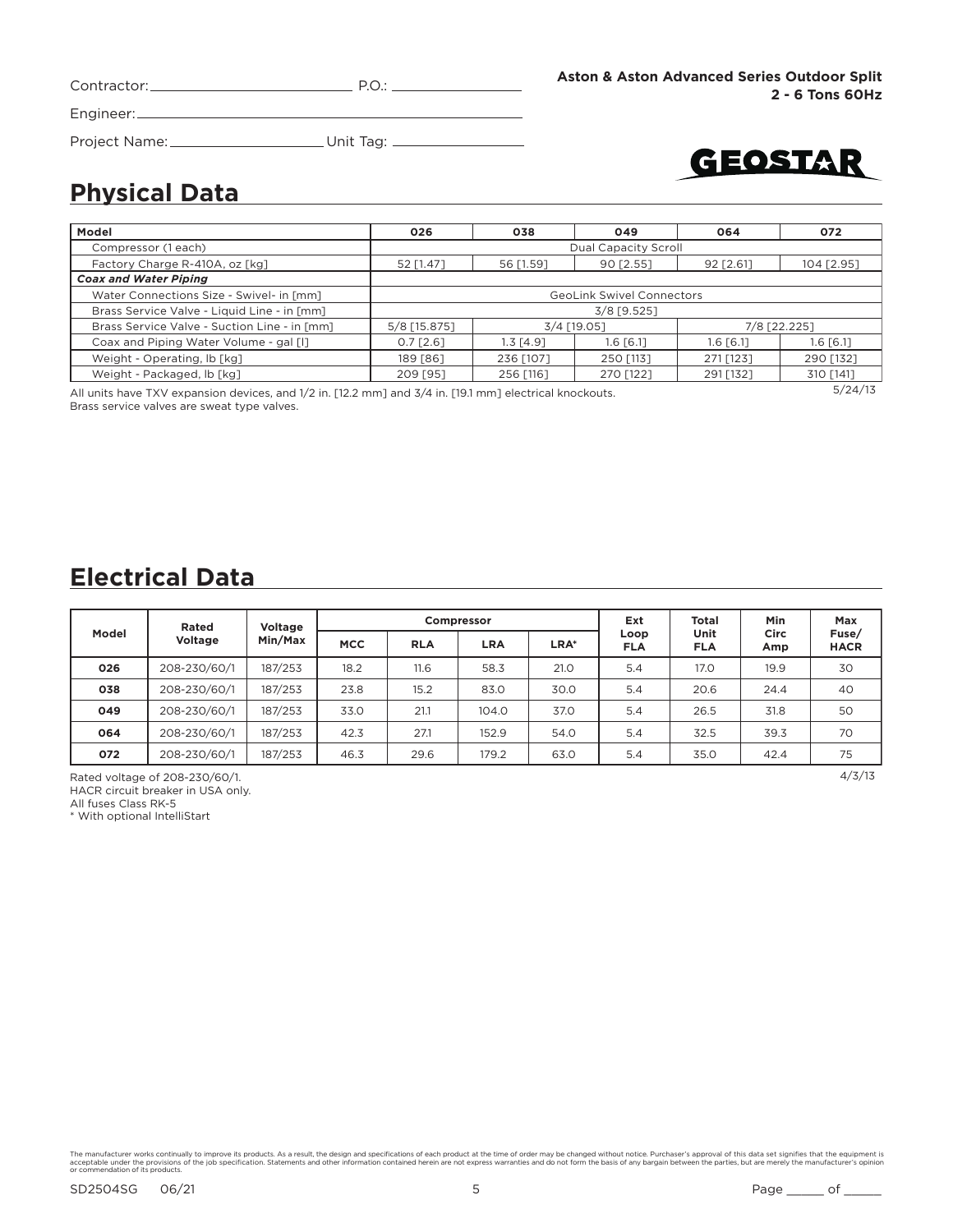| Contractor:   | PO:       |  |
|---------------|-----------|--|
| Engineer:     |           |  |
| Project Name: | Unit Tag: |  |



## **Reference Calculations**

| <b>Heating Calculations:</b>            | <b>Cooling Calculations:</b>                      |
|-----------------------------------------|---------------------------------------------------|
| $LWT = EWT - \frac{HE}{H}$<br>GPM x 500 | LWT = EWT + $\frac{HR}{GPM \times 500}$           |
| HC<br>$LAT = EAT +$<br>CFM x 1.08       | LAT (DB) = EAT (DB) - $\frac{SC}{}$<br>CFM x 1.08 |
|                                         | $IC = TC - SC$                                    |
| $TH = HC + HW$                          | $S/T = \frac{SC}{TC}$                             |

### **Legend and Notes**

#### **ABBREVIATIONS AND DEFINITIONS:**

- $CFM = airflow$ , cubic feet/minute
- EWT = entering water temperature, Fahrenheit
- $GPM$  = water flow in gallons/minute
- WPD = water pressure drop, PSI and feet of water
- EAT = entering air temperature, Fahrenheit (dry bulb/wet bulb)
- HC = air heating capacity, MBTUH
- TC = total cooling capacity, MBTUH
- SC = sensible cooling capacity, MBTUH
- KW = total power unit input, kilowatts
- HR = total heat of rejection, MBTUH
- HE = total heat of extraction, MBTUH
- HW = hot water generator capacity, MBTUH
- EER = Energy Efficiency Ratio
	- = BTU output/Watt input
- COP = Coefficient of Performance = BTU output/BTU input
- LWT = leaving water temperature, °F
- LAT = leaving air temperature, °F
- TH = total heating capacity, MBTUH
- LC = latent cooling capacity, MBTUH
- S/T = sensible to total cooling ratio

### **Operating Limits**

| <b>Operating Limits</b> | Cooling                                           | <b>Heating</b>                       |  |  |  |  |
|-------------------------|---------------------------------------------------|--------------------------------------|--|--|--|--|
| Air Limits              |                                                   |                                      |  |  |  |  |
| Minimum ambient air, DB | $-10^{\circ}$ F [ $-23.3^{\circ}$ C]              | $-10^{\circ}$ F [ $-23.3^{\circ}$ C] |  |  |  |  |
| Rated ambient air. DB   | 80.0 [26.7°C]                                     | 70°F [21.1°C]                        |  |  |  |  |
| Maximum ambient air, DB | 120 [48.8°C]                                      | 85°F [29°C]                          |  |  |  |  |
| <b>Water Limits</b>     |                                                   |                                      |  |  |  |  |
| Minimum entering water  | 30°F [-1°C]                                       | 20°F [-6.7°C]                        |  |  |  |  |
| Normal entering water   | 50-110°F [10-43°C]                                | 30-70°F [-1 to 21°C]                 |  |  |  |  |
| Maximum entering water  | 120°F [49°C]                                      | 90°F [32°C]                          |  |  |  |  |
| Normal water flow       | 1.5 to 3.0 gpm per ton<br>[1.6 to 3.2 l/m per kW] |                                      |  |  |  |  |

**NOTES:** Minimum/maximum limits are only for start-up conditions, and are meant for bringing the space up to occupancy temperature. Units are not designed to operate at the minimum/maximum conditions on a regular basis. The operating limits are dependent upon three primary factors: 1) water temperature, 2) return air temperature, and 3) ambient temperature. When any of the factors are at the minimum or maximum levels, the other two factors must be at the normal level for proper and reliable unit operation.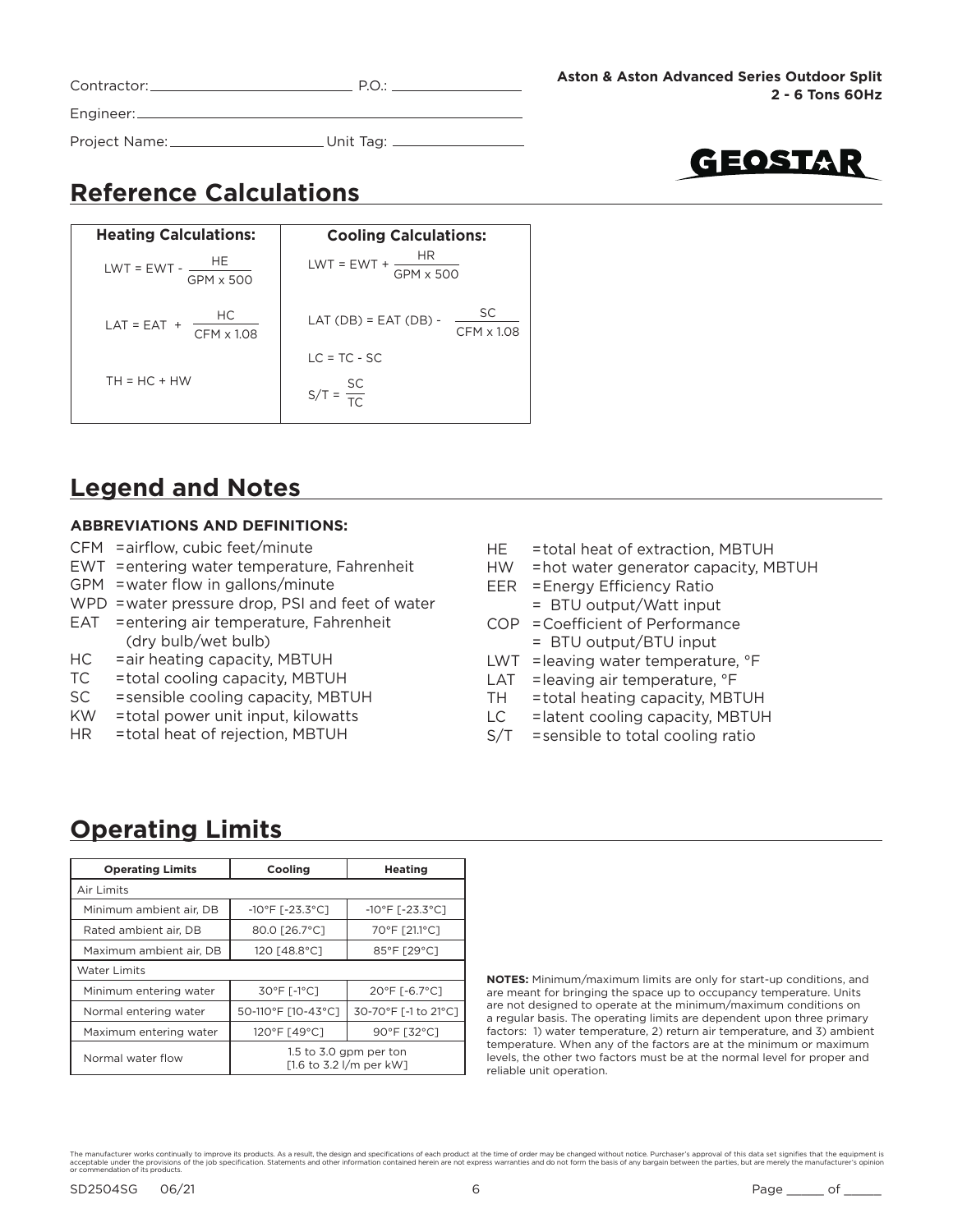| Contractor: |  |
|-------------|--|
|             |  |

Project Name: Unit Tag:

**Aston & Aston Advanced Series Outdoor Split 2 - 6 Tons 60Hz**



### **Pressure Drop**

### **Dual Capacity**

|       | <b>GPM</b>        |                |      | <b>Pressure Drop (psi)</b> |      |                                                                                                                                                                                      |  |  |
|-------|-------------------|----------------|------|----------------------------|------|--------------------------------------------------------------------------------------------------------------------------------------------------------------------------------------|--|--|
| Model |                   | $30^{\circ}$ F | 50°F | 70°F                       | 90°F | 110°F<br>1.0<br>2.5<br>3.9<br>6.0<br>0.7<br>1.9<br>2.9<br>5.2<br>1.0<br>1.9<br>2.8<br>4.4<br>0.7<br>1.6<br>2.3<br>3.4<br>1.0<br>2.1<br>3.2<br>5.0<br>0.7<br>1.6<br>2.7<br>4.2<br>1.4 |  |  |
| 026   | 4                 | 1.4            | 1.3  | 1.2                        | 1.1  |                                                                                                                                                                                      |  |  |
| full  | 6                 | 3.3            | 3.1  | 2.9                        | 2.7  |                                                                                                                                                                                      |  |  |
|       | 8                 | 5.1            | 4.8  | 4.5                        | 4.2  |                                                                                                                                                                                      |  |  |
| load  | 10                | 7.2            | 6.9  | 6.6                        | 6.3  |                                                                                                                                                                                      |  |  |
| 026   | 3                 | 1.0            | 0.9  | 0.9                        | 0.8  |                                                                                                                                                                                      |  |  |
| part  | 5                 | 2.5            | 2.3  | 2.2                        | 2.0  |                                                                                                                                                                                      |  |  |
| load  | 7                 | 3.9            | 3.6  | 3.4                        | 3.2  |                                                                                                                                                                                      |  |  |
|       | 9                 | 6.2            | 5.9  | 5.7                        | 5.5  |                                                                                                                                                                                      |  |  |
| 038   | 5                 | 1.2            | 1.2  | 1.1                        | 1.0  |                                                                                                                                                                                      |  |  |
| full  | $\overline{7}$    | 2.5            | 2.3  | 2.2                        | 2.0  |                                                                                                                                                                                      |  |  |
| load  | 9                 | 3.6            | 3.4  | 3.2                        | 3.0  |                                                                                                                                                                                      |  |  |
|       | 11                | 5.2            | 5.0  | 4.8                        | 4.6  |                                                                                                                                                                                      |  |  |
| 038   | 4                 | 0.9            | 0.9  | 0.8                        | 0.8  |                                                                                                                                                                                      |  |  |
| part  | 6                 | 2.0            | 1.9  | 1.8                        | 1.7  |                                                                                                                                                                                      |  |  |
|       | 8                 | 2.9            | 2.8  | 2.7                        | 2.5  |                                                                                                                                                                                      |  |  |
| load  | 10                | 4.1            | 4.0  | 3.8                        | 3.6  |                                                                                                                                                                                      |  |  |
| 049   | 6                 | 1.3            | 1.2  | 1.1                        | 1.1  |                                                                                                                                                                                      |  |  |
| full  | 9                 | 2.7            | 2.6  | 2.4                        | 2.2  |                                                                                                                                                                                      |  |  |
| load  | $12 \overline{ }$ | 4.2            | 3.9  | 3.7                        | 3.3  |                                                                                                                                                                                      |  |  |
|       | 15                | 6.0            | 5.7  | 5.5                        | 5.2  |                                                                                                                                                                                      |  |  |
| 049   | 5                 | 0.9            | 0.8  | 0.8                        | 0.7  |                                                                                                                                                                                      |  |  |
| part  | 8                 | 2.2            | 2.0  | 1.9                        | 1.7  |                                                                                                                                                                                      |  |  |
| load  | 11                | 3.5            | 3.3  | 3.1                        | 2.8  |                                                                                                                                                                                      |  |  |
|       | 14                | 5.1            | 4.9  | 4.7                        | 4.4  |                                                                                                                                                                                      |  |  |
| 064   | 8                 | 1.8            | 1.7  | 1.6                        | 1.5  |                                                                                                                                                                                      |  |  |
| full  | 12                | 4.1            | 3.8  | 3.6                        | 3.4  | 3.1                                                                                                                                                                                  |  |  |
| load  | 16                | 6.5            | 6.1  | 5.7                        | 5.3  | 4.9                                                                                                                                                                                  |  |  |
|       | 20                | 9.7            | 9.2  | 8.6                        | 8.2  | 7.6                                                                                                                                                                                  |  |  |
| 064   | 6                 | 1.1            | 1.0  | 0.9                        | 0.9  | 0.8                                                                                                                                                                                  |  |  |
| part  | 10                | 3.3            | 3.1  | 2.9                        | 2.7  | 2.5                                                                                                                                                                                  |  |  |
| load  | 14                | 5.6            | 5.3  | 4.9                        | 4.6  | 4.3                                                                                                                                                                                  |  |  |
|       | 18                | 8.4            | 8.1  | 7.7                        | 7.4  | 7.1                                                                                                                                                                                  |  |  |
| 072   | 12                | 3.3            | 3.1  | 2.9                        | 2.7  | 2.5                                                                                                                                                                                  |  |  |
| full  | 15                | 5.0            | 4.7  | 4.4                        | 4.1  | 3.8                                                                                                                                                                                  |  |  |
|       | 18                | 6.8            | 6.4  | 6.0                        | 5.5  | 5.1                                                                                                                                                                                  |  |  |
| load  | 21                | 8.4            | 8.0  | 7.6                        | 7.1  | 6.8                                                                                                                                                                                  |  |  |
| 072   | 10                | 2.4            | 2.3  | 2.1                        | 2.0  | 1.8                                                                                                                                                                                  |  |  |
| part  | 13                | 4.0            | 3.7  | 3.5                        | 3.3  | 3.0                                                                                                                                                                                  |  |  |
|       | 16                | 5.6            | 5.2  | 4.9                        | 4.6  | 4.2                                                                                                                                                                                  |  |  |
| load  | 19                | 7.1            | 6.8  | 6.5                        | 6.2  | 5.9                                                                                                                                                                                  |  |  |
|       |                   |                |      |                            |      | 1/4/17                                                                                                                                                                               |  |  |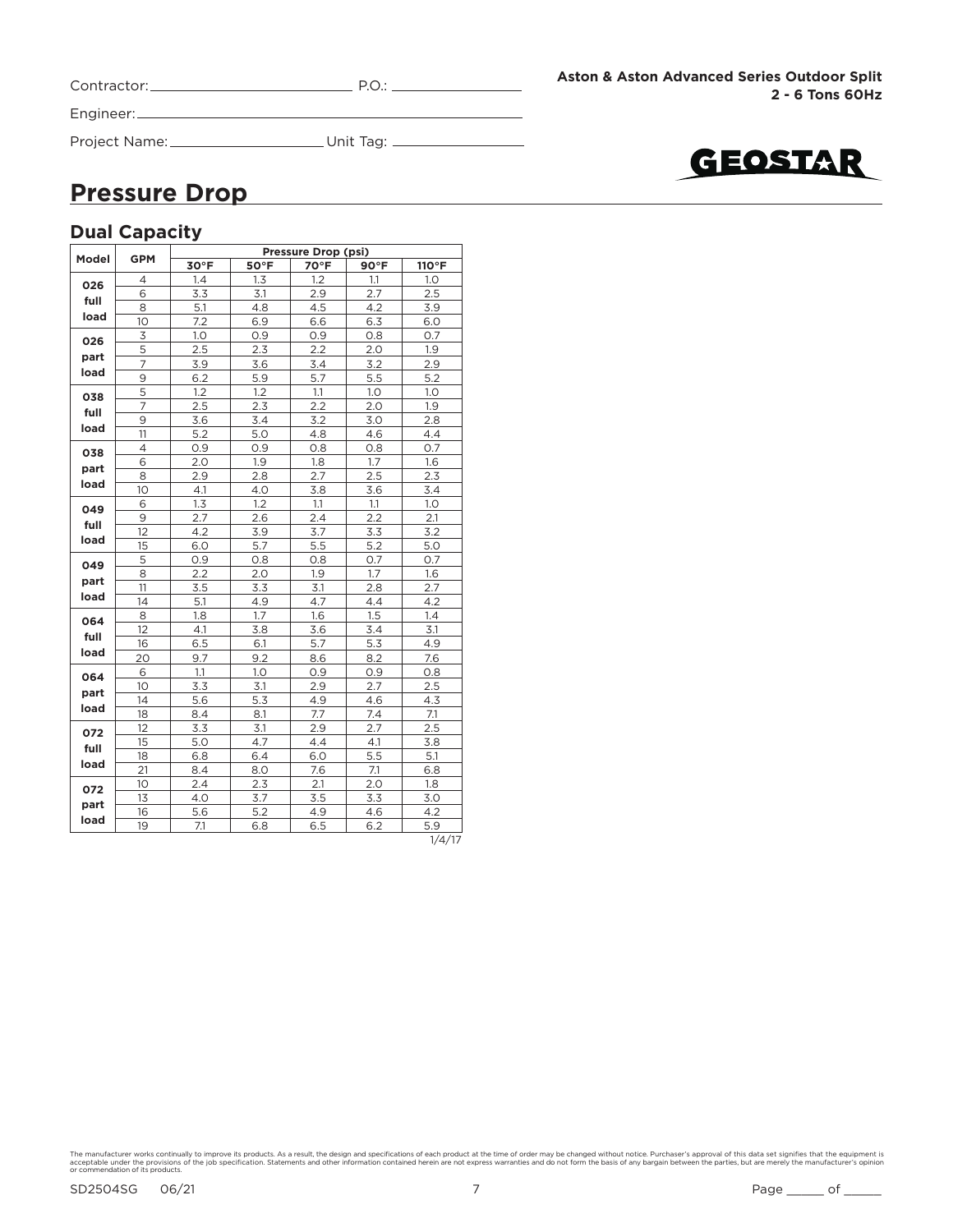| Contractor: |  |
|-------------|--|
|             |  |

Engineer:

Project Name: Unit Tag:



### **Model 026 - Performance Data**

#### **026 - Dual Capacity Low Speed**

| <b>EWT</b> |                                 |            | <b>WPD</b> |                       |                    | <b>HEATING - EAT 70°F</b> |                                  |                |              | COOLING - EAT 80/67 °F<br><b>SC</b><br><b>Airflow</b><br>ТC<br>S/T<br>Power |                                                                   |                                   |              |              |              |               |
|------------|---------------------------------|------------|------------|-----------------------|--------------------|---------------------------|----------------------------------|----------------|--------------|-----------------------------------------------------------------------------|-------------------------------------------------------------------|-----------------------------------|--------------|--------------|--------------|---------------|
| °F         | <b>Flow</b><br>gpm              | PSI        | <b>FT</b>  | <b>Airflow</b><br>cfm | нc<br><b>MBtuh</b> | Power<br>kW               | HE<br><b>MBtuh</b>               | LAT<br>°F      | COP          | cfm                                                                         | HR<br><b>MBtuh</b><br><b>MBtuh</b><br>Ratio<br>kW<br><b>MBtuh</b> |                                   |              |              |              |               |
|            | 3.0<br>5.0                      | 1.0<br>2.6 | 2.3<br>5.9 |                       |                    |                           | Operation not recommended        |                |              |                                                                             |                                                                   |                                   |              |              |              |               |
| 20         | 7.0                             | 4.0        | 9.2        | 500                   | 11.7               | 1.22                      | 7.6                              | 91.7           | 2.82         |                                                                             |                                                                   | Operation not recommended         |              |              |              |               |
|            | 3.0                             | 1.0        | 2.3        | 700                   | 11.9               | 1.17                      | 7.9<br>Operation not recommended | 85.7           | 2.98         |                                                                             |                                                                   |                                   |              |              |              |               |
|            |                                 |            |            | 500                   | 12.5               | 1.12                      | 8.7                              | 93.2           | 3.28         | 500                                                                         | 17.2                                                              | Operation not recommended<br>10.2 | 0.60         | 0.63         | 19.3         | 27.4          |
| 30         | 5.0                             | 2.5        | 5.8        | 700                   | 13.1               | 1.15                      | 9.1                              | 87.3           | 3.32         | 700                                                                         | 17.5                                                              | 11.2                              | 0.64         | 0.66         | 19.7         | 26.4          |
|            |                                 |            |            | 500                   | 13.7               | 1.23                      | 9.5                              | 95.4           | 3.26         | 500                                                                         | 17.3                                                              | 10.2                              | 0.59         | 0.61         | 19.4         | 28.3          |
|            | 7.0                             | 3.9        | 8.9        | 700                   | 13.9               | 1.18                      | 9.9                              | 88.4           | 3.45         | 700                                                                         | 17.7                                                              | 11.2                              | 0.63         | 0.64         | 19.9         | 27.7          |
|            | 3.0                             | 1.0        | 2.2        |                       |                    |                           | Operation not recommended        |                |              |                                                                             |                                                                   | Operation not recommended         |              |              |              |               |
|            |                                 |            | 5.6        | 500                   | 14.9               | 1.14                      | <b>11.0</b>                      | 97.5           | 3.80         | 500                                                                         | 18.6                                                              | 12.3                              | 0.66         | 0.68         | 21.0         | 27.2          |
| 40         | 5.0                             | 2.4        |            | 700                   | 15.4               | 1.17                      | 11.4                             | 90.3           | 3.86         | 700                                                                         | 19.0                                                              | 13.5                              | 0.71         | 0.72         | 21.4         | 26.4          |
|            | 7.0                             | 3.7        | 8.7        | 500                   | 15.7               | 1.17                      | 11.7                             | 99.0           | 3.91         | 500                                                                         | 18.8                                                              | 12.3                              | 0.66         | 0.66         | 21.0         | 28.3          |
| 50<br>60   |                                 |            |            | 700                   | 16.2               | 1.20                      | 12.1                             | 91.4           | 3.97         | 700                                                                         | 19.2                                                              | 13.5                              | 0.70         | 0.70         | 21.6         | 27.6          |
|            | 3.0                             | 0.9        | 2.1        | 500                   | 16.6               | 1.17                      | 12.6                             | 100.7          | 4.16         | 500                                                                         | 19.6                                                              | 13.8                              | 0.70         | 0.76         | 22.2         | 25.8          |
|            |                                 |            |            | 700                   | 17.1               | 1.18                      | 13.1                             | 92.6           | 4.23         | 700                                                                         | 20.2                                                              | 15.2                              | 0.75         | 0.78         | 22.8         | 26.0          |
|            | 5.0                             | 2.3        | 5.4        | 500                   | 17.2               | 1.17                      | 13.2                             | 101.8          | 4.31         | 500                                                                         | 19.8                                                              | 13.8                              | 0.70         | 0.74         | 22.3         | 26.7          |
|            |                                 |            |            | 700                   | 17.7               | 1.18                      | 13.6                             | 93.4           | 4.38         | 700                                                                         | 20.4                                                              | 15.3                              | 0.75         | 0.76         | 22.9         | 26.9          |
|            | 7.0                             | 3.6        | 8.4        | 500                   | 18.0               | 1.20                      | 13.9                             | 103.3          | 4.40         | 500                                                                         | 20.1                                                              | 14.2                              | 0.70         | 0.74         | 22.7         | 27.4          |
|            |                                 |            |            | 700                   | 18.5               | 1.21                      | 14.4                             | 94.5           | 4.48         | 700                                                                         | 20.7                                                              | 15.7                              | 0.76         | 0.75         | 23.3         | 27.6          |
|            | 3.0                             | 0.9        | 2.1        | 500                   | 18.8               | 1.19                      | 14.7                             | 104.7          | 4.60         | 500                                                                         | 19.1                                                              | 13.6                              | 0.71         | 0.86         | 22.1         | 22.1          |
|            |                                 |            |            | 700                   | 19.2               | 1.20                      | 15.1                             | 95.4           | 4.68         | 700                                                                         | 19.6                                                              | 15.1                              | 0.77         | 0.88         | 22.6         | 22.3          |
|            | 5.0                             | 2.3        | 5.3        | 500                   | 19.5               | 1.19                      | 15.4                             | 106.1          | 4.80         | 500                                                                         | 19.3                                                              | 13.7                              | 0.71         | 0.84         | 22.2         | 22.9          |
|            |                                 |            |            | 700                   | 20.0               | 1.20                      | 15.9                             | 96.4           | 4.88         | 700                                                                         | 19.8                                                              | 15.2                              | 0.76         | 0.86         | 22.7         | 23.1          |
|            | 7.0                             | 3.5        | 8.1        | 500                   | 20.2               | 1.22                      | 16.0                             | 107.4          | 4.86         | 500                                                                         | 19.6                                                              | 14.0                              | 0.72         | 0.83         | 22.5         | 23.5          |
|            |                                 |            |            | 700                   | 20.7               | 1.23                      | 16.5                             | 97.3           | 4.94         | 700                                                                         | 20.2                                                              | 15.6                              | 0.77         | 0.85         | 23.1         | 23.7          |
|            | 3.0                             | 0.9        | 2.0        | 500                   | 20.9               | 1.22                      | 16.8                             | 108.8          | 5.02         | 500                                                                         | 18.6                                                              | 13.5                              | 0.73         | 0.97         | 21.9         | 19.3          |
|            |                                 |            |            | 700                   | 21.3               | 1.22                      | 17.2                             | 98.2           | 5.12         | 700                                                                         | 19.1                                                              | 14.9                              | 0.78         | 0.98         | 22.5         | 19.4          |
| 70         | 5.0                             | 2.2        | 5.1        | 500                   | 21.8               | 1.22                      | 17.7                             | 110.5          | 5.26         | 500                                                                         | 18.8                                                              | 13.6                              | 0.72         | 0.94         | 22.0         | 20.0          |
|            |                                 |            |            | 700<br>500            | 22.2               | 1.22                      | 18.1                             | 99.4           | 5.37         | 700                                                                         | 19.3<br>19.1                                                      | 15.0                              | 0.78         | 0.96         | 22.6         | 20.1          |
|            | 7.0                             | 3.4        | 7.9        | 700                   | 22.4<br>22.8       | 1.24<br>1.24              | 18.2<br>18.6                     | 111.5<br>100.2 | 5.29<br>5.39 | 500<br>700                                                                  | 19.6                                                              | 13.9<br>15.4                      | 0.73<br>0.79 | 0.93<br>0.95 | 22.3<br>22.8 | 20.5<br>20.6  |
|            |                                 |            |            | 500                   | 23.1               | 1.25                      | 18.8                             | 112.8          | 5.42         | 500                                                                         | 17.2                                                              | 12.1                              | 0.70         | 1.09         | 20.9         | 15.7          |
|            |                                 |            | 1.9        | 700                   | 23.4               | 1.24                      | 19.2                             | 101.0          | 5.53         | 700                                                                         | 17.6                                                              | 13.4                              | 0.76         | 1.11         | 21.4         | 15.9          |
|            |                                 |            |            | 500                   | 24.2               | 1.24                      | 20.0                             | 114.8          | 5.72         | 500                                                                         | 17.3                                                              | 12.2                              | 0.70         | 1.06         | 21.0         | 16.3          |
| 80         |                                 |            | 4.9        | 700                   | 24.5               | 1.23                      | 20.3                             | 102.4          | 5.83         | 700                                                                         | 17.8                                                              | 13.5                              | 0.76         | 1.08         | 21.5         | 16.4          |
|            | 3.0<br>5.0<br>7.0               |            |            | 500                   | 24.5               | 1.27                      | 20.2                             | 115.5          | 5.68         | 500                                                                         | 17.6                                                              | 12.5                              | 0.71         | 1.05         | 21.2         | 16.7          |
|            | 0.8<br>2.1<br>3.3<br>3.0<br>0.8 |            | 7.6        | 700                   | 24.8               | 1.26                      | 20.5                             | 102.8          | 5.79         | 700                                                                         | 18.1                                                              | 13.8                              | 0.76         | 1.08         | 21.8         | 16.8          |
|            |                                 |            |            | 500                   | 25.3               | 1.28                      | 20.9                             | 116.8          | 5.80         | 500                                                                         | 15.7                                                              | 10.7                              | 0.68         | 1.22         | 19.9         | 12.9          |
|            |                                 |            | 1.9        | 700                   | 25.5               | 1.26                      | 21.2                             | 103.7          | 5.92         | 700                                                                         | 16.2                                                              | 11.8                              | 0.73         | 1.24         | 20.4         | 13.0          |
|            |                                 |            |            | 500                   | 26.6               | 1.27                      | 22.2                             | 119.2          | 6.15         | 500                                                                         | 15.9                                                              | 10.7                              | 0.68         | 1.19         | 20.1         | 13.4          |
| 90         | 5.0                             | 2.0        | 4.7        | 700                   | 26.7               | 1.25                      | 22.5                             | 105.4          | 6.28         | 700                                                                         | 16.3                                                              | 11.9                              | 0.73         | 1.21         | 20.5         | 13.5          |
|            | 7.0                             | 3.2        | 7.3        | 500                   | 26.7               | 1.29                      | 22.3                             | 119.4          | 6.06         | 500                                                                         | 16.2                                                              | <b>11.0</b>                       | 0.68         | 1.18         | 20.2         | 13.7          |
|            |                                 |            |            | 700                   | 26.8               | 1.27                      | 22.5                             | 105.4          | 6.18         | 700                                                                         | 16.6                                                              | 12.2                              | 0.73         | 1.20         | 20.7         | 13.8          |
|            | 3.0                             | 0.8        | 1.8        |                       |                    |                           |                                  |                |              |                                                                             |                                                                   | Operation not recommended         |              |              |              |               |
|            | 5.0                             | 2.0        | 4.6        |                       |                    |                           |                                  |                |              | 500                                                                         | 14.9                                                              | 11.5                              | 0.77         | 1.38         | 19.6         | 10.8          |
| 100        |                                 |            |            |                       |                    |                           |                                  |                |              | 700                                                                         | 15.3                                                              | 12.7                              | 0.83         | 1.41         | 20.1         | 10.9          |
|            | 7.0                             | 3.1        | 7.1        |                       |                    |                           |                                  |                |              | 500<br>700                                                                  | 15.1<br>15.6                                                      | 11.8<br>13.1                      | 0.78<br>0.84 | 1.37<br>1.40 | 19.8<br>20.3 | 11.1<br>11.1  |
|            | 3.0                             | 0.7        | 1.7        |                       |                    |                           |                                  |                |              |                                                                             |                                                                   | Operation not recommended         |              |              |              |               |
|            | 5.0<br>1.9                      |            |            |                       |                    |                           |                                  |                |              | 500                                                                         | 13.9                                                              | 12.2                              | 0.88         | 1.57         | 19.2         | 8.8           |
| 110        |                                 |            | 4.4        |                       |                    |                           | Operation not recommended        |                |              | 700                                                                         | 14.3                                                              | 13.6                              | 0.95         | 1.60         | 19.7         | 8.9           |
|            | 7.0                             | 2.9        | 6.8        |                       |                    |                           |                                  |                |              | 500<br>700                                                                  | 14.1<br>14.5                                                      | 12.6<br>13.9                      | 0.89<br>0.96 | 1.56<br>1.59 | 19.4<br>19.9 | 9.0<br>9.1    |
|            | 3.0                             | O.7        | 1.7        |                       |                    |                           |                                  |                |              |                                                                             |                                                                   | Operation not recommended         |              |              |              |               |
|            |                                 |            |            |                       |                    |                           |                                  |                |              | 500                                                                         | 13.1                                                              | 12.2                              | 0.93         | 1.81         | 19.3         | 7.2           |
| 120        | 5.0                             | 1.8        | 4.2        |                       |                    |                           |                                  |                |              | 700                                                                         | 13.3                                                              | 13.2                              | 0.99         | 1.86         | 19.7         | 7.2           |
|            | 7.0                             | 2.8        | 6.5        |                       |                    |                           |                                  |                |              | 500                                                                         | 13.2                                                              | 12.2                              | 0.92         | 1.75         | 19.2         | 7.5           |
|            |                                 |            |            |                       |                    |                           |                                  |                |              | 700                                                                         | 13.5                                                              | 13.2                              | 0.98         | 1.81         | 19.7         | 7.5<br>1/4/17 |
|            |                                 |            |            |                       |                    |                           |                                  |                |              |                                                                             |                                                                   |                                   |              |              |              |               |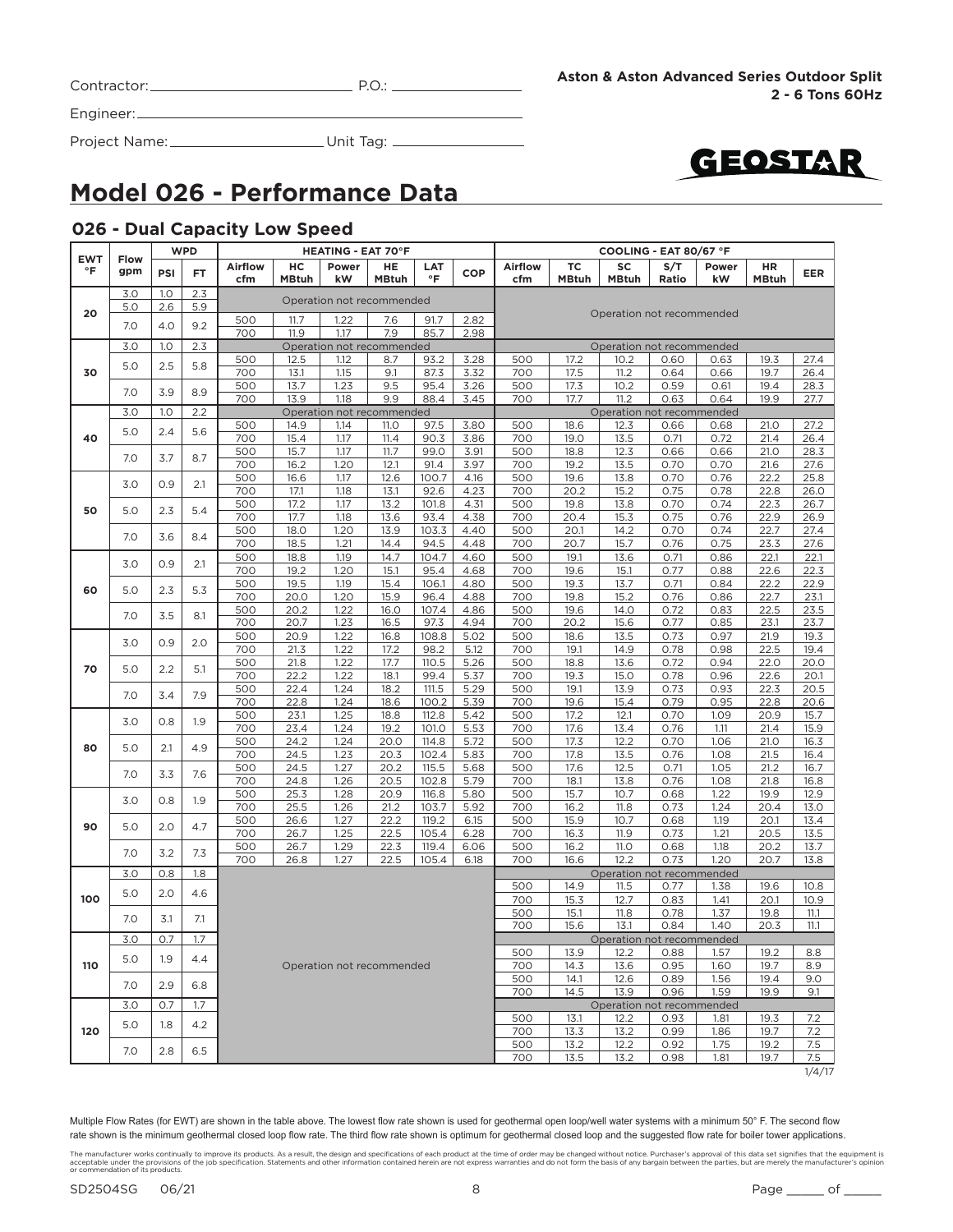| Contractor: | ້.∪ |
|-------------|-----|
|-------------|-----|

Project Name: Unit Tag:



### **Model 026 - Performance Data**

#### **026 - Dual Capacity High Speed**

| <b>Airflow</b><br>HC<br>Power<br>LAT<br><b>Airflow</b><br>ТC<br>SC<br>S/T<br>HE<br>Power<br>HR<br>$\circ$ F<br>gpm<br><b>COP</b><br>PSI<br>FT<br>$\circ$ F<br><b>MBtuh</b><br>kW<br><b>MBtuh</b><br><b>MBtuh</b><br><b>MBtuh</b><br>kW<br><b>MBtuh</b><br>cfm<br>cfm<br>Ratio<br>4.0<br>1.4<br>3.2<br>Operation not recommended<br>3.4<br>6.0<br>7.8<br>20<br>Operation not recommended<br>700<br>16.0<br>1.49<br>10.9<br>91.1<br>3.14<br>8.0<br>5.3<br>12.2<br>900<br>16.4<br>1.50<br>11.3<br>86.9<br>3.20<br>1.4<br>3.2<br>4.0<br>Operation not recommended<br>Operation not recommended<br>23.0<br>700<br>18.2<br>1.50<br>13.1<br>94.1<br>3.56<br>700<br>14.0<br>1.00<br>26.4<br>0.61<br>3.3<br>6.0<br>7.6<br>30<br>900<br>89.3<br>3.55<br>23.4<br>18.7<br>1.54<br>13.5<br>900<br>15.3<br>0.65<br>1.06<br>27.0<br>700<br>18.6<br>1.55<br>13.3<br>94.6<br>3.52<br>700<br>23.1<br>14.0<br>0.97<br>0.61<br>26.5<br>8.0<br>5.1<br>11.8<br>900<br>19.1<br>1.56<br>13.8<br>89.7<br>3.59<br>900<br>23.7<br>15.3<br>0.65<br>1.02<br>27.2<br>4.0<br>1.3<br>3.1<br>Operation not recommended<br>Operation not recommended<br>25.0<br>700<br>20.9<br>1.57<br>15.5<br>97.6<br>3.90<br>700<br>16.4<br>0.66<br>1.10<br>28.8<br>3.2<br>6.0<br>7.4<br>40<br>25.5<br>900<br>21.5<br>1.60<br>16.0<br>92.1<br>3.94<br>900<br>17.9<br>0.70<br>1.16<br>29.4<br>15.9<br>700<br>21.3<br>1.58<br>98.1<br>3.94<br>700<br>25.2<br>16.4<br>0.65<br>1.07<br>28.8<br>8.0<br>5.0<br>11.5<br>900<br>22.0<br>1.62<br>16.4<br>92.6<br>3.98<br>900<br>25.8<br>17.9<br>0.70<br>1.12<br>29.6<br>700<br>22.7<br>1.60<br>17.2<br>700<br>25.6<br>17.1<br>1.26<br>100.0<br>4.16<br>0.67<br>29.9<br>4.0<br>1.3<br>3.0<br>900<br>23.4<br>1.62<br>17.8<br>94.0<br>4.23<br>900<br>26.9<br>19.0<br>0.71<br>1.33<br>31.5<br>700<br>23.5<br>1.63<br>17.9<br>101.1<br>4.22<br>700<br>26.2<br>17.3<br>0.66<br>1.19<br>30.2<br>50<br>7.2<br>6.0<br>3.1<br>900<br>24.3<br>1.66<br>18.6<br>95.0<br>4.30<br>900<br>27.5<br>19.2<br>0.70<br>1.25<br>31.8<br>700<br>24.0<br>1.65<br>18.4<br>101.8<br>4.28<br>700<br>26.4<br>18.5<br>0.70<br>1.16<br>30.4<br>8.0<br>4.8<br>11.1<br>900<br>1.67<br>95.5<br>24.8<br>19.1<br>4.35<br>900<br>27.8<br>20.5<br>0.74<br>1.22<br>32.0<br>700<br>25.0<br>1.67<br>19.3<br>103.0<br>4.39<br>700<br>25.0<br>17.2<br>0.69<br>1.38<br>29.7<br>4.0<br>1.2<br>2.9<br>900<br>25.8<br>1.68<br>20.0<br>96.5<br>4.50<br>900<br>26.2<br>19.1<br>0.73<br>1.44<br>31.1<br>1.71<br>25.6<br>700<br>26.1<br>20.2<br>104.5<br>4.46<br>700<br>17.4<br>0.68<br>1.31<br>30.0<br>6.9<br>60<br>6.0<br>3.0<br>1.73<br>900<br>26.9<br>21.0<br>97.7<br>4.57<br>900<br>26.8<br>19.3<br>0.72<br>1.36<br>31.4<br>1.73<br>700<br>26.7<br>20.8<br>105.3<br>4.52<br>700<br>25.8<br>0.71<br>1.28<br>30.2<br>18.3<br>8.0<br>4.7<br>10.8<br>900<br>27.6<br>1.74<br>21.7<br>98.4<br>4.65<br>900<br>27.1<br>20.3<br>0.75<br>1.34<br>31.7<br>27.3<br>1.74<br>21.3<br>700<br>24.4<br>1.49<br>700<br>106.1<br>4.60<br>17.2<br>0.71<br>29.5<br>1.2<br>4.0<br>2.8<br>900<br>28.6<br>1.81<br>22.4<br>99.4<br>4.63<br>900<br>25.5<br>19.2<br>0.75<br>1.55<br>30.7<br>700<br>28.7<br>1.80<br>22.5<br>107.9<br>4.68<br>700<br>25.0<br>17.4<br>0.70<br>1.43<br>29.9<br>70<br>2.9<br>6.0<br>6.7<br>900<br>29.6<br>1.80<br>23.5<br>100.5<br>4.83<br>900<br>26.1<br>19.3<br>0.74<br>1.48<br>31.1<br>25.3<br>700<br>29.4<br>1.82<br>23.2<br>108.9<br>4.74<br>700<br>18.1<br>0.72<br>1.39<br>30.0<br>4.5<br>8.0<br>10.4<br>900<br>30.4<br>1.81<br>24.2<br>101.3<br>4.92<br>900<br>26.4<br>20.1<br>0.76<br>1.45<br>31.3<br>22.8<br>700<br>29.5<br>1.81<br>23.3<br>109.0<br>4.77<br>700<br>17.1<br>0.75<br>1.65<br>28.4<br>4.0<br>1.2<br>2.7<br>900<br>30.5<br>1.80<br>24.4<br>101.4<br>4.98<br>900<br>23.7<br>19.1<br>0.80<br>1.70<br>29.5<br>23.4<br>700<br>31.2<br>1.88<br>24.8<br>111.3<br>4.85<br>700<br>17.4<br>0.74<br>1.59<br>28.9<br>6.5<br>80<br>6.0<br>2.8<br>900<br>32.3<br>1.87<br>25.9<br>103.2<br>5.07<br>900<br>24.4<br>19.2<br>0.79<br>1.64<br>30.0<br>700<br>1.91<br>23.7<br>32.1<br>25.6<br>112.5<br>4.93<br>700<br>17.8<br>0.75<br>1.56<br>29.0<br>10.0<br>8.0<br>4.3<br>900<br>33.2<br>1.88<br>26.8<br>104.2<br>5.18<br>900<br>24.7<br>19.7<br>0.80<br>1.61<br>30.1<br>700<br>31.7<br>1.89<br>25.3<br>112.0<br>4.93<br>700<br>21.2<br>17.1<br>0.80<br>1.80<br>27.4<br>4.0<br>2.6<br>1.1<br>22.0<br>900<br>32.9<br>1.86<br>26.5<br>103.8<br>5.19<br>900<br>18.9<br>0.86<br>1.85<br>28.3<br>700<br>33.7<br>1.97<br>27.0<br>114.6<br>5.02<br>700<br>21.8<br>17.3<br>0.79<br>1.75<br>27.8<br>90<br>6.0<br>2.7<br>6.2<br>900<br>105.9<br>1.80<br>34.9<br>1.94<br>28.3<br>5.29<br>900<br>22.6<br>19.2<br>0.85<br>28.8<br>700<br>2.00<br>700<br>22.2<br>17.1<br>0.77<br>1.66<br>27.9<br>34.8<br>28.0<br>116.0<br>5.10<br>4.2<br>9.7<br>8.0<br>900<br>36.0<br>1.95<br>29.3<br>107.0<br>5.41<br>900<br>22.9<br>19.3<br>0.84<br>1.76<br>28.9<br>2.5<br>4.0<br>1.1<br>Operation not recommended | COOLING - EAT 80/67 °F |      |      |      |      |     | <b>HEATING - EAT 70°F</b> |  |  |  |  |  |  | <b>WPD</b> |             | <b>EWT</b> |  |  |  |  |
|---------------------------------------------------------------------------------------------------------------------------------------------------------------------------------------------------------------------------------------------------------------------------------------------------------------------------------------------------------------------------------------------------------------------------------------------------------------------------------------------------------------------------------------------------------------------------------------------------------------------------------------------------------------------------------------------------------------------------------------------------------------------------------------------------------------------------------------------------------------------------------------------------------------------------------------------------------------------------------------------------------------------------------------------------------------------------------------------------------------------------------------------------------------------------------------------------------------------------------------------------------------------------------------------------------------------------------------------------------------------------------------------------------------------------------------------------------------------------------------------------------------------------------------------------------------------------------------------------------------------------------------------------------------------------------------------------------------------------------------------------------------------------------------------------------------------------------------------------------------------------------------------------------------------------------------------------------------------------------------------------------------------------------------------------------------------------------------------------------------------------------------------------------------------------------------------------------------------------------------------------------------------------------------------------------------------------------------------------------------------------------------------------------------------------------------------------------------------------------------------------------------------------------------------------------------------------------------------------------------------------------------------------------------------------------------------------------------------------------------------------------------------------------------------------------------------------------------------------------------------------------------------------------------------------------------------------------------------------------------------------------------------------------------------------------------------------------------------------------------------------------------------------------------------------------------------------------------------------------------------------------------------------------------------------------------------------------------------------------------------------------------------------------------------------------------------------------------------------------------------------------------------------------------------------------------------------------------------------------------------------------------------------------------------------------------------------------------------------------------------------------------------------------------------------------------------------------------------------------------------------------------------------------------------------------------------------------------------------------------------------------------------------------------------------------------------------------------------------------------------------------------------------------------------------------------------------------------------------------------------------------------------------------------------------------------------------------------------------------------------------------------------------------------------------------------------------------------------------------------------------------------------------------------------------------------------------------------------------------------------------------------------------------------------------------------------------------------------------------------------------------------------------------------------------------------------------------------------------------------------------------------------------------------------------------------|------------------------|------|------|------|------|-----|---------------------------|--|--|--|--|--|--|------------|-------------|------------|--|--|--|--|
|                                                                                                                                                                                                                                                                                                                                                                                                                                                                                                                                                                                                                                                                                                                                                                                                                                                                                                                                                                                                                                                                                                                                                                                                                                                                                                                                                                                                                                                                                                                                                                                                                                                                                                                                                                                                                                                                                                                                                                                                                                                                                                                                                                                                                                                                                                                                                                                                                                                                                                                                                                                                                                                                                                                                                                                                                                                                                                                                                                                                                                                                                                                                                                                                                                                                                                                                                                                                                                                                                                                                                                                                                                                                                                                                                                                                                                                                                                                                                                                                                                                                                                                                                                                                                                                                                                                                                                                                                                                                                                                                                                                                                                                                                                                                                                                                                                                                                                                                       | <b>EER</b>             |      |      |      |      |     |                           |  |  |  |  |  |  |            | <b>Flow</b> |            |  |  |  |  |
|                                                                                                                                                                                                                                                                                                                                                                                                                                                                                                                                                                                                                                                                                                                                                                                                                                                                                                                                                                                                                                                                                                                                                                                                                                                                                                                                                                                                                                                                                                                                                                                                                                                                                                                                                                                                                                                                                                                                                                                                                                                                                                                                                                                                                                                                                                                                                                                                                                                                                                                                                                                                                                                                                                                                                                                                                                                                                                                                                                                                                                                                                                                                                                                                                                                                                                                                                                                                                                                                                                                                                                                                                                                                                                                                                                                                                                                                                                                                                                                                                                                                                                                                                                                                                                                                                                                                                                                                                                                                                                                                                                                                                                                                                                                                                                                                                                                                                                                                       |                        |      |      |      |      |     |                           |  |  |  |  |  |  |            |             |            |  |  |  |  |
|                                                                                                                                                                                                                                                                                                                                                                                                                                                                                                                                                                                                                                                                                                                                                                                                                                                                                                                                                                                                                                                                                                                                                                                                                                                                                                                                                                                                                                                                                                                                                                                                                                                                                                                                                                                                                                                                                                                                                                                                                                                                                                                                                                                                                                                                                                                                                                                                                                                                                                                                                                                                                                                                                                                                                                                                                                                                                                                                                                                                                                                                                                                                                                                                                                                                                                                                                                                                                                                                                                                                                                                                                                                                                                                                                                                                                                                                                                                                                                                                                                                                                                                                                                                                                                                                                                                                                                                                                                                                                                                                                                                                                                                                                                                                                                                                                                                                                                                                       |                        |      |      |      |      |     |                           |  |  |  |  |  |  |            |             |            |  |  |  |  |
|                                                                                                                                                                                                                                                                                                                                                                                                                                                                                                                                                                                                                                                                                                                                                                                                                                                                                                                                                                                                                                                                                                                                                                                                                                                                                                                                                                                                                                                                                                                                                                                                                                                                                                                                                                                                                                                                                                                                                                                                                                                                                                                                                                                                                                                                                                                                                                                                                                                                                                                                                                                                                                                                                                                                                                                                                                                                                                                                                                                                                                                                                                                                                                                                                                                                                                                                                                                                                                                                                                                                                                                                                                                                                                                                                                                                                                                                                                                                                                                                                                                                                                                                                                                                                                                                                                                                                                                                                                                                                                                                                                                                                                                                                                                                                                                                                                                                                                                                       |                        |      |      |      |      |     |                           |  |  |  |  |  |  |            |             |            |  |  |  |  |
|                                                                                                                                                                                                                                                                                                                                                                                                                                                                                                                                                                                                                                                                                                                                                                                                                                                                                                                                                                                                                                                                                                                                                                                                                                                                                                                                                                                                                                                                                                                                                                                                                                                                                                                                                                                                                                                                                                                                                                                                                                                                                                                                                                                                                                                                                                                                                                                                                                                                                                                                                                                                                                                                                                                                                                                                                                                                                                                                                                                                                                                                                                                                                                                                                                                                                                                                                                                                                                                                                                                                                                                                                                                                                                                                                                                                                                                                                                                                                                                                                                                                                                                                                                                                                                                                                                                                                                                                                                                                                                                                                                                                                                                                                                                                                                                                                                                                                                                                       |                        |      |      |      |      |     |                           |  |  |  |  |  |  |            |             |            |  |  |  |  |
|                                                                                                                                                                                                                                                                                                                                                                                                                                                                                                                                                                                                                                                                                                                                                                                                                                                                                                                                                                                                                                                                                                                                                                                                                                                                                                                                                                                                                                                                                                                                                                                                                                                                                                                                                                                                                                                                                                                                                                                                                                                                                                                                                                                                                                                                                                                                                                                                                                                                                                                                                                                                                                                                                                                                                                                                                                                                                                                                                                                                                                                                                                                                                                                                                                                                                                                                                                                                                                                                                                                                                                                                                                                                                                                                                                                                                                                                                                                                                                                                                                                                                                                                                                                                                                                                                                                                                                                                                                                                                                                                                                                                                                                                                                                                                                                                                                                                                                                                       | 23.0                   |      |      |      |      |     |                           |  |  |  |  |  |  |            |             |            |  |  |  |  |
|                                                                                                                                                                                                                                                                                                                                                                                                                                                                                                                                                                                                                                                                                                                                                                                                                                                                                                                                                                                                                                                                                                                                                                                                                                                                                                                                                                                                                                                                                                                                                                                                                                                                                                                                                                                                                                                                                                                                                                                                                                                                                                                                                                                                                                                                                                                                                                                                                                                                                                                                                                                                                                                                                                                                                                                                                                                                                                                                                                                                                                                                                                                                                                                                                                                                                                                                                                                                                                                                                                                                                                                                                                                                                                                                                                                                                                                                                                                                                                                                                                                                                                                                                                                                                                                                                                                                                                                                                                                                                                                                                                                                                                                                                                                                                                                                                                                                                                                                       | 22.2                   |      |      |      |      |     |                           |  |  |  |  |  |  |            |             |            |  |  |  |  |
|                                                                                                                                                                                                                                                                                                                                                                                                                                                                                                                                                                                                                                                                                                                                                                                                                                                                                                                                                                                                                                                                                                                                                                                                                                                                                                                                                                                                                                                                                                                                                                                                                                                                                                                                                                                                                                                                                                                                                                                                                                                                                                                                                                                                                                                                                                                                                                                                                                                                                                                                                                                                                                                                                                                                                                                                                                                                                                                                                                                                                                                                                                                                                                                                                                                                                                                                                                                                                                                                                                                                                                                                                                                                                                                                                                                                                                                                                                                                                                                                                                                                                                                                                                                                                                                                                                                                                                                                                                                                                                                                                                                                                                                                                                                                                                                                                                                                                                                                       | 23.8                   |      |      |      |      |     |                           |  |  |  |  |  |  |            |             |            |  |  |  |  |
|                                                                                                                                                                                                                                                                                                                                                                                                                                                                                                                                                                                                                                                                                                                                                                                                                                                                                                                                                                                                                                                                                                                                                                                                                                                                                                                                                                                                                                                                                                                                                                                                                                                                                                                                                                                                                                                                                                                                                                                                                                                                                                                                                                                                                                                                                                                                                                                                                                                                                                                                                                                                                                                                                                                                                                                                                                                                                                                                                                                                                                                                                                                                                                                                                                                                                                                                                                                                                                                                                                                                                                                                                                                                                                                                                                                                                                                                                                                                                                                                                                                                                                                                                                                                                                                                                                                                                                                                                                                                                                                                                                                                                                                                                                                                                                                                                                                                                                                                       | 23.2                   |      |      |      |      |     |                           |  |  |  |  |  |  |            |             |            |  |  |  |  |
|                                                                                                                                                                                                                                                                                                                                                                                                                                                                                                                                                                                                                                                                                                                                                                                                                                                                                                                                                                                                                                                                                                                                                                                                                                                                                                                                                                                                                                                                                                                                                                                                                                                                                                                                                                                                                                                                                                                                                                                                                                                                                                                                                                                                                                                                                                                                                                                                                                                                                                                                                                                                                                                                                                                                                                                                                                                                                                                                                                                                                                                                                                                                                                                                                                                                                                                                                                                                                                                                                                                                                                                                                                                                                                                                                                                                                                                                                                                                                                                                                                                                                                                                                                                                                                                                                                                                                                                                                                                                                                                                                                                                                                                                                                                                                                                                                                                                                                                                       | 22.6                   |      |      |      |      |     |                           |  |  |  |  |  |  |            |             |            |  |  |  |  |
|                                                                                                                                                                                                                                                                                                                                                                                                                                                                                                                                                                                                                                                                                                                                                                                                                                                                                                                                                                                                                                                                                                                                                                                                                                                                                                                                                                                                                                                                                                                                                                                                                                                                                                                                                                                                                                                                                                                                                                                                                                                                                                                                                                                                                                                                                                                                                                                                                                                                                                                                                                                                                                                                                                                                                                                                                                                                                                                                                                                                                                                                                                                                                                                                                                                                                                                                                                                                                                                                                                                                                                                                                                                                                                                                                                                                                                                                                                                                                                                                                                                                                                                                                                                                                                                                                                                                                                                                                                                                                                                                                                                                                                                                                                                                                                                                                                                                                                                                       | 22.0                   |      |      |      |      |     |                           |  |  |  |  |  |  |            |             |            |  |  |  |  |
|                                                                                                                                                                                                                                                                                                                                                                                                                                                                                                                                                                                                                                                                                                                                                                                                                                                                                                                                                                                                                                                                                                                                                                                                                                                                                                                                                                                                                                                                                                                                                                                                                                                                                                                                                                                                                                                                                                                                                                                                                                                                                                                                                                                                                                                                                                                                                                                                                                                                                                                                                                                                                                                                                                                                                                                                                                                                                                                                                                                                                                                                                                                                                                                                                                                                                                                                                                                                                                                                                                                                                                                                                                                                                                                                                                                                                                                                                                                                                                                                                                                                                                                                                                                                                                                                                                                                                                                                                                                                                                                                                                                                                                                                                                                                                                                                                                                                                                                                       | 23.5                   |      |      |      |      |     |                           |  |  |  |  |  |  |            |             |            |  |  |  |  |
|                                                                                                                                                                                                                                                                                                                                                                                                                                                                                                                                                                                                                                                                                                                                                                                                                                                                                                                                                                                                                                                                                                                                                                                                                                                                                                                                                                                                                                                                                                                                                                                                                                                                                                                                                                                                                                                                                                                                                                                                                                                                                                                                                                                                                                                                                                                                                                                                                                                                                                                                                                                                                                                                                                                                                                                                                                                                                                                                                                                                                                                                                                                                                                                                                                                                                                                                                                                                                                                                                                                                                                                                                                                                                                                                                                                                                                                                                                                                                                                                                                                                                                                                                                                                                                                                                                                                                                                                                                                                                                                                                                                                                                                                                                                                                                                                                                                                                                                                       | 23.0                   |      |      |      |      |     |                           |  |  |  |  |  |  |            |             |            |  |  |  |  |
|                                                                                                                                                                                                                                                                                                                                                                                                                                                                                                                                                                                                                                                                                                                                                                                                                                                                                                                                                                                                                                                                                                                                                                                                                                                                                                                                                                                                                                                                                                                                                                                                                                                                                                                                                                                                                                                                                                                                                                                                                                                                                                                                                                                                                                                                                                                                                                                                                                                                                                                                                                                                                                                                                                                                                                                                                                                                                                                                                                                                                                                                                                                                                                                                                                                                                                                                                                                                                                                                                                                                                                                                                                                                                                                                                                                                                                                                                                                                                                                                                                                                                                                                                                                                                                                                                                                                                                                                                                                                                                                                                                                                                                                                                                                                                                                                                                                                                                                                       | 20.3                   |      |      |      |      |     |                           |  |  |  |  |  |  |            |             |            |  |  |  |  |
|                                                                                                                                                                                                                                                                                                                                                                                                                                                                                                                                                                                                                                                                                                                                                                                                                                                                                                                                                                                                                                                                                                                                                                                                                                                                                                                                                                                                                                                                                                                                                                                                                                                                                                                                                                                                                                                                                                                                                                                                                                                                                                                                                                                                                                                                                                                                                                                                                                                                                                                                                                                                                                                                                                                                                                                                                                                                                                                                                                                                                                                                                                                                                                                                                                                                                                                                                                                                                                                                                                                                                                                                                                                                                                                                                                                                                                                                                                                                                                                                                                                                                                                                                                                                                                                                                                                                                                                                                                                                                                                                                                                                                                                                                                                                                                                                                                                                                                                                       | 20.3                   |      |      |      |      |     |                           |  |  |  |  |  |  |            |             |            |  |  |  |  |
|                                                                                                                                                                                                                                                                                                                                                                                                                                                                                                                                                                                                                                                                                                                                                                                                                                                                                                                                                                                                                                                                                                                                                                                                                                                                                                                                                                                                                                                                                                                                                                                                                                                                                                                                                                                                                                                                                                                                                                                                                                                                                                                                                                                                                                                                                                                                                                                                                                                                                                                                                                                                                                                                                                                                                                                                                                                                                                                                                                                                                                                                                                                                                                                                                                                                                                                                                                                                                                                                                                                                                                                                                                                                                                                                                                                                                                                                                                                                                                                                                                                                                                                                                                                                                                                                                                                                                                                                                                                                                                                                                                                                                                                                                                                                                                                                                                                                                                                                       | 22.0                   |      |      |      |      |     |                           |  |  |  |  |  |  |            |             |            |  |  |  |  |
|                                                                                                                                                                                                                                                                                                                                                                                                                                                                                                                                                                                                                                                                                                                                                                                                                                                                                                                                                                                                                                                                                                                                                                                                                                                                                                                                                                                                                                                                                                                                                                                                                                                                                                                                                                                                                                                                                                                                                                                                                                                                                                                                                                                                                                                                                                                                                                                                                                                                                                                                                                                                                                                                                                                                                                                                                                                                                                                                                                                                                                                                                                                                                                                                                                                                                                                                                                                                                                                                                                                                                                                                                                                                                                                                                                                                                                                                                                                                                                                                                                                                                                                                                                                                                                                                                                                                                                                                                                                                                                                                                                                                                                                                                                                                                                                                                                                                                                                                       | 22.0                   |      |      |      |      |     |                           |  |  |  |  |  |  |            |             |            |  |  |  |  |
|                                                                                                                                                                                                                                                                                                                                                                                                                                                                                                                                                                                                                                                                                                                                                                                                                                                                                                                                                                                                                                                                                                                                                                                                                                                                                                                                                                                                                                                                                                                                                                                                                                                                                                                                                                                                                                                                                                                                                                                                                                                                                                                                                                                                                                                                                                                                                                                                                                                                                                                                                                                                                                                                                                                                                                                                                                                                                                                                                                                                                                                                                                                                                                                                                                                                                                                                                                                                                                                                                                                                                                                                                                                                                                                                                                                                                                                                                                                                                                                                                                                                                                                                                                                                                                                                                                                                                                                                                                                                                                                                                                                                                                                                                                                                                                                                                                                                                                                                       | 22.7<br>22.8           |      |      |      |      |     |                           |  |  |  |  |  |  |            |             |            |  |  |  |  |
|                                                                                                                                                                                                                                                                                                                                                                                                                                                                                                                                                                                                                                                                                                                                                                                                                                                                                                                                                                                                                                                                                                                                                                                                                                                                                                                                                                                                                                                                                                                                                                                                                                                                                                                                                                                                                                                                                                                                                                                                                                                                                                                                                                                                                                                                                                                                                                                                                                                                                                                                                                                                                                                                                                                                                                                                                                                                                                                                                                                                                                                                                                                                                                                                                                                                                                                                                                                                                                                                                                                                                                                                                                                                                                                                                                                                                                                                                                                                                                                                                                                                                                                                                                                                                                                                                                                                                                                                                                                                                                                                                                                                                                                                                                                                                                                                                                                                                                                                       | 18.1                   |      |      |      |      |     |                           |  |  |  |  |  |  |            |             |            |  |  |  |  |
|                                                                                                                                                                                                                                                                                                                                                                                                                                                                                                                                                                                                                                                                                                                                                                                                                                                                                                                                                                                                                                                                                                                                                                                                                                                                                                                                                                                                                                                                                                                                                                                                                                                                                                                                                                                                                                                                                                                                                                                                                                                                                                                                                                                                                                                                                                                                                                                                                                                                                                                                                                                                                                                                                                                                                                                                                                                                                                                                                                                                                                                                                                                                                                                                                                                                                                                                                                                                                                                                                                                                                                                                                                                                                                                                                                                                                                                                                                                                                                                                                                                                                                                                                                                                                                                                                                                                                                                                                                                                                                                                                                                                                                                                                                                                                                                                                                                                                                                                       | 18.2                   |      |      |      |      |     |                           |  |  |  |  |  |  |            |             |            |  |  |  |  |
|                                                                                                                                                                                                                                                                                                                                                                                                                                                                                                                                                                                                                                                                                                                                                                                                                                                                                                                                                                                                                                                                                                                                                                                                                                                                                                                                                                                                                                                                                                                                                                                                                                                                                                                                                                                                                                                                                                                                                                                                                                                                                                                                                                                                                                                                                                                                                                                                                                                                                                                                                                                                                                                                                                                                                                                                                                                                                                                                                                                                                                                                                                                                                                                                                                                                                                                                                                                                                                                                                                                                                                                                                                                                                                                                                                                                                                                                                                                                                                                                                                                                                                                                                                                                                                                                                                                                                                                                                                                                                                                                                                                                                                                                                                                                                                                                                                                                                                                                       | 19.5                   |      |      |      |      |     |                           |  |  |  |  |  |  |            |             |            |  |  |  |  |
|                                                                                                                                                                                                                                                                                                                                                                                                                                                                                                                                                                                                                                                                                                                                                                                                                                                                                                                                                                                                                                                                                                                                                                                                                                                                                                                                                                                                                                                                                                                                                                                                                                                                                                                                                                                                                                                                                                                                                                                                                                                                                                                                                                                                                                                                                                                                                                                                                                                                                                                                                                                                                                                                                                                                                                                                                                                                                                                                                                                                                                                                                                                                                                                                                                                                                                                                                                                                                                                                                                                                                                                                                                                                                                                                                                                                                                                                                                                                                                                                                                                                                                                                                                                                                                                                                                                                                                                                                                                                                                                                                                                                                                                                                                                                                                                                                                                                                                                                       | 19.6                   |      |      |      |      |     |                           |  |  |  |  |  |  |            |             |            |  |  |  |  |
|                                                                                                                                                                                                                                                                                                                                                                                                                                                                                                                                                                                                                                                                                                                                                                                                                                                                                                                                                                                                                                                                                                                                                                                                                                                                                                                                                                                                                                                                                                                                                                                                                                                                                                                                                                                                                                                                                                                                                                                                                                                                                                                                                                                                                                                                                                                                                                                                                                                                                                                                                                                                                                                                                                                                                                                                                                                                                                                                                                                                                                                                                                                                                                                                                                                                                                                                                                                                                                                                                                                                                                                                                                                                                                                                                                                                                                                                                                                                                                                                                                                                                                                                                                                                                                                                                                                                                                                                                                                                                                                                                                                                                                                                                                                                                                                                                                                                                                                                       | 20.2                   |      |      |      |      |     |                           |  |  |  |  |  |  |            |             |            |  |  |  |  |
|                                                                                                                                                                                                                                                                                                                                                                                                                                                                                                                                                                                                                                                                                                                                                                                                                                                                                                                                                                                                                                                                                                                                                                                                                                                                                                                                                                                                                                                                                                                                                                                                                                                                                                                                                                                                                                                                                                                                                                                                                                                                                                                                                                                                                                                                                                                                                                                                                                                                                                                                                                                                                                                                                                                                                                                                                                                                                                                                                                                                                                                                                                                                                                                                                                                                                                                                                                                                                                                                                                                                                                                                                                                                                                                                                                                                                                                                                                                                                                                                                                                                                                                                                                                                                                                                                                                                                                                                                                                                                                                                                                                                                                                                                                                                                                                                                                                                                                                                       | 20.3                   |      |      |      |      |     |                           |  |  |  |  |  |  |            |             |            |  |  |  |  |
|                                                                                                                                                                                                                                                                                                                                                                                                                                                                                                                                                                                                                                                                                                                                                                                                                                                                                                                                                                                                                                                                                                                                                                                                                                                                                                                                                                                                                                                                                                                                                                                                                                                                                                                                                                                                                                                                                                                                                                                                                                                                                                                                                                                                                                                                                                                                                                                                                                                                                                                                                                                                                                                                                                                                                                                                                                                                                                                                                                                                                                                                                                                                                                                                                                                                                                                                                                                                                                                                                                                                                                                                                                                                                                                                                                                                                                                                                                                                                                                                                                                                                                                                                                                                                                                                                                                                                                                                                                                                                                                                                                                                                                                                                                                                                                                                                                                                                                                                       | 16.3<br>16.4           |      |      |      |      |     |                           |  |  |  |  |  |  |            |             |            |  |  |  |  |
|                                                                                                                                                                                                                                                                                                                                                                                                                                                                                                                                                                                                                                                                                                                                                                                                                                                                                                                                                                                                                                                                                                                                                                                                                                                                                                                                                                                                                                                                                                                                                                                                                                                                                                                                                                                                                                                                                                                                                                                                                                                                                                                                                                                                                                                                                                                                                                                                                                                                                                                                                                                                                                                                                                                                                                                                                                                                                                                                                                                                                                                                                                                                                                                                                                                                                                                                                                                                                                                                                                                                                                                                                                                                                                                                                                                                                                                                                                                                                                                                                                                                                                                                                                                                                                                                                                                                                                                                                                                                                                                                                                                                                                                                                                                                                                                                                                                                                                                                       | 17.5                   |      |      |      |      |     |                           |  |  |  |  |  |  |            |             |            |  |  |  |  |
|                                                                                                                                                                                                                                                                                                                                                                                                                                                                                                                                                                                                                                                                                                                                                                                                                                                                                                                                                                                                                                                                                                                                                                                                                                                                                                                                                                                                                                                                                                                                                                                                                                                                                                                                                                                                                                                                                                                                                                                                                                                                                                                                                                                                                                                                                                                                                                                                                                                                                                                                                                                                                                                                                                                                                                                                                                                                                                                                                                                                                                                                                                                                                                                                                                                                                                                                                                                                                                                                                                                                                                                                                                                                                                                                                                                                                                                                                                                                                                                                                                                                                                                                                                                                                                                                                                                                                                                                                                                                                                                                                                                                                                                                                                                                                                                                                                                                                                                                       | 17.6                   |      |      |      |      |     |                           |  |  |  |  |  |  |            |             |            |  |  |  |  |
|                                                                                                                                                                                                                                                                                                                                                                                                                                                                                                                                                                                                                                                                                                                                                                                                                                                                                                                                                                                                                                                                                                                                                                                                                                                                                                                                                                                                                                                                                                                                                                                                                                                                                                                                                                                                                                                                                                                                                                                                                                                                                                                                                                                                                                                                                                                                                                                                                                                                                                                                                                                                                                                                                                                                                                                                                                                                                                                                                                                                                                                                                                                                                                                                                                                                                                                                                                                                                                                                                                                                                                                                                                                                                                                                                                                                                                                                                                                                                                                                                                                                                                                                                                                                                                                                                                                                                                                                                                                                                                                                                                                                                                                                                                                                                                                                                                                                                                                                       | 18.1                   |      |      |      |      |     |                           |  |  |  |  |  |  |            |             |            |  |  |  |  |
|                                                                                                                                                                                                                                                                                                                                                                                                                                                                                                                                                                                                                                                                                                                                                                                                                                                                                                                                                                                                                                                                                                                                                                                                                                                                                                                                                                                                                                                                                                                                                                                                                                                                                                                                                                                                                                                                                                                                                                                                                                                                                                                                                                                                                                                                                                                                                                                                                                                                                                                                                                                                                                                                                                                                                                                                                                                                                                                                                                                                                                                                                                                                                                                                                                                                                                                                                                                                                                                                                                                                                                                                                                                                                                                                                                                                                                                                                                                                                                                                                                                                                                                                                                                                                                                                                                                                                                                                                                                                                                                                                                                                                                                                                                                                                                                                                                                                                                                                       | 18.2                   |      |      |      |      |     |                           |  |  |  |  |  |  |            |             |            |  |  |  |  |
|                                                                                                                                                                                                                                                                                                                                                                                                                                                                                                                                                                                                                                                                                                                                                                                                                                                                                                                                                                                                                                                                                                                                                                                                                                                                                                                                                                                                                                                                                                                                                                                                                                                                                                                                                                                                                                                                                                                                                                                                                                                                                                                                                                                                                                                                                                                                                                                                                                                                                                                                                                                                                                                                                                                                                                                                                                                                                                                                                                                                                                                                                                                                                                                                                                                                                                                                                                                                                                                                                                                                                                                                                                                                                                                                                                                                                                                                                                                                                                                                                                                                                                                                                                                                                                                                                                                                                                                                                                                                                                                                                                                                                                                                                                                                                                                                                                                                                                                                       | 13.8                   |      |      |      |      |     |                           |  |  |  |  |  |  |            |             |            |  |  |  |  |
|                                                                                                                                                                                                                                                                                                                                                                                                                                                                                                                                                                                                                                                                                                                                                                                                                                                                                                                                                                                                                                                                                                                                                                                                                                                                                                                                                                                                                                                                                                                                                                                                                                                                                                                                                                                                                                                                                                                                                                                                                                                                                                                                                                                                                                                                                                                                                                                                                                                                                                                                                                                                                                                                                                                                                                                                                                                                                                                                                                                                                                                                                                                                                                                                                                                                                                                                                                                                                                                                                                                                                                                                                                                                                                                                                                                                                                                                                                                                                                                                                                                                                                                                                                                                                                                                                                                                                                                                                                                                                                                                                                                                                                                                                                                                                                                                                                                                                                                                       | 14.0                   |      |      |      |      |     |                           |  |  |  |  |  |  |            |             |            |  |  |  |  |
|                                                                                                                                                                                                                                                                                                                                                                                                                                                                                                                                                                                                                                                                                                                                                                                                                                                                                                                                                                                                                                                                                                                                                                                                                                                                                                                                                                                                                                                                                                                                                                                                                                                                                                                                                                                                                                                                                                                                                                                                                                                                                                                                                                                                                                                                                                                                                                                                                                                                                                                                                                                                                                                                                                                                                                                                                                                                                                                                                                                                                                                                                                                                                                                                                                                                                                                                                                                                                                                                                                                                                                                                                                                                                                                                                                                                                                                                                                                                                                                                                                                                                                                                                                                                                                                                                                                                                                                                                                                                                                                                                                                                                                                                                                                                                                                                                                                                                                                                       | 14.7                   |      |      |      |      |     |                           |  |  |  |  |  |  |            |             |            |  |  |  |  |
|                                                                                                                                                                                                                                                                                                                                                                                                                                                                                                                                                                                                                                                                                                                                                                                                                                                                                                                                                                                                                                                                                                                                                                                                                                                                                                                                                                                                                                                                                                                                                                                                                                                                                                                                                                                                                                                                                                                                                                                                                                                                                                                                                                                                                                                                                                                                                                                                                                                                                                                                                                                                                                                                                                                                                                                                                                                                                                                                                                                                                                                                                                                                                                                                                                                                                                                                                                                                                                                                                                                                                                                                                                                                                                                                                                                                                                                                                                                                                                                                                                                                                                                                                                                                                                                                                                                                                                                                                                                                                                                                                                                                                                                                                                                                                                                                                                                                                                                                       | 14.9<br>15.2           |      |      |      |      |     |                           |  |  |  |  |  |  |            |             |            |  |  |  |  |
|                                                                                                                                                                                                                                                                                                                                                                                                                                                                                                                                                                                                                                                                                                                                                                                                                                                                                                                                                                                                                                                                                                                                                                                                                                                                                                                                                                                                                                                                                                                                                                                                                                                                                                                                                                                                                                                                                                                                                                                                                                                                                                                                                                                                                                                                                                                                                                                                                                                                                                                                                                                                                                                                                                                                                                                                                                                                                                                                                                                                                                                                                                                                                                                                                                                                                                                                                                                                                                                                                                                                                                                                                                                                                                                                                                                                                                                                                                                                                                                                                                                                                                                                                                                                                                                                                                                                                                                                                                                                                                                                                                                                                                                                                                                                                                                                                                                                                                                                       | 15.4                   |      |      |      |      |     |                           |  |  |  |  |  |  |            |             |            |  |  |  |  |
|                                                                                                                                                                                                                                                                                                                                                                                                                                                                                                                                                                                                                                                                                                                                                                                                                                                                                                                                                                                                                                                                                                                                                                                                                                                                                                                                                                                                                                                                                                                                                                                                                                                                                                                                                                                                                                                                                                                                                                                                                                                                                                                                                                                                                                                                                                                                                                                                                                                                                                                                                                                                                                                                                                                                                                                                                                                                                                                                                                                                                                                                                                                                                                                                                                                                                                                                                                                                                                                                                                                                                                                                                                                                                                                                                                                                                                                                                                                                                                                                                                                                                                                                                                                                                                                                                                                                                                                                                                                                                                                                                                                                                                                                                                                                                                                                                                                                                                                                       | 11.8                   |      |      |      |      |     |                           |  |  |  |  |  |  |            |             |            |  |  |  |  |
|                                                                                                                                                                                                                                                                                                                                                                                                                                                                                                                                                                                                                                                                                                                                                                                                                                                                                                                                                                                                                                                                                                                                                                                                                                                                                                                                                                                                                                                                                                                                                                                                                                                                                                                                                                                                                                                                                                                                                                                                                                                                                                                                                                                                                                                                                                                                                                                                                                                                                                                                                                                                                                                                                                                                                                                                                                                                                                                                                                                                                                                                                                                                                                                                                                                                                                                                                                                                                                                                                                                                                                                                                                                                                                                                                                                                                                                                                                                                                                                                                                                                                                                                                                                                                                                                                                                                                                                                                                                                                                                                                                                                                                                                                                                                                                                                                                                                                                                                       | 11.9                   |      |      |      |      |     |                           |  |  |  |  |  |  |            |             |            |  |  |  |  |
|                                                                                                                                                                                                                                                                                                                                                                                                                                                                                                                                                                                                                                                                                                                                                                                                                                                                                                                                                                                                                                                                                                                                                                                                                                                                                                                                                                                                                                                                                                                                                                                                                                                                                                                                                                                                                                                                                                                                                                                                                                                                                                                                                                                                                                                                                                                                                                                                                                                                                                                                                                                                                                                                                                                                                                                                                                                                                                                                                                                                                                                                                                                                                                                                                                                                                                                                                                                                                                                                                                                                                                                                                                                                                                                                                                                                                                                                                                                                                                                                                                                                                                                                                                                                                                                                                                                                                                                                                                                                                                                                                                                                                                                                                                                                                                                                                                                                                                                                       | 12.5                   |      |      |      |      |     |                           |  |  |  |  |  |  |            |             |            |  |  |  |  |
|                                                                                                                                                                                                                                                                                                                                                                                                                                                                                                                                                                                                                                                                                                                                                                                                                                                                                                                                                                                                                                                                                                                                                                                                                                                                                                                                                                                                                                                                                                                                                                                                                                                                                                                                                                                                                                                                                                                                                                                                                                                                                                                                                                                                                                                                                                                                                                                                                                                                                                                                                                                                                                                                                                                                                                                                                                                                                                                                                                                                                                                                                                                                                                                                                                                                                                                                                                                                                                                                                                                                                                                                                                                                                                                                                                                                                                                                                                                                                                                                                                                                                                                                                                                                                                                                                                                                                                                                                                                                                                                                                                                                                                                                                                                                                                                                                                                                                                                                       | 12.6                   |      |      |      |      |     |                           |  |  |  |  |  |  |            |             |            |  |  |  |  |
|                                                                                                                                                                                                                                                                                                                                                                                                                                                                                                                                                                                                                                                                                                                                                                                                                                                                                                                                                                                                                                                                                                                                                                                                                                                                                                                                                                                                                                                                                                                                                                                                                                                                                                                                                                                                                                                                                                                                                                                                                                                                                                                                                                                                                                                                                                                                                                                                                                                                                                                                                                                                                                                                                                                                                                                                                                                                                                                                                                                                                                                                                                                                                                                                                                                                                                                                                                                                                                                                                                                                                                                                                                                                                                                                                                                                                                                                                                                                                                                                                                                                                                                                                                                                                                                                                                                                                                                                                                                                                                                                                                                                                                                                                                                                                                                                                                                                                                                                       | 13.4                   |      |      |      |      |     |                           |  |  |  |  |  |  |            |             |            |  |  |  |  |
|                                                                                                                                                                                                                                                                                                                                                                                                                                                                                                                                                                                                                                                                                                                                                                                                                                                                                                                                                                                                                                                                                                                                                                                                                                                                                                                                                                                                                                                                                                                                                                                                                                                                                                                                                                                                                                                                                                                                                                                                                                                                                                                                                                                                                                                                                                                                                                                                                                                                                                                                                                                                                                                                                                                                                                                                                                                                                                                                                                                                                                                                                                                                                                                                                                                                                                                                                                                                                                                                                                                                                                                                                                                                                                                                                                                                                                                                                                                                                                                                                                                                                                                                                                                                                                                                                                                                                                                                                                                                                                                                                                                                                                                                                                                                                                                                                                                                                                                                       | 13.0                   |      |      |      |      |     |                           |  |  |  |  |  |  |            |             |            |  |  |  |  |
|                                                                                                                                                                                                                                                                                                                                                                                                                                                                                                                                                                                                                                                                                                                                                                                                                                                                                                                                                                                                                                                                                                                                                                                                                                                                                                                                                                                                                                                                                                                                                                                                                                                                                                                                                                                                                                                                                                                                                                                                                                                                                                                                                                                                                                                                                                                                                                                                                                                                                                                                                                                                                                                                                                                                                                                                                                                                                                                                                                                                                                                                                                                                                                                                                                                                                                                                                                                                                                                                                                                                                                                                                                                                                                                                                                                                                                                                                                                                                                                                                                                                                                                                                                                                                                                                                                                                                                                                                                                                                                                                                                                                                                                                                                                                                                                                                                                                                                                                       | 27.5<br>10.6           | 1.96 | 0.81 | 16.9 | 20.8 | 700 |                           |  |  |  |  |  |  |            |             |            |  |  |  |  |
| 6.0<br>2.6<br>6.0<br>100<br>900<br>21.5<br>18.8<br>0.87<br>1.99<br>28.3                                                                                                                                                                                                                                                                                                                                                                                                                                                                                                                                                                                                                                                                                                                                                                                                                                                                                                                                                                                                                                                                                                                                                                                                                                                                                                                                                                                                                                                                                                                                                                                                                                                                                                                                                                                                                                                                                                                                                                                                                                                                                                                                                                                                                                                                                                                                                                                                                                                                                                                                                                                                                                                                                                                                                                                                                                                                                                                                                                                                                                                                                                                                                                                                                                                                                                                                                                                                                                                                                                                                                                                                                                                                                                                                                                                                                                                                                                                                                                                                                                                                                                                                                                                                                                                                                                                                                                                                                                                                                                                                                                                                                                                                                                                                                                                                                                                               | 10.8                   |      |      |      |      |     |                           |  |  |  |  |  |  |            |             |            |  |  |  |  |
| 21.1<br>700<br>16.9<br>0.80<br>1.93<br>27.7<br>4.0<br>8.0<br>9.3                                                                                                                                                                                                                                                                                                                                                                                                                                                                                                                                                                                                                                                                                                                                                                                                                                                                                                                                                                                                                                                                                                                                                                                                                                                                                                                                                                                                                                                                                                                                                                                                                                                                                                                                                                                                                                                                                                                                                                                                                                                                                                                                                                                                                                                                                                                                                                                                                                                                                                                                                                                                                                                                                                                                                                                                                                                                                                                                                                                                                                                                                                                                                                                                                                                                                                                                                                                                                                                                                                                                                                                                                                                                                                                                                                                                                                                                                                                                                                                                                                                                                                                                                                                                                                                                                                                                                                                                                                                                                                                                                                                                                                                                                                                                                                                                                                                                      | 10.9                   |      |      |      |      |     |                           |  |  |  |  |  |  |            |             |            |  |  |  |  |
| 900<br>21.8<br>18.7<br>0.86<br>1.96<br>28.4                                                                                                                                                                                                                                                                                                                                                                                                                                                                                                                                                                                                                                                                                                                                                                                                                                                                                                                                                                                                                                                                                                                                                                                                                                                                                                                                                                                                                                                                                                                                                                                                                                                                                                                                                                                                                                                                                                                                                                                                                                                                                                                                                                                                                                                                                                                                                                                                                                                                                                                                                                                                                                                                                                                                                                                                                                                                                                                                                                                                                                                                                                                                                                                                                                                                                                                                                                                                                                                                                                                                                                                                                                                                                                                                                                                                                                                                                                                                                                                                                                                                                                                                                                                                                                                                                                                                                                                                                                                                                                                                                                                                                                                                                                                                                                                                                                                                                           | 11.1                   |      |      |      |      |     |                           |  |  |  |  |  |  |            |             |            |  |  |  |  |
| 2.4<br>1.0<br>4.0<br>Operation not recommended                                                                                                                                                                                                                                                                                                                                                                                                                                                                                                                                                                                                                                                                                                                                                                                                                                                                                                                                                                                                                                                                                                                                                                                                                                                                                                                                                                                                                                                                                                                                                                                                                                                                                                                                                                                                                                                                                                                                                                                                                                                                                                                                                                                                                                                                                                                                                                                                                                                                                                                                                                                                                                                                                                                                                                                                                                                                                                                                                                                                                                                                                                                                                                                                                                                                                                                                                                                                                                                                                                                                                                                                                                                                                                                                                                                                                                                                                                                                                                                                                                                                                                                                                                                                                                                                                                                                                                                                                                                                                                                                                                                                                                                                                                                                                                                                                                                                                        |                        |      |      |      |      |     |                           |  |  |  |  |  |  |            |             |            |  |  |  |  |
| 700<br>19.9<br>2.18<br>27.3<br>16.5<br>0.83<br>6.0<br>2.5<br>5.8                                                                                                                                                                                                                                                                                                                                                                                                                                                                                                                                                                                                                                                                                                                                                                                                                                                                                                                                                                                                                                                                                                                                                                                                                                                                                                                                                                                                                                                                                                                                                                                                                                                                                                                                                                                                                                                                                                                                                                                                                                                                                                                                                                                                                                                                                                                                                                                                                                                                                                                                                                                                                                                                                                                                                                                                                                                                                                                                                                                                                                                                                                                                                                                                                                                                                                                                                                                                                                                                                                                                                                                                                                                                                                                                                                                                                                                                                                                                                                                                                                                                                                                                                                                                                                                                                                                                                                                                                                                                                                                                                                                                                                                                                                                                                                                                                                                                      | 9.1                    |      |      |      |      |     |                           |  |  |  |  |  |  |            |             |            |  |  |  |  |
| 110<br>Operation not recommended<br>20.4<br>0.90<br>27.9<br>900<br>18.4<br>2.19<br>700<br>20.1<br>16.3<br>0.81<br>2.14<br>27.6                                                                                                                                                                                                                                                                                                                                                                                                                                                                                                                                                                                                                                                                                                                                                                                                                                                                                                                                                                                                                                                                                                                                                                                                                                                                                                                                                                                                                                                                                                                                                                                                                                                                                                                                                                                                                                                                                                                                                                                                                                                                                                                                                                                                                                                                                                                                                                                                                                                                                                                                                                                                                                                                                                                                                                                                                                                                                                                                                                                                                                                                                                                                                                                                                                                                                                                                                                                                                                                                                                                                                                                                                                                                                                                                                                                                                                                                                                                                                                                                                                                                                                                                                                                                                                                                                                                                                                                                                                                                                                                                                                                                                                                                                                                                                                                                        | 9.3<br>9.4             |      |      |      |      |     |                           |  |  |  |  |  |  |            |             |            |  |  |  |  |
| 8.0<br>3.9<br>9.0<br>900<br>20.6<br>18.0<br>0.87<br>2.16<br>28.0                                                                                                                                                                                                                                                                                                                                                                                                                                                                                                                                                                                                                                                                                                                                                                                                                                                                                                                                                                                                                                                                                                                                                                                                                                                                                                                                                                                                                                                                                                                                                                                                                                                                                                                                                                                                                                                                                                                                                                                                                                                                                                                                                                                                                                                                                                                                                                                                                                                                                                                                                                                                                                                                                                                                                                                                                                                                                                                                                                                                                                                                                                                                                                                                                                                                                                                                                                                                                                                                                                                                                                                                                                                                                                                                                                                                                                                                                                                                                                                                                                                                                                                                                                                                                                                                                                                                                                                                                                                                                                                                                                                                                                                                                                                                                                                                                                                                      | 9.5                    |      |      |      |      |     |                           |  |  |  |  |  |  |            |             |            |  |  |  |  |
| 4.0<br>1.0<br>2.3<br>Operation not recommended                                                                                                                                                                                                                                                                                                                                                                                                                                                                                                                                                                                                                                                                                                                                                                                                                                                                                                                                                                                                                                                                                                                                                                                                                                                                                                                                                                                                                                                                                                                                                                                                                                                                                                                                                                                                                                                                                                                                                                                                                                                                                                                                                                                                                                                                                                                                                                                                                                                                                                                                                                                                                                                                                                                                                                                                                                                                                                                                                                                                                                                                                                                                                                                                                                                                                                                                                                                                                                                                                                                                                                                                                                                                                                                                                                                                                                                                                                                                                                                                                                                                                                                                                                                                                                                                                                                                                                                                                                                                                                                                                                                                                                                                                                                                                                                                                                                                                        |                        |      |      |      |      |     |                           |  |  |  |  |  |  |            |             |            |  |  |  |  |
| 700<br>17.9<br>16.2<br>0.91<br>2.40<br>26.1                                                                                                                                                                                                                                                                                                                                                                                                                                                                                                                                                                                                                                                                                                                                                                                                                                                                                                                                                                                                                                                                                                                                                                                                                                                                                                                                                                                                                                                                                                                                                                                                                                                                                                                                                                                                                                                                                                                                                                                                                                                                                                                                                                                                                                                                                                                                                                                                                                                                                                                                                                                                                                                                                                                                                                                                                                                                                                                                                                                                                                                                                                                                                                                                                                                                                                                                                                                                                                                                                                                                                                                                                                                                                                                                                                                                                                                                                                                                                                                                                                                                                                                                                                                                                                                                                                                                                                                                                                                                                                                                                                                                                                                                                                                                                                                                                                                                                           | 7.4                    |      |      |      |      |     |                           |  |  |  |  |  |  |            |             |            |  |  |  |  |
| 6.0<br>2.4<br>5.6<br>120<br>18.2<br>17.6<br>0.97<br>2.47<br>26.6<br>900                                                                                                                                                                                                                                                                                                                                                                                                                                                                                                                                                                                                                                                                                                                                                                                                                                                                                                                                                                                                                                                                                                                                                                                                                                                                                                                                                                                                                                                                                                                                                                                                                                                                                                                                                                                                                                                                                                                                                                                                                                                                                                                                                                                                                                                                                                                                                                                                                                                                                                                                                                                                                                                                                                                                                                                                                                                                                                                                                                                                                                                                                                                                                                                                                                                                                                                                                                                                                                                                                                                                                                                                                                                                                                                                                                                                                                                                                                                                                                                                                                                                                                                                                                                                                                                                                                                                                                                                                                                                                                                                                                                                                                                                                                                                                                                                                                                               | 7.4                    |      |      |      |      |     |                           |  |  |  |  |  |  |            |             |            |  |  |  |  |
| 700<br>18.0<br>16.2<br>0.90<br>2.33<br>26.0<br>8.0<br>3.7<br>8.6                                                                                                                                                                                                                                                                                                                                                                                                                                                                                                                                                                                                                                                                                                                                                                                                                                                                                                                                                                                                                                                                                                                                                                                                                                                                                                                                                                                                                                                                                                                                                                                                                                                                                                                                                                                                                                                                                                                                                                                                                                                                                                                                                                                                                                                                                                                                                                                                                                                                                                                                                                                                                                                                                                                                                                                                                                                                                                                                                                                                                                                                                                                                                                                                                                                                                                                                                                                                                                                                                                                                                                                                                                                                                                                                                                                                                                                                                                                                                                                                                                                                                                                                                                                                                                                                                                                                                                                                                                                                                                                                                                                                                                                                                                                                                                                                                                                                      | 7.7                    |      |      |      |      |     |                           |  |  |  |  |  |  |            |             |            |  |  |  |  |
| 900<br>18.4<br>17.6<br>2.40<br>0.96<br>26.6                                                                                                                                                                                                                                                                                                                                                                                                                                                                                                                                                                                                                                                                                                                                                                                                                                                                                                                                                                                                                                                                                                                                                                                                                                                                                                                                                                                                                                                                                                                                                                                                                                                                                                                                                                                                                                                                                                                                                                                                                                                                                                                                                                                                                                                                                                                                                                                                                                                                                                                                                                                                                                                                                                                                                                                                                                                                                                                                                                                                                                                                                                                                                                                                                                                                                                                                                                                                                                                                                                                                                                                                                                                                                                                                                                                                                                                                                                                                                                                                                                                                                                                                                                                                                                                                                                                                                                                                                                                                                                                                                                                                                                                                                                                                                                                                                                                                                           | 7.7<br>1/4/17          |      |      |      |      |     |                           |  |  |  |  |  |  |            |             |            |  |  |  |  |

The manufacturer works continually to improve its products. As a result, the design and specifications of each product at the time of order may be changed without notice. Purchaser's approval of this data set signifies tha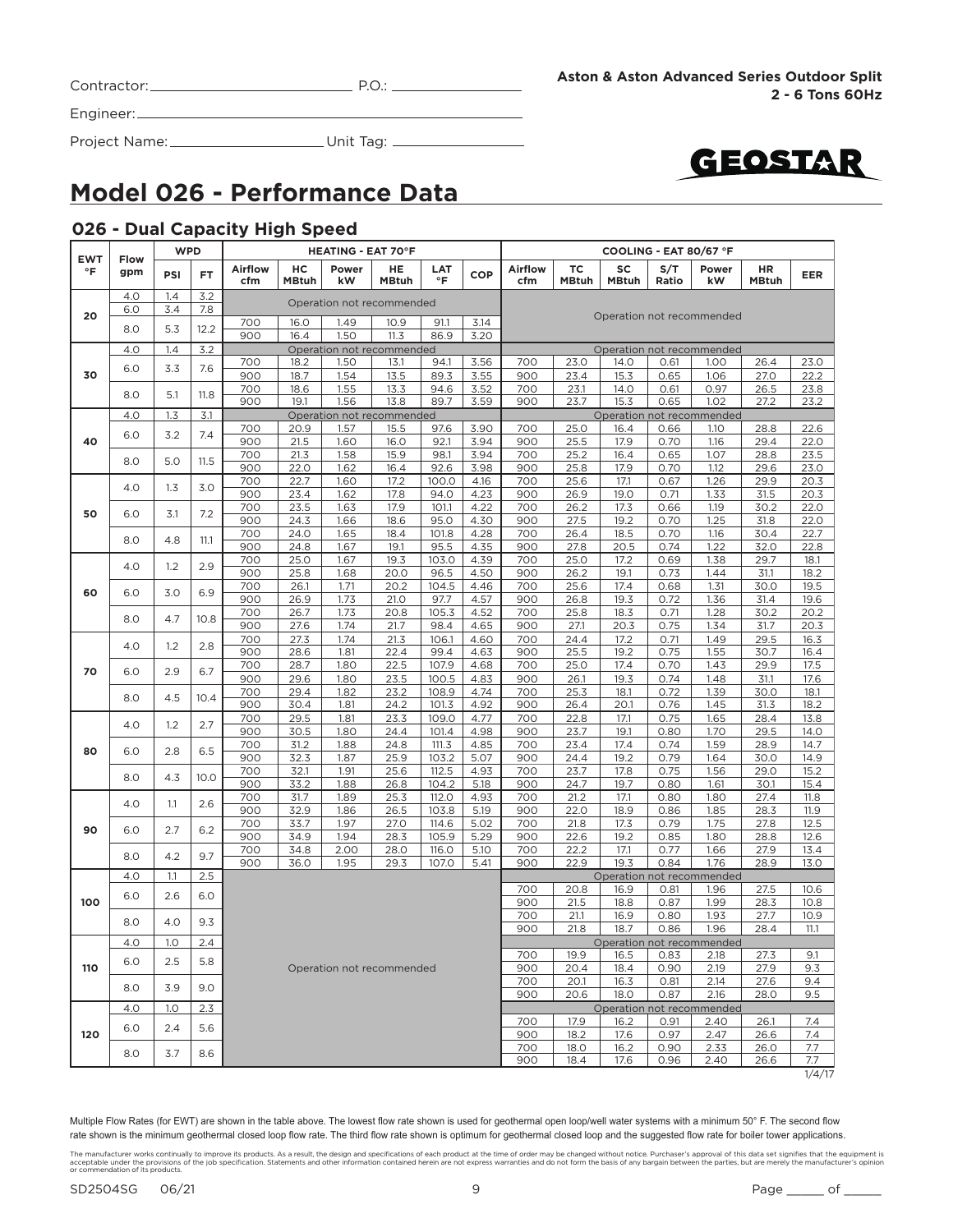| Contractor: |  |
|-------------|--|
|             |  |

Project Name: Unit Tag:



### **Model 038 - Performance Data**

### **038 - Dual Capacity Low Speed**

| <b>EWT</b><br>$\circ$ F |                           |     | <b>WPD</b> |                       |                    | <b>HEATING - EAT 70°F</b> |                    |                  |              |                           |                    |                    |              | COOLING - EAT 80/67 °F    |                    |              |
|-------------------------|---------------------------|-----|------------|-----------------------|--------------------|---------------------------|--------------------|------------------|--------------|---------------------------|--------------------|--------------------|--------------|---------------------------|--------------------|--------------|
|                         | Flow<br>gpm               | PSI | FT.        | <b>Airflow</b><br>cfm | нc<br><b>MBtuh</b> | Power<br>kW               | <b>HE</b><br>MBtuh | LAT<br>$\circ$ F | COP          | Airflow<br>cfm            | ТC<br><b>MBtuh</b> | SC<br><b>MBtuh</b> | S/T<br>Ratio | Power<br>kW               | HR<br><b>MBtuh</b> | <b>EER</b>   |
|                         | 4.0                       | 1.0 | 2.2        |                       |                    | Operation not recommended |                    |                  |              |                           |                    |                    |              |                           |                    |              |
| 20                      | 6.0                       | 2.1 | 4.9        | 800                   | 17.2               | 1.69                      | 11.4               | 89.9             | 2.97         |                           |                    |                    |              | Operation not recommended |                    |              |
|                         | 8.0                       | 3.1 | 7.2        | 1000                  | 17.5               | 1.70                      | 11.7               | 86.2             | 3.02         |                           |                    |                    |              |                           |                    |              |
|                         | 4.0                       | 0.9 | 2.2        |                       |                    | Operation not recommended |                    |                  |              | Operation not recommended |                    |                    |              |                           |                    |              |
|                         | 6.0                       | 2.0 | 4.7        | 800                   | 18.3               | 1.65                      | 12.7               | 91.2             | 3.25         | 800                       | 23.4               | 13.6               | 0.58         | 0.84                      | 26.3               | 27.7         |
| 30                      |                           |     |            | 1000<br>800           | 19.1<br>19.9       | 1.70<br>1.73              | 13.3<br>14.0       | 87.7<br>93.0     | 3.29<br>3.37 | 1000<br>800               | 23.8<br>23.5       | 14.9<br>13.6       | 0.63<br>0.58 | 0.89<br>0.82              | 26.8<br>26.6       | 26.7<br>28.7 |
|                         | 8.0                       | 3.0 | 7.0        | 1000                  | 20.3               | 1.74                      | 14.4               | 88.8             | 3.42         | 1000                      | 24.1               | 14.9               | 0.62         | 0.86                      | 27.0               | 28.0         |
|                         | 4.0                       | 0.9 | 2.1        |                       |                    | Operation not recommended |                    |                  |              |                           |                    |                    |              | Operation not recommended |                    |              |
|                         | 6.0                       |     | 4.6        | 800                   | 21.6               | 1.68                      | 15.9               | 95.1             | 3.77         | 800                       | 26.2               | 16.9               | 0.65         | 0.93                      | 29.4               | 28.3         |
| 40                      |                           | 2.0 |            | 1000                  | 22.4               | 1.71                      | 16.6               | 90.7             | 3.83         | 1000                      | 26.7               | 18.5               | 0.69         | 0.97                      | 30.0               | 27.5         |
|                         | 8.0                       | 2.9 | 6.7        | 800                   | 22.8               | 1.72                      | 16.9               | 96.4             | 3.88         | 800                       | 26.4               | 16.9               | 0.64         | 0.90                      | 29.5               | 29.4         |
|                         |                           |     |            | 1000                  | 23.6               | 1.76                      | 17.6               | 91.9             | 3.94         | 1000                      | 27.0               | 18.5               | 0.69         | 0.94                      | 30.2               | 28.7         |
|                         | 4.0                       | 0.9 | 2.0        | 800                   | 24.1               | 1.71                      | 18.3               | 97.9             | 4.14         | 800                       | 28.4               | 19.4               | 0.68         | 1.04                      | 31.9               | 27.4         |
|                         |                           |     |            | 1000<br>800           | 24.9<br>25.0       | 1.73<br>1.71              | 19.0<br>19.1       | 93.0<br>98.9     | 4.21<br>4.28 | 1000<br>800               | 29.2<br>28.6       | 21.4<br>19.5       | 0.73<br>0.68 | 1.06<br>1.01              | 32.8<br>32.1       | 27.6<br>28.4 |
| 50                      | 6.0                       | 1.9 | 4.4        | 1000                  | 25.7               | 1.73                      | 19.8               | 93.8             | 4.35         | 1000                      | 29.4               | 21.5               | 0.73         | 1.03                      | 32.9               | 28.6         |
|                         |                           |     |            | 800                   | 26.1               | 1.75                      | 20.2               | 100.2            | 4.38         | 800                       | 29.1               | 20.0               | 0.69         | 1.00                      | 32.5               | 29.1         |
|                         | 8.0                       | 2.8 | 6.5        | 1000                  | 26.9               | 1.77                      | 20.9               | 94.9             | 4.45         | 1000                      | 29.9               | 22.1               | 0.74         | 1.02                      | 33.4               | 29.3         |
|                         | 4.0                       | 0.9 | 2.0        | 800                   | 27.3               | 1.75                      | 21.3               | 101.6            | 4.56         | 800                       | 27.9               | 19.6               | 0.70         | 1.18                      | 31.9               | 23.6         |
|                         |                           |     |            | 1000                  | 28.0               | 1.77                      | 21.9               | 95.9             | 4.64         | 1000                      | 28.7               | 21.7               | 0.76         | 1.21                      | 32.8               | 23.8         |
| 60                      | 6.0                       | 1.9 | 4.3        | 800                   | 28.4               | 1.75                      | 22.4               | 102.9            | 4.75         | 800                       | 28.1               | 19.7               | 0.70         | 1.15                      | 32.1               | 24.4         |
|                         |                           |     |            | 1000                  | 29.1               | 1.76                      | 23.1               | 96.9             | 4.83         | 1000                      | 28.9               | 21.8               | 0.75         | 1.18                      | 32.9               | 24.6         |
|                         | 8.0                       | 2.7 | 6.3        | 800<br>1000           | 29.4<br>30.1       | 1.79<br>1.80              | 23.3<br>23.9       | 104.0<br>97.8    | 4.81<br>4.89 | 800<br>1000               | 28.6<br>29.4       | 20.2<br>22.4       | 0.71<br>0.76 | 1.14<br>1.17              | 32.5<br>33.4       | 25.0<br>25.2 |
|                         |                           |     |            | 800                   | 30.5               | 1.80                      | 24.3               | 105.3            | 4.96         | 800                       | 27.4               | 19.8               | 0.72         | 1.33                      | 32.0               | 20.6         |
|                         | 4.0                       | 0.8 | 1.9        | 1000                  | 31.1               | 1.81                      | 24.9               | 98.8             | 5.04         | 1000                      | 28.2               | 21.9               | 0.78         | 1.36                      | 32.8               | 20.8         |
|                         |                           |     |            | 800                   | 31.8               | 1.79                      | 25.7               | 106.8            | 5.19         | 800                       | 27.7               | 19.9               | 0.72         | 1.30                      | 32.1               | 21.3         |
| 70                      | 6.0                       | 1.8 | 4.2        | 1000                  | 32.4               | 1.79                      | 26.3               | 100.0            | 5.29         | 1000                      | 28.4               | 22.0               | 0.78         | 1.32                      | 32.9               | 21.5         |
|                         | 8.0                       | 2.7 | 6.1        | 800                   | 32.6               | 1.83                      | 26.4               | 107.8            | 5.22         | 800                       | 28.1               | 20.4               | 0.73         | 1.29                      | 32.5               | 21.9         |
|                         |                           |     |            | 1000                  | 33.2               | 1.83                      | 27.0               | 100.7            | 5.32         | 1000                      | 28.9               | 22.6               | 0.78         | 1.31                      | 33.4               | 22.1         |
|                         | 4.0                       | 0.8 | 1.9        | 800<br>1000           | 33.3<br>33.8       | 1.83<br>1.82              | 27.1<br>27.6       | 108.6<br>101.3   | 5.34<br>5.44 | 800<br>1000               | 25.6<br>26.3       | 19.4<br>21.5       | 0.76<br>0.82 | 1.53<br>1.56              | 30.8<br>31.6       | 16.8<br>16.9 |
|                         |                           |     |            | 800                   | 34.9               | 1.82                      | 28.7               | 110.4            | 5.63         | 800                       | 25.8               | 19.5               | 0.76         | 1.49                      | 30.9               | 17.4         |
| 80                      | 6.0                       | 1.7 | 4.0        | 1000                  | 35.4               | 1.81                      | 29.2               | 102.7            | 5.74         | 1000                      | 26.6               | 21.6               | 0.81         | 1.52                      | 31.7               | 17.5         |
|                         |                           |     | 5.9        | 800                   | 35.4               | 1.86                      | 29.1               | 111.O            | 5.59         | 800                       | 26.3               | 20.0               | 0.76         | 1.48                      | 31.3               | 17.8         |
|                         | 8.0                       | 2.6 |            | 1000                  | 35.8               | 1.84                      | 29.5               | 103.1            | 5.70         | 1000                      | 27.0               | 22.2               | 0.82         | 1.51                      | 32.1               | 17.9         |
|                         | 4.0                       | 0.8 | 1.8        | 800                   | 36.2               | 1.86                      | 29.9               | 111.9            | 5.71         | 800                       | 23.8               | 19.0               | 0.80         | 1.73                      | 29.7               | 13.8         |
|                         |                           |     |            | 1000                  | 36.5               | 1.84                      | 30.2               | 103.8            | 5.82         | 1000                      | 24.5               | 21.0               | 0.86         | 1.76                      | 30.5               | 13.9         |
| 90                      | 6.0                       | 1.7 | 3.9        | 800<br>1000           | 38.1<br>38.3       | 1.84                      | 31.8<br>32.1       | 114.1<br>105.5   | 6.05         | 800<br>1000               | 24.0<br>24.7       | 19.1<br>21.2       | 0.80<br>0.86 | 1.68<br>1.72              | 29.8<br>30.5       | 14.3<br>14.4 |
|                         |                           |     |            | 800                   | 38.2               | 1.82<br>1.88              | 32.0               | 114.2            | 6.18<br>5.96 | 800                       | 24.2               | 19.3               | 0.80         | 1.65                      | 30.0               | 14.7         |
|                         | 8.0                       | 2.5 | 5.7        | 1000                  | 38.4               | 1.85                      | 32.1               | 105.6            | 6.08         | 1000                      | 25.1               | 21.7               | 0.86         | 1.70                      | 30.9               | 14.8         |
|                         | 4.0                       | O.7 | 1.7        |                       |                    |                           |                    |                  |              |                           |                    |                    |              | Operation not recommended |                    |              |
|                         | 6.0                       | 1.6 | 3.7        |                       |                    |                           |                    |                  |              | 800                       | 22.5               | 18.5               | 0.82         | 1.93                      | 29.1               | 11.7         |
| 100                     |                           |     |            |                       |                    |                           |                    |                  |              | 1000                      | 23.2               | 20.5               | 0.89         | 1.96                      | 29.9               | 11.8<br>12.0 |
|                         | 8.0                       | 2.4 | 5.5        |                       |                    |                           |                    |                  |              | 800<br>1000               | 22.9<br>23.6       | 19.0<br>21.1       | 0.83<br>0.89 | 1.91<br>1.95              | 29.4<br>30.2       | 12.1         |
|                         | 4.0                       | 0.7 | 1.7        |                       |                    |                           |                    |                  |              |                           |                    |                    |              | Operation not recommended |                    |              |
|                         | 6.0                       | 1.6 | 3.6        |                       |                    |                           |                    |                  |              | 800                       | 21.1               | 18.0               | 0.85         | 2.17                      | 28.5               | 9.7          |
| 110                     | Operation not recommended |     |            |                       |                    |                           |                    |                  |              | 1000<br>800               | 21.6<br>21.4       | 19.9<br>18.4       | 0.92<br>0.86 | 2.21<br>2.15              | 29.2<br>28.7       | 9.8<br>10.0  |
|                         | 8.0                       | 2.3 | 5.3        |                       |                    |                           |                    |                  |              | 1000                      | 22.0               | 20.4               | 0.93         | 2.19                      | 29.5               | 10.0         |
|                         | 4.0                       | 0.7 | 1.6        |                       |                    |                           |                    |                  |              |                           |                    |                    |              | Operation not recommended |                    |              |
| 120                     | 6.0                       | 1.5 | 3.5        |                       |                    |                           |                    |                  |              | 800<br>1000               | 18.8<br>19.2       | 16.2<br>17.6       | 0.86         | 2.49                      | 27.3<br>27.9       | 7.5<br>7.5   |
|                         |                           |     |            |                       |                    |                           |                    |                  |              | 800                       | 19.0               | 16.2               | 0.92<br>0.85 | 2.56<br>2.41              | 27.2               | 7.9          |
|                         | 8.0                       | 2.2 | 5.1        |                       |                    |                           |                    |                  |              | 1000                      | 19.4               | 17.6               | 0.91         | 2.49                      | 27.9               | 7.8          |
|                         |                           |     |            |                       |                    |                           |                    |                  |              |                           |                    |                    |              |                           |                    | 1/4/17       |

The manufacturer works continually to improve its products. As a result, the design and specifications of each product at the time of order may be changed without notice. Purchaser's approval of this data set signifies tha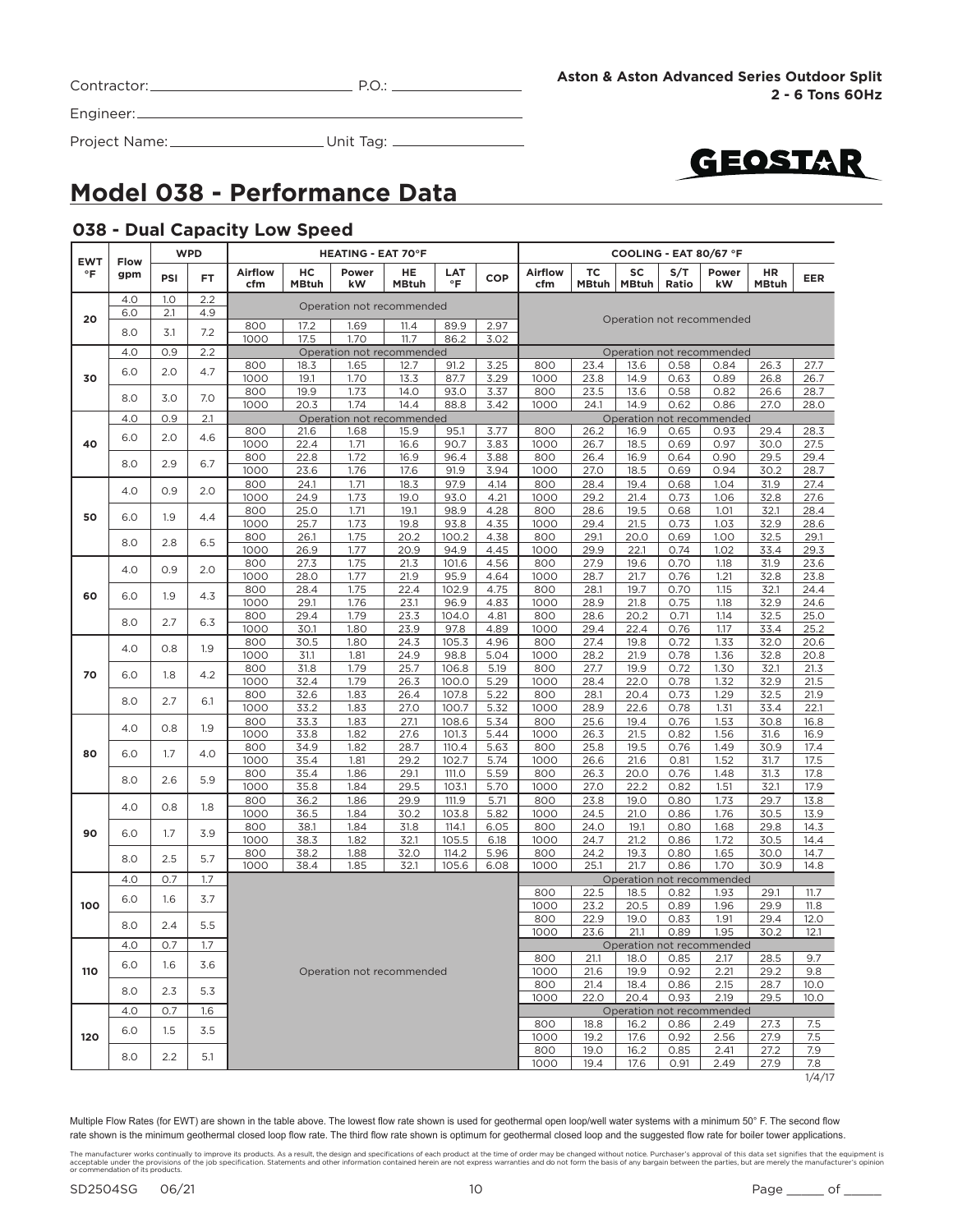| Contractor: |  |
|-------------|--|
|             |  |

 $P.O.:$ 



Project Name: Unit Tag:



### **Model 038 - Performance Data**

#### **038 - Dual Capacity High Speed**

| <b>EWT</b> |                          |     | <b>WPD</b><br><b>HEATING - EAT 70°F</b><br>ТC<br><b>Airflow</b><br>нc<br>HE<br>LAT<br>Airflow<br>Power<br><b>COP</b><br>FT. | COOLING - EAT 80/67 °F |              |                                   |              |                |              |              |              |                                   |              |              |                    |               |
|------------|--------------------------|-----|-----------------------------------------------------------------------------------------------------------------------------|------------------------|--------------|-----------------------------------|--------------|----------------|--------------|--------------|--------------|-----------------------------------|--------------|--------------|--------------------|---------------|
| °F         | Flow<br>gpm              | PSI |                                                                                                                             | cfm                    | <b>MBtuh</b> | kW                                | <b>MBtuh</b> | $\circ$ F      |              | cfm          | <b>MBtuh</b> | SC<br><b>MBtuh</b>                | S/T<br>Ratio | Power<br>kW  | HR<br><b>MBtuh</b> | EER           |
|            | 5.0                      | 1.3 | 3.0                                                                                                                         |                        |              | Operation not recommended         |              |                |              |              |              |                                   |              |              |                    |               |
| 20         | 7.0                      | 2.6 | 5.9                                                                                                                         |                        |              |                                   |              |                |              |              |              |                                   |              |              |                    |               |
|            | 9.0                      | 3.7 | 8.7                                                                                                                         | 1000                   | 24.3<br>24.9 | 2.22                              | 16.7<br>17.3 | 92.5           | 3.21         |              |              | Operation not recommended         |              |              |                    |               |
|            | 5.0                      | 1.2 | 2.9                                                                                                                         | 1200                   |              | 2.24<br>Operation not recommended |              | 89.2           | 3.26         |              |              | Operation not recommended         |              |              |                    |               |
|            |                          |     |                                                                                                                             | 1000                   | 28.2         | 2.29                              | 20.4         | 96.1           | 3.62         | 1000         | 30.4         | 18.5                              | 0.61         | 1.41         | 35.2               | 21.5          |
| 30         | 7.0                      | 2.5 | 5.8                                                                                                                         | 1200                   | 29.0         | 2.36                              | 21.0         | 92.4           | 3.61         | 1200         | 30.9         | 20.2                              | 0.65         | 1.49         | 36.0               | 20.7          |
|            | 9.0                      | 3.6 | 8.4                                                                                                                         | 1000                   | 28.9         | 2.36                              | 20.8         | 96.8           | 3.59         | 1000         | 30.6         | 18.5                              | 0.61         | 1.37         | 35.4               | 22.3          |
|            |                          |     |                                                                                                                             | 1200                   | 29.6         | 2.38                              | 21.5         | 92.8           | 3.65         | 1200         | 31.3         | 20.2                              | 0.65         | 1.44         | 36.2               | 21.7          |
|            | 5.0                      | 1.2 | 2.8                                                                                                                         |                        |              | Operation not recommended         |              |                |              |              |              | Operation not recommended         |              |              |                    |               |
|            | 7.0                      | 2.4 | 5.6                                                                                                                         | 1000                   | 31.9         | 2.39                              | 23.8         | 99.6           | 3.91         | 1000         | 33.6         | 20.5                              | 0.61         | 1.56         | 38.9               | 21.6          |
| 40         |                          |     |                                                                                                                             | 1200<br>1000           | 32.9<br>32.6 | 2.44<br>2.41                      | 24.6<br>24.3 | 95.4<br>100.2  | 3.95<br>3.95 | 1200<br>1000 | 34.2<br>33.8 | 22.4<br>20.5                      | 0.65<br>0.61 | 1.63<br>1.51 | 39.8<br>39.0       | 21.0<br>22.4  |
|            | 9.0                      | 3.5 | 8.2                                                                                                                         | 1200                   | 33.6         | 2.47                              | 25.2         | 95.9           | 3.99         | 1200         | 34.6         | 22.4                              | 0.65         | 1.58         | 40.0               | 21.9          |
|            |                          |     |                                                                                                                             | 1000                   | 34.4         | 2.44                              | 26.1         | 101.9          | 4.14         | 1000         | 34.9         | 20.5                              | 0.59         | 1.78         | 41.0               | 19.6          |
|            | 5.0                      | 1.2 | 2.7                                                                                                                         | 1200                   | 35.4         | 2.47                              | 27.0         | 97.3           | 4.20         | 1200         | 36.7         | 22.8                              | 0.62         | 1.87         | 43.1               | 19.6          |
| 50         | 7.0                      | 2.3 | 5.4                                                                                                                         | 1000                   | 35.7         | 2.49                              | 27.1         | 103.0          | 4.19         | 1000         | 35.7         | 20.7                              | 0.58         | 1.68         | 41.4               | 21.2          |
|            |                          |     |                                                                                                                             | 1200                   | 36.8         | 2.53                              | 28.2         | 98.4           | 4.27         | 1200         | 37.5         | 23.0                              | 0.61         | 1.76         | 43.5               | 21.3          |
|            | 9.0                      | 3.4 | 7.9                                                                                                                         | 1000                   | 36.5         | 2.52                              | 27.9         | 103.8          | 4.25         | 1000         | 36.0         | 22.1                              | 0.62         | 1.64         | 41.6               | 22.0          |
|            |                          |     |                                                                                                                             | 1200                   | 37.6         | 2.55                              | 28.9         | 99.0           | 4.32         | 1200         | 37.9         | 24.6                              | 0.65         | 1.72         | 43.8               | 22.0          |
|            | 5.0<br>1.1<br>7.0<br>2.3 | 2.6 | 1000                                                                                                                        | 37.2                   | 2.53         | 28.6                              | 104.5        | 4.32           | 1000         | 35.5         | 22.7         | 0.64                              | 1.96         | 42.2         | 18.1               |               |
|            |                          |     |                                                                                                                             | 1200<br>1000           | 38.4<br>38.9 | 2.54<br>2.60                      | 29.7<br>30.0 | 99.6<br>106.0  | 4.43<br>4.39 | 1200<br>1000 | 37.2<br>36.3 | 25.2<br>22.9                      | 0.68<br>0.63 | 2.04<br>1.86 | 44.2<br>42.7       | 18.2<br>19.5  |
| 60         |                          |     | 5.3                                                                                                                         | 1200                   | 40.2         | 2.61                              | 31.2         | 101.0          | 4.50         | 1200         | 38.1         | 25.4                              | 0.67         | 1.94         | 44.7               | 19.7          |
|            |                          |     |                                                                                                                             | 1000                   | 39.8         | 2.62                              | 30.9         | 106.9          | 4.45         | 1000         | 36.7         | 24.2                              | 0.66         | 1.81         | 42.9               | 20.2          |
|            | 9.0                      | 3.3 | 7.6                                                                                                                         | 1200                   | 41.2         | 2.64                              | 32.2         | 101.8          | 4.58         | 1200         | 38.5         | 26.8                              | 0.70         | 1.90         | 45.0               | 20.3          |
|            |                          |     | 2.5                                                                                                                         | 1000                   | 40.1         | 2.61                              | 31.2         | 107.1          | 4.50         | 1000         | 36.1         | 24.9                              | 0.69         | 2.13         | 43.4               | 16.9          |
|            | 5.0                      | 1.1 |                                                                                                                             | 1200                   | 42.7         | 2.67                              | 33.6         | 102.9          | 4.69         | 1200         | 37.7         | 27.7                              | 0.73         | 2.21         | 45.2               | 17.0          |
|            | 70<br>7.0                | 2.2 | 5.1                                                                                                                         | 1000                   | 42.1         | 2.70                              | 32.9         | 109.0          | 4.58         | 1000         | 37.0         | 25.2                              | 0.68         | 2.04         | 44.0               | 18.2          |
|            |                          |     |                                                                                                                             | 1200                   | 43.5         | 2.70                              | 34.3         | 103.6          | 4.73         | 1200         | 38.6         | 27.9                              | 0.72         | 2.11         | 45.8               | 18.3          |
|            | 9.0                      | 3.2 | 7.4                                                                                                                         | 1000                   | 43.2         | 2.73                              | 33.9         | 110.0          | 4.64         | 1000         | 37.4         | 26.2                              | 0.70         | 1.99         | 44.2               | 18.8          |
|            |                          |     |                                                                                                                             | 1200<br>1000           | 44.7<br>43.3 | 2.72<br>2.73                      | 35.4<br>34.0 | 104.5<br>110.1 | 4.82<br>4.65 | 1200<br>1000 | 39.1<br>34.8 | 29.0<br>24.6                      | 0.74<br>0.71 | 2.07<br>2.34 | 46.2<br>42.8       | 18.9<br>14.8  |
|            | 5.0                      | 1.1 | 2.5                                                                                                                         | 1200                   | 44.8         | 2.71                              | 35.6         | 104.6          | 4.85         | 1200         | 36.2         | 27.3                              | 0.76         | 2.41         | 44.4               | 15.0          |
|            | 7.0<br>2.1               |     | 1000                                                                                                                        | 45.8                   | 2.84         | 36.1                              | 112.4        | 4.73           | 1000         | 35.7         | 24.9         | 0.70                              | 2.26         | 43.4         | 15.8               |               |
| 80         |                          |     | 4.9                                                                                                                         | 1200                   | 47.3         | 2.81                              | 37.7         | 106.5          | 4.94         | 1200         | 37.2         | 27.6                              | 0.74         | 2.33         | 45.1               | 16.0          |
|            |                          |     | 7.1                                                                                                                         | 1000                   | 47.1         | 2.87                              | 37.3         | 113.6          | 4.80         | 1000         | 36.1         | 25.5                              | 0.71         | 2.21         | 43.7               | 16.3          |
|            | 9.0<br>3.1               |     | 1200                                                                                                                        | 48.7                   | 2.83         | 39.0                              | 107.6        | 5.04           | 1200         | 37.6         | 28.3         | 0.75                              | 2.28         | 45.4         | 16.5               |               |
|            | 5.0                      | 1.0 | 2.4                                                                                                                         | 1000                   | 46.5         | 2.84                              | 36.8         | 113.0          | 4.79         | 1000         | 33.4         | 24.3                              | 0.73         | 2.55         | 42.1               | 13.1          |
|            |                          |     |                                                                                                                             | 1200                   | 48.1         | 2.80                              | 38.6         | 107.1          | 5.04         | 1200         | 34.6         | 27.0                              | 0.78         | 2.62         | 43.5               | 13.2          |
| 90         | 7.0                      | 2.0 | 4.7                                                                                                                         | 1000<br>1200           | 49.4<br>51.1 | 2.97<br>2.92                      | 39.2<br>41.2 | 115.7<br>109.5 | 4.87<br>5.14 | 1000<br>1200 | 34.4<br>35.7 | 24.6<br>27.3                      | 0.71<br>0.76 | 2.48<br>2.54 | 42.9<br>44.4       | 13.9<br>14.0  |
|            |                          |     |                                                                                                                             | 1000                   | 50.9         | 3.01                              | 40.7         | 117.2          | 4.95         | 1000         | 35.2         | 25.2                              | 0.72         | 2.37         | 43.3               | 14.9          |
|            | 9.0                      | 3.0 | 6.9                                                                                                                         | 1200                   | 52.7         | 2.94                              | 42.7         | 110.7          | 5.25         | 1200         | 36.1         | 27.5                              | 0.76         | 2.49         | 44.6               | 14.5          |
|            | 5.0                      | 1.0 | 2.3                                                                                                                         |                        |              |                                   |              |                |              |              |              | Operation not recommended         |              |              |                    |               |
|            | 7.0                      | 2.0 | 4.6                                                                                                                         |                        |              |                                   |              |                |              | 1000         | 31.6         | 24.0                              | 0.76         | 2.77         | 41.0               | 11.4          |
| 100        |                          |     |                                                                                                                             |                        |              |                                   |              |                |              | 1200         | 32.6         | 26.7                              | 0.82         | 2.81         | 42.2               | 11.6          |
|            | 9.0                      | 2.9 | 6.6                                                                                                                         |                        |              |                                   |              |                |              | 1000         | 31.9         | 24.0                              | 0.75         | 2.72         | 41.2               | 11.7          |
|            |                          |     |                                                                                                                             |                        |              |                                   |              |                |              | 1200         | 33.0         | 26.5                              | 0.80         | 2.76         | 42.4               | 11.9          |
|            | 5.0                      | 1.0 | 2.2                                                                                                                         |                        |              |                                   |              |                |              | 1000         | 28.7         | Operation not recommended<br>23.4 | 0.82         | 3.05         | 39.1               | 9.4           |
| 110        | 7.0                      | 1.9 | 4.4                                                                                                                         |                        |              | Operation not recommended         |              |                |              | 1200         | 29.5         | 26.0                              | 0.88         | 3.07         | 40.0               | 9.6           |
|            |                          |     |                                                                                                                             |                        |              |                                   |              |                |              | 1000         | 29.0         | 23.1                              | 0.80         | 3.00         | 39.2               | 9.7           |
|            | 9.0                      | 2.8 | 6.4                                                                                                                         |                        |              |                                   |              |                |              | 1200         | 29.8         | 25.5                              | 0.86         | 3.03         | 40.1               | 9.8           |
|            | 5.0                      | 0.9 | 2.1                                                                                                                         |                        |              |                                   |              |                |              |              |              | Operation not recommended         |              |              |                    |               |
|            | 7.0                      | 1.8 | 4.2                                                                                                                         |                        |              |                                   |              |                |              | 1000         | 26.9         | 22.8                              | 0.85         | 3.38         | 38.4               | 8.0           |
| 120        |                          |     |                                                                                                                             |                        |              |                                   |              |                |              | 1200         | 27.4         | 24.7                              | 0.90         | 3.46         | 39.2               | 7.9           |
|            | 9.0                      | 2.7 | 6.1                                                                                                                         |                        |              |                                   |              |                |              | 1000         | 27.1         | 22.8                              | 0.84         | 3.27         | 38.3               | 8.3           |
|            |                          |     |                                                                                                                             |                        |              |                                   |              |                |              | 1200         | 27.7         | 24.7                              | 0.89         | 3.37         | 39.2               | 8.2<br>1/4/17 |

The manufacturer works continually to improve its products. As a result, the design and specifications of each product at the time of order may be changed without notice. Purchaser's approval of this data set signifies tha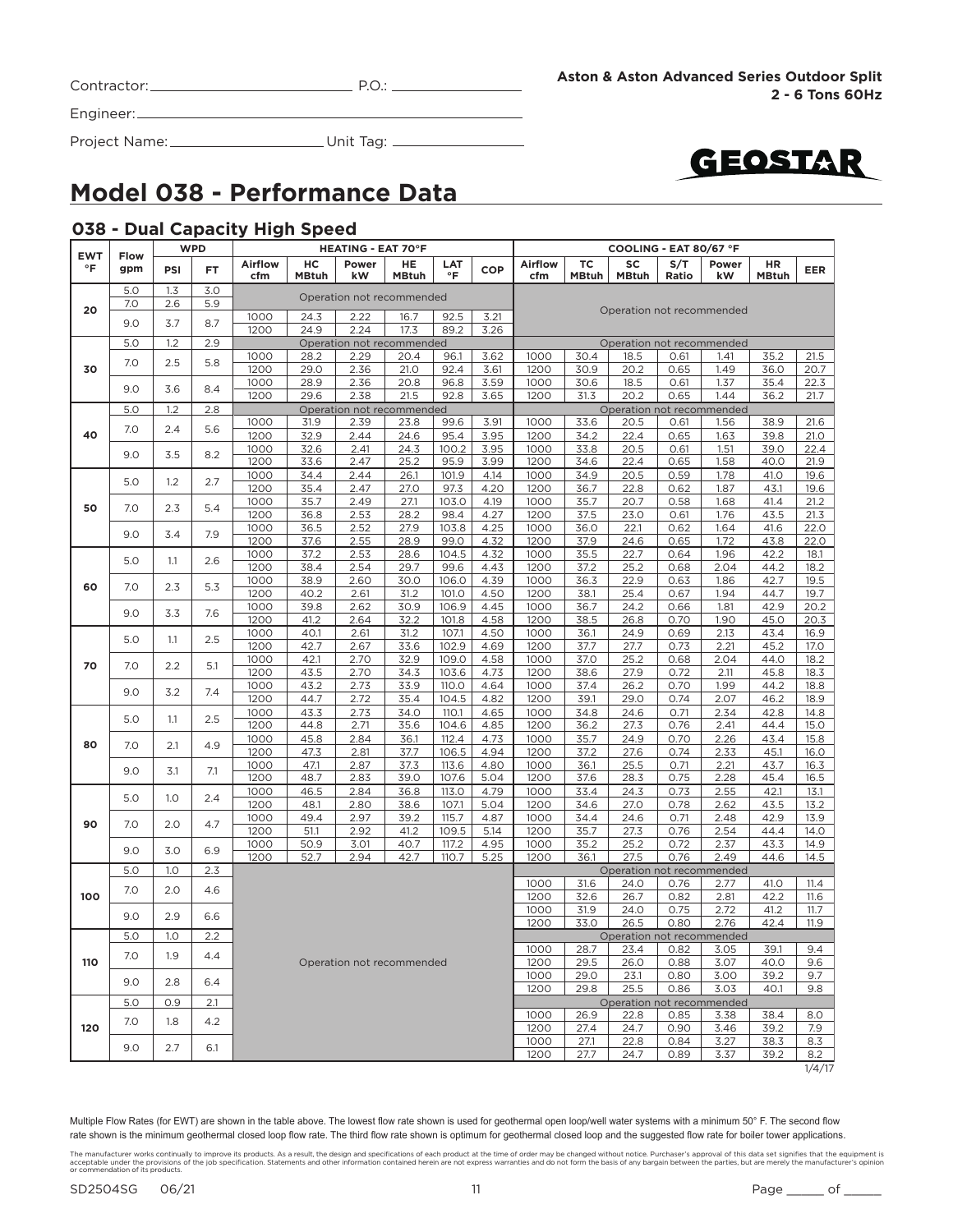|  | Contractor: |  |
|--|-------------|--|
|--|-------------|--|

Contractor: P.O.:

Engineer:

Project Name: Unit Tag:



### **Model 049 - Performance Data**

#### **049 - Dual Capacity Low Speed**

| <b>EWT</b> | <b>Flow</b> |     | <b>WPD</b> |                |                    | <b>HEATING - EAT 70°F</b> |                           |                         |              | COOLING - EAT 80/67 °F |                    |                           |              |              |                    |              |
|------------|-------------|-----|------------|----------------|--------------------|---------------------------|---------------------------|-------------------------|--------------|------------------------|--------------------|---------------------------|--------------|--------------|--------------------|--------------|
| $\circ$ F  | gpm         | PSI | <b>FT</b>  | Airflow<br>cfm | нc<br><b>MBtuh</b> | Power<br>kW               | HE.<br><b>MBtuh</b>       | <b>LAT</b><br>$\circ$ F | <b>COP</b>   | <b>Airflow</b><br>cfm  | ТC<br><b>MBtuh</b> | SC<br><b>MBtuh</b>        | S/T<br>Ratio | Power<br>kW  | HR<br><b>MBtuh</b> | <b>EER</b>   |
|            | 5.0         | 0.9 | 2.1        |                |                    |                           | Operation not recommended |                         |              |                        |                    |                           |              |              |                    |              |
| 20         | 8.0         | 2.2 | 5.1        |                |                    |                           |                           |                         |              |                        |                    | Operation not recommended |              |              |                    |              |
|            | 11.0        | 3.6 | 8.4        | 1200           | 21.1               | 2.25                      | 13.4                      | 86.3                    | 2.75         |                        |                    |                           |              |              |                    |              |
|            |             |     |            | 1400           | 21.6               | 2.28                      | 13.8                      | 84.3                    | 2.78         |                        |                    |                           |              |              |                    |              |
|            | 5.0         | 0.9 | 2.1        |                |                    |                           | Operation not recommended |                         |              |                        |                    | Operation not recommended |              |              |                    |              |
|            | 8.0         | 2.2 | 5.0        | 1200           | 25.1               | 2.28                      | 17.3                      | 89.3                    | 3.22         | 1200                   | 34.3               | 22.1                      | 0.64         | 1.22         | 38.4               | 28.2         |
| 30         |             |     |            | 1400           | 25.8               | 2.30                      | 18.0                      | 87.1                    | 3.29         | 1400                   | 34.8               | 24.1                      | 0.69         | 1.28         | 39.2               | 27.2         |
|            | 11.0        | 3.5 | 8.2        | 1200<br>1400   | 26.0<br>26.6       | 2.30<br>2.33              | 18.2<br>18.7              | 90.1<br>87.6            | 3.31<br>3.35 | 1200<br>1400           | 34.5<br>35.3       | 22.1<br>24.1              | 0.64<br>0.68 | 1.18<br>1.24 | 38.5<br>39.5       | 29.2<br>28.5 |
|            | 5.0         | 0.9 | 2.0        |                |                    |                           | Operation not recommended |                         |              |                        |                    | Operation not recommended |              |              |                    |              |
|            |             |     |            | 1200           | 30.9               | 2.34                      | 22.9                      | 93.8                    | 3.86         | 1200                   | 37.4               | 25.5                      | 0.68         | 1.35         | 42.0               | 27.8         |
| 40         | 8.0         | 2.1 | 4.8        | 1400           | 32.0               | 2.34                      | 24.0                      | 91.2                    | 4.00         | 1400                   | 38.1               | 27.8                      | 0.73         | 1.41         | 42.9               | 27.0         |
|            |             |     |            | 1200           | 31.9               | 2.36                      | 23.9                      | 94.6                    | 3.96         | 1200                   | 37.7               | 25.5                      | 0.68         | 1.31         | 42.1               | 28.9         |
|            | 11.0        | 3.4 | 7.9        | 1400           | 33.0               | 2.38                      | 24.9                      | 91.8                    | 4.07         | 1400                   | 38.5               | 27.8                      | 0.72         | 1.37         | 43.2               | 28.2         |
|            |             |     |            | 1200           | 34.1               | 2.33                      | 26.1                      | 96.3                    | 4.29         | 1200                   | 39.4               | 26.6                      | 0.68         | 1.74         | 45.3               | 22.7         |
|            | 5.0         | 0.8 | 2.0        | 1400           | 35.2               | 2.33                      | 27.2                      | 93.3                    | 4.43         | 1400                   | 40.6               | 31.4                      | 0.77         | 1.81         | 46.8               | 22.4         |
|            |             |     |            | 1200           | 36.7               | 2.40                      | 28.5                      | 98.4                    | 4.48         | 1200                   | 40.2               | 26.7                      | 0.66         | 1.50         | 45.4               | 26.7         |
| 50         | 8.0         | 2.0 | 4.7        | 1400           | 38.1               | 2.39                      | 30.0                      | 95.2                    | 4.68         | 1400                   | 41.5               | 31.5                      | 0.76         | 1.58         | 46.8               | 26.3         |
|            |             |     |            | 1200           | 38.1               | 2.42                      | 29.9                      | 99.4                    | 4.62         | 1200                   | 40.5               | 26.7                      | 0.66         | 1.42         | 45.6               | 28.6         |
|            | 11.O        | 3.3 | 7.7        | 1400           | 39.4               | 2.42                      | 31.1                      | 96.1                    | 4.77         | 1400                   | 41.7               | 31.5                      | 0.76         | 1.49         | 46.8               | 28.0         |
|            |             |     |            | 1200           | 36.3               | 2.40                      | 28.1                      | 98.0                    | 4.43         | 1200                   | 37.0               | 26.2                      | 0.71         | 1.91         | 43.5               | 19.3         |
|            | 5.0         | 0.8 | 1.9        | 1400           | 37.6               | 2.38                      | 29.4                      | 94.8                    | 4.62         | 1400                   | 38.2               | 30.9                      | 0.81         | 2.00         | 45.0               | 19.1         |
| 60         | 8.0         | 2.0 | 4.5        | 1200           | 39.2               | 2.46                      | 30.8                      | 100.3                   | 4.68         | 1200                   | 37.6               | 26.4                      | 0.70         | 1.70         | 43.4               | 22.1         |
|            |             |     |            | 1400           | 40.8               | 2.43                      | 32.5                      | 97.0                    | 4.92         | 1400                   | 38.8               | 31.1                      | 0.80         | 1.78         | 44.8               | 21.8         |
|            | 11.0        | 3.2 | 7.4        | 1200           | 40.9               | 2.48                      | 32.4                      | 101.6                   | 4.83         | 1200                   | 38.0               | 26.5                      | 0.70         | 1.61         | 43.5               | 23.6         |
|            |             |     |            | 1400           | 42.4               | 2.45                      | 34.0                      | 98.0                    | 5.07         | 1400                   | 39.2               | 31.2                      | 0.79         | 1.69         | 44.9               | 23.3         |
|            | 5.0         | 0.8 | 1.8        | 1200           | 38.5               | 2.47                      | 30.1                      | 99.7                    | 4.57         | 1200                   | 34.6               | 25.8                      | 0.75         | 2.09         | 41.8               | 16.6         |
|            |             |     |            | 1400           | 42.0               | 2.46                      | 33.6                      | 97.8                    | 5.00         | 1400                   | 35.7               | 30.4                      | 0.85         | 2.19         | 43.2               | 16.3         |
| 70         | 8.0         | 1.9 | 4.4        | 1200           | 41.8               | 2.51                      | 33.2                      | 102.2                   | 4.88         | 1200                   | 35.0               | 26.1                      | 0.75         | 1.89         | 42.0               | 18.5         |
|            |             |     |            | 1400           | 43.4               | 2.47                      | 35.0                      | 98.7                    | 5.16         | 1400                   | 36.1               | 30.7                      | 0.85         | 1.98         | 42.8               | 18.2         |
|            | 11.O        | 3.1 | 7.2        | 1200           | 43.7               | 2.54                      | 35.0                      | 103.7                   | 5.04         | 1200                   | 35.6               | 26.2                      | 0.74         | 1.81         | 42.3               | 19.7         |
|            |             |     |            | 1400           | 45.3               | 2.48                      | 36.8                      | 100.0                   | 5.35         | 1400                   | 36.7               | 30.8                      | 0.84         | 1.88         | 43.1               | 19.5         |
|            | 5.0         | 0.8 | 1.8        | 1200<br>1400   | 41.3<br>42.9       | 2.50                      | 32.7                      | 101.9<br>98.4           | 4.83<br>5.11 | 1200                   | 32.4               | 24.7                      | 0.76<br>0.87 | 2.33         | 40.4<br>41.7       | 13.9         |
|            |             |     |            | 1200           | 44.8               | 2.46<br>2.53              | 34.5<br>36.2              | 104.6                   | 5.19         | 1400<br>1200           | 33.4<br>32.6       | 29.1<br>25.0              | 0.77         | 2.43<br>2.16 | 40.0               | 13.8<br>15.1 |
| 80         | 8.0         | 1.8 | 4.2        | 1400           | 46.7               | 2.47                      | 38.2                      | 100.9                   | 5.54         | 1400                   | 33.6               | 29.4                      | 0.88         | 2.25         | 41.2               | 14.9         |
|            |             |     |            | 1200           | 47.1               | 2.56                      | 38.4                      | 106.4                   | 5.39         | 1200                   | 33.3               | 25.2                      | 0.76         | 2.07         | 40.4               | 16.1         |
|            | 11.O        | 3.0 | 6.9        | 1400           | 49.0               | 2.49                      | 40.5                      | 102.4                   | 5.77         | 1400                   | 34.4               | 29.6                      | 0.86         | 2.16         | 41.7               | 15.9         |
|            |             |     |            | 1200           | 44.1               | 2.54                      | 35.4                      | 104.0                   | 5.08         | 1200                   | 30.2               | 23.6                      | 0.78         | 2.56         | 38.3               | 11.8         |
|            | 5.0         | 0.7 | 1.7        | 1400           | 45.8               | 2.49                      | 37.3                      | 100.3                   | 5.40         | 1400                   | 31.2               | 27.7                      | 0.89         | 2.67         | 40.3               | 11.7         |
|            |             |     |            | 1200           | 47.9               | 2.56                      | 39.2                      | 107.0                   | 5.50         | 1200                   | 30.2               | 23.9                      | 0.79         | 2.43         | 38.5               | 12.4         |
| 90         | 8.0         | 1.8 | 4.1        | 1400           | 49.9               | 2.47                      | 41.5                      | 103.0                   | 5.92         | 1400                   | 31.0               | 28.1                      | 0.91         | 2.52         | 39.6               | 12.3         |
|            |             |     |            | 1200           | 50.6               | 2.58                      | 41.8                      | 109.0                   | 5.74         | 1200                   | 31.5               | 26.3                      | 0.83         | 2.35         | 39.5               | 13.4         |
|            | 11.0        | 2.9 | 6.7        | 1400           | 52.7               | 2.50                      | 44.2                      | 104.9                   | 6.18         | 1400                   | 32.0               | 28.4                      | 0.89         | 2.43         | 40.3               | 13.2         |
|            | 5.0         | 0.7 | 1.6        |                |                    |                           |                           |                         |              |                        |                    | Operation not recommended |              |              |                    |              |
|            | 8.0         | 1.7 | 3.9        |                |                    |                           |                           |                         |              | 1200                   | 27.5               | 22.4                      | 0.81         | 2.73         | 36.9               | 10.1         |
| 100        |             |     |            |                |                    |                           |                           |                         |              | 1400                   | 28.4               | 26.4                      | 0.93         | 2.84         | 38.1               | 10.0         |
|            | 11.0        | 2.8 | 6.5        |                |                    |                           |                           |                         |              | 1200                   | 28.6               | 22.7                      | 0.80         | 2.64         | 37.6               | 10.8         |
|            | 5.0         | 0.7 | 1.6        |                |                    |                           |                           |                         |              | 1400                   | 29.4               | 26.7                      | 0.91         | 2.75         | 38.8               | 10.7         |
|            |             |     |            |                |                    |                           |                           |                         |              |                        |                    | Operation not recommended |              |              |                    |              |
| 110        | 8.0         | 1.6 | 3.8        |                |                    |                           | Operation not recommended |                         |              | 1200<br>1400           | 24.9<br>25.7       | 20.9<br>24.6              | 0.84<br>0.96 | 3.04<br>3.16 | 35.3<br>36.5       | 8.2<br>8.1   |
|            |             |     |            |                |                    |                           |                           |                         |              | 1200                   | 26.1               | 21.3                      | 0.82         | 2.94         | 36.1               | 8.9          |
|            | 11.O        | 2.7 | 6.2        |                |                    |                           |                           |                         |              | 1400                   | 26.8               | 25.0                      | 0.93         | 3.07         | 37.3               | 8.7          |
|            | 5.0         | 0.7 | 1.5        |                |                    |                           |                           |                         |              |                        |                    | Operation not recommended |              |              |                    |              |
|            |             |     |            |                |                    |                           |                           |                         |              | 1200                   | 23.9               | 21.4                      | 0.90         | 3.45         | 35.6               | 6.9          |
| 120        | 8.0         | 1.6 | 3.6        |                |                    |                           |                           |                         |              | 1400                   | 24.3               | 23.2                      | 0.95         | 3.54         | 36.4               | 6.9          |
|            | 11.O        | 2.6 | 6.0        |                |                    |                           |                           |                         |              | 1200                   | 24.1               | 21.4                      | 0.89         | 3.34         | 35.5               | 7.2          |
|            |             |     |            |                |                    |                           |                           |                         |              | 1400                   | 24.6               | 23.2                      | 0.94         | 3.44         | 36.3               | 7.2          |
|            |             |     |            |                |                    |                           |                           |                         |              |                        |                    |                           |              |              |                    | 1/4/17       |

The manufacturer works continually to improve its products. As a result, the design and specifications of each product at the time of order may be changed without notice. Purchaser's approval of this data set signifies tha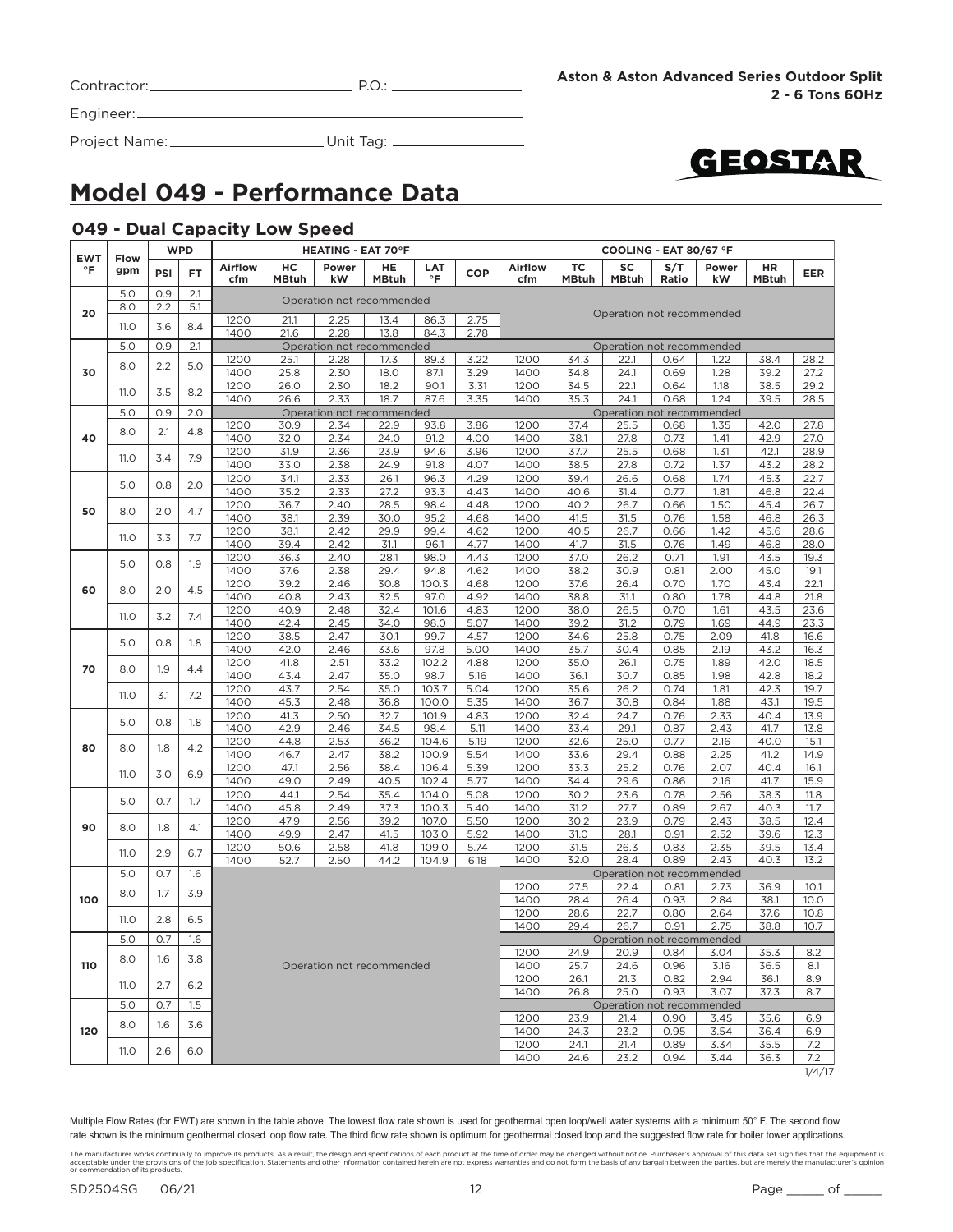| Contractor: |  |
|-------------|--|
|             |  |

Project Name: Unit Tag:



### **Model 049 - Performance Data**

#### **NDS049 - Dual Capacity High Speed**

|                         |             | <b>WPD</b> |     |                |                    | <b>HEATING - EAT 70°F</b> |                           |                |              | COOLING - EAT 80/67 °F |                    |                                   |              |              |                    |               |
|-------------------------|-------------|------------|-----|----------------|--------------------|---------------------------|---------------------------|----------------|--------------|------------------------|--------------------|-----------------------------------|--------------|--------------|--------------------|---------------|
| <b>EWT</b><br>$\circ$ F | Flow<br>gpm | PSI        | FT. | Airflow<br>cfm | HC<br><b>MBtuh</b> | Power<br>kW               | HE<br><b>MBtuh</b>        | LAT<br>°F      | COP          | Airflow<br>cfm         | ТC<br><b>MBtuh</b> | SC<br><b>MBtuh</b>                | S/T<br>Ratio | Power<br>kW  | HR<br><b>MBtuh</b> | <b>EER</b>    |
|                         | 6.0         | 1.3        | 3.1 |                |                    |                           | Operation not recommended |                |              |                        |                    |                                   |              |              |                    |               |
| 20                      | 9.0         | 2.8        | 6.5 |                |                    |                           |                           |                |              |                        |                    | Operation not recommended         |              |              |                    |               |
|                         | 12.0        | 4.3        | 9.9 | 1400<br>1600   | 35.6<br>36.6       | 2.95<br>3.03              | 25.5<br>26.3              | 93.5<br>91.2   | 3.53<br>3.54 |                        |                    |                                   |              |              |                    |               |
|                         | 6.0         | 1.3        | 3.0 |                |                    |                           | Operation not recommended |                |              |                        |                    | Operation not recommended         |              |              |                    |               |
|                         | 9.0         | 2.7        | 6.3 | 1400           | 37.1               | 3.15                      | 26.4                      | 94.5           | 3.45         | 1400                   | 42.2               | 29.5                              | 0.70         | 1.85         | 48.5               | 22.9          |
| 30                      |             |            |     | 1600           | 38.3               | 3.17                      | 27.4                      | 92.1           | 3.53         | 1600<br>1400           | 42.9               | 32.2                              | 0.75         | 1.94         | 49.6               | 22.1          |
|                         | 12.0        | 4.2        | 9.6 | 1400<br>1600   | 38.3<br>39.4       | 3.14<br>3.22              | 27.6<br>28.4              | 95.3<br>92.8   | 3.57<br>3.59 | 1600                   | 42.5<br>43.5       | 29.5<br>32.2                      | 0.69<br>0.74 | 1.79<br>1.88 | 48.6<br>49.9       | 23.7<br>23.1  |
|                         | 6.0         | 1.2        | 2.9 |                |                    |                           | Operation not recommended |                |              |                        |                    | Operation not recommended         |              |              |                    |               |
|                         | 9.0         | 2.6        | 6.1 | 1400           | 42.0               | 3.28                      | 30.8                      | 97.8           | 3.76         | 1400                   | 46.5               | 32.5                              | 0.70         | 2.11         | 53.7               | 22.0          |
| 40                      |             |            |     | 1600           | 43.5               | 3.28                      | 32.3                      | 95.2           | 3.89         | 1600                   | 47.4               | 35.5                              | 0.75         | 2.22         | 54.9               | 21.4          |
|                         | 12.0        | 4.0        | 9.3 | 1400           | 43.4               | 3.30                      | 32.1                      | 98.7           | 3.85         | 1400                   | 46.9               | 32.5                              | 0.69         | 2.05         | 53.9               | 22.8          |
|                         |             |            |     | 1600<br>1400   | 44.9               | 3.32                      | 33.5                      | 96.0           | 3.96         | 1600<br>1400           | 47.9<br>49.4       | 35.5                              | 0.74         | 2.15         | 55.2               | 22.3          |
|                         | 6.0         | 1.2        | 2.8 | 1600           | 43.5<br>44.9       | 3.29<br>3.29              | 32.3<br>33.7              | 98.8<br>96.0   | 3.88<br>4.00 | 1600                   | 50.9               | 32.8<br>38.6                      | 0.66<br>0.76 | 2.81<br>2.93 | 58.0<br>60.5       | 17.6<br>17.4  |
|                         |             |            |     | 1400           | 46.9               | 3.40                      | 35.3                      | 101.0          | 4.05         | 1400                   | 50.5               | 32.9                              | 0.65         | 2.43         | 58.6               | 20.7          |
| 50                      | 9.0         | 2.6        | 5.9 | 1600           | 48.7               | 3.38                      | 37.2                      | 98.2           | 4.23         | 1600                   | 52.0               | 38.8                              | 0.75         | 2.55         | 60.7               | 20.4          |
|                         | 12.0        | 3.9        | 9.1 | 1400           | 48.7               | 3.42                      | 37.0                      | 102.2          | 4.17         | 1400                   | 50.8               | 32.9                              | 0.65         | 2.29         | 58.8               | 22.2          |
|                         |             |            |     | 1600           | 50.3               | 3.42                      | 38.6                      | 99.1           | 4.31         | 1600                   | 52.3               | 38.8                              | 0.74         | 2.41         | 60.9               | 21.7          |
|                         | 6.0         | 1.2        | 2.7 | 1400           | 47.7               | 3.47                      | 35.8                      | 101.5          | 4.03         | 1400                   | 48.0               | 32.1                              | 0.67         | 2.99         | 58.2               | 16.1          |
|                         |             |            |     | 1600           | 49.4               | 3.45                      | 37.6                      | 98.6           | 4.20         | 1600<br>1400           | 49.5               | 37.9<br>32.4                      | 0.77         | 3.12         | 60.1               | 15.9          |
| 60                      | 9.0         | 2.5        | 5.7 | 1400<br>1600   | 51.6<br>53.6       | 3.56<br>3.51              | 39.5<br>41.6              | 104.1<br>101.0 | 4.25<br>4.47 | 1600                   | 48.7<br>50.2       | 38.1                              | 0.66<br>0.76 | 2.65<br>2.77 | 57.8<br>59.7       | 18.4<br>18.1  |
|                         |             |            |     | 1400           | 53.8               | 3.59                      | 41.6                      | 105.6          | 4.39         | 1400                   | 49.3               | 32.5                              | 0.66         | 2.52         | 57.9               | 19.6          |
|                         | 12.0        | 3.8        | 8.8 | 1600           | 55.7               | 3.55                      | 43.6                      | 102.2          | 4.61         | 1600                   | 50.8               | 38.2                              | 0.75         | 2.63         | 59.8               | 19.3          |
|                         | 6.0         | 1.1        | 2.6 | 1400           | 51.9               | 3.65                      | 39.4                      | 104.3          | 4.17         | 1400                   | 46.5               | 31.5                              | 0.68         | 3.17         | 57.2               | 14.7          |
|                         |             |            |     | 1600           | 57.3               | 3.58                      | 45.1                      | 103.2          | 4.69         | 1600                   | 48.0               | 37.1                              | 0.77         | 3.32         | 58.3               | 14.5          |
| 70                      | 9.0         | 2.4        | 5.5 | 1400           | 56.3               | 3.71                      | 43.6                      | 107.2          | 4.45         | 1400                   | 47.0               | 31.9                              | 0.68         | 2.87         | 57.8               | 16.4          |
|                         |             |            |     | 1600           | 58.5               | 3.65                      | 46.1                      | 103.9          | 4.70         | 1600                   | 48.5               | 37.4                              | 0.77         | 3.00         | 58.7               | 16.2          |
|                         | 12.0        | 3.7        | 8.5 | 1400<br>1600   | 58.9<br>61.1       | 3.76<br>3.67              | 46.1<br>48.6              | 108.9<br>105.4 | 4.60<br>4.88 | 1400<br>1600           | 47.8<br>49.3       | 32.0<br>37.6                      | 0.67<br>0.76 | 2.74<br>2.85 | 57.9<br>59.0       | 17.4<br>17.3  |
|                         |             |            |     | 1400           | 55.6               | 3.83                      | 42.5                      | 106.7          | 4.26         | 1400                   | 43.8               | 30.5                              | 0.70         | 3.36         | 54.3               | 13.0          |
|                         | 6.0         | 1.1        | 2.5 | 1600           | 57.7               | 3.76                      | 44.9                      | 103.4          | 4.50         | 1600                   | 45.2               | 35.9                              | 0.79         | 3.51         | 56.2               | 12.9          |
| 80                      | 9.0         | 2.3        | 5.4 | 1400           | 60.3               | 3.87                      | 47.1                      | 109.9          | 4.57         | 1400                   | 44.1               | 30.9                              | 0.70         | 3.12         | 54.7               | 14.1          |
|                         |             |            |     | 1600           | 62.8               | 3.77                      | 49.9                      | 106.3          | 4.88         | 1600                   | 45.4               | 36.3                              | 0.80         | 3.25         | 56.5               | 14.0          |
|                         | 12.0        | 3.5        | 8.2 | 1400           | 63.4               | 3.91                      | 50.1                      | 111.9          | 4.75         | 1400                   | 45.1               | 31.1                              | 0.69         | 2.99         | 55.2               | 15.1          |
|                         |             |            |     | 1600<br>1400   | 66.0               | 3.81<br>4.01              | 53.0                      | 108.2<br>109.2 | 5.08<br>4.33 | 1600<br>1400           | 46.5<br>41.1       | 36.6<br>29.5                      | 0.79<br>0.72 | 3.11         | 57.1<br>53.3       | 14.9<br>11.6  |
|                         | 6.0         | 1.1        | 2.4 | 1600           | 59.2<br>61.5       | 3.92                      | 45.6<br>48.2              | 105.6          | 4.60         | 1600                   | 42.5               | 34.7                              | 0.82         | 3.55<br>3.70 | 55.1               | 11.5          |
|                         |             |            |     | 1400           | 64.4               | 4.03                      | 50.7                      | 112.6          | 4.69         | 1400                   | 41.1               | 29.9                              | 0.73         | 3.37         | 53.6               | 12.2          |
| 90                      | 9.0         | 2.2        | 5.2 | 1600           | 67.1               | 3.90                      | 53.8                      | 108.8          | 5.04         | 1600                   | 42.3               | 35.2                              | 0.83         | 3.49         | 54.2               | 12.1          |
|                         | 12.0        | 3.4        | 7.9 | 1400           | 68.0               | 4.07                      | 54.1                      | 114.9          | 4.89         | 1400                   | 42.9               | 33.3                              | 0.78         | 3.27         | 54.1               | 13.1          |
|                         |             |            |     | 1600           | 70.8               | 3.94                      | 57.4                      | 111.O          | 5.27         | 1600                   | 43.6               | 35.5                              | 0.81         | 3.37         | 55.1               | 12.9          |
|                         | 6.0         | 1.0        | 2.3 |                |                    |                           |                           |                |              | 1400                   | 38.5               | Operation not recommended         | 0.75         |              | 51.1               | 10.4          |
| 100                     | 9.0         | 2.2        | 5.0 |                |                    |                           |                           |                |              | 1600                   | 39.6               | 28.9<br>34.1                      | 0.86         | 3.71<br>3.86 | 52.8               | 10.3          |
|                         |             |            |     |                |                    |                           |                           |                |              | 1400                   | 39.9               | 29.4                              | 0.74         | 3.58         | 52.1               | 11.1          |
|                         | 12.0        | 3.3        | 7.6 |                |                    |                           |                           |                |              | 1600                   | 41.1               | 34.5                              | 0.84         | 3.74         | 53.8               | <b>11.0</b>   |
|                         | 6.0         | 1.O        | 2.3 |                |                    |                           |                           |                |              | 1400                   | 35.8               | Operation not recommended<br>28.0 | 0.78         | 4.06         | 49.6               | 8.8           |
| 110                     | 9.0         | 2.1        | 4.8 |                |                    |                           | Operation not recommended |                |              | 1600                   | 37.0               | 33.0                              | 0.89         | 4.23         | 51.4               | 8.7           |
|                         | 12.0        | 3.2        | 7.3 |                |                    |                           |                           |                |              | 1400                   | 37.5               | 28.5                              | 0.76         | 3.93         | 50.9               | 9.5           |
|                         | 6.0         | 0.9        | 2.2 |                |                    |                           |                           |                |              | 1600                   | 38.5               | 33.5<br>Operation not recommended | 0.87         | 4.10         | 52.5               | 9.4           |
|                         | 9.0         | 2.0        | 4.6 |                |                    |                           |                           |                |              | 1400                   | 34.0               | 29.6                              | 0.87         | 4.57         | 49.6               | 7.4           |
| 120                     |             |            |     |                |                    |                           |                           |                |              | 1600                   | 34.6               | 32.1                              | 0.93         | 4.69         | 50.6               | 7.4           |
|                         | 12.0        | 3.0        | 7.0 |                |                    |                           |                           |                |              | 1400                   | 34.3               | 29.6                              | 0.86         | 4.42         | 49.4               | 7.8           |
|                         |             |            |     |                |                    |                           |                           |                |              | 1600                   | 35.0               | 32.1                              | 0.92         | 4.56         | 50.6               | 7.7<br>1/4/17 |

The manufacturer works continually to improve its products. As a result, the design and specifications of each product at the time of order may be changed without notice. Purchaser's approval of this data set signifies tha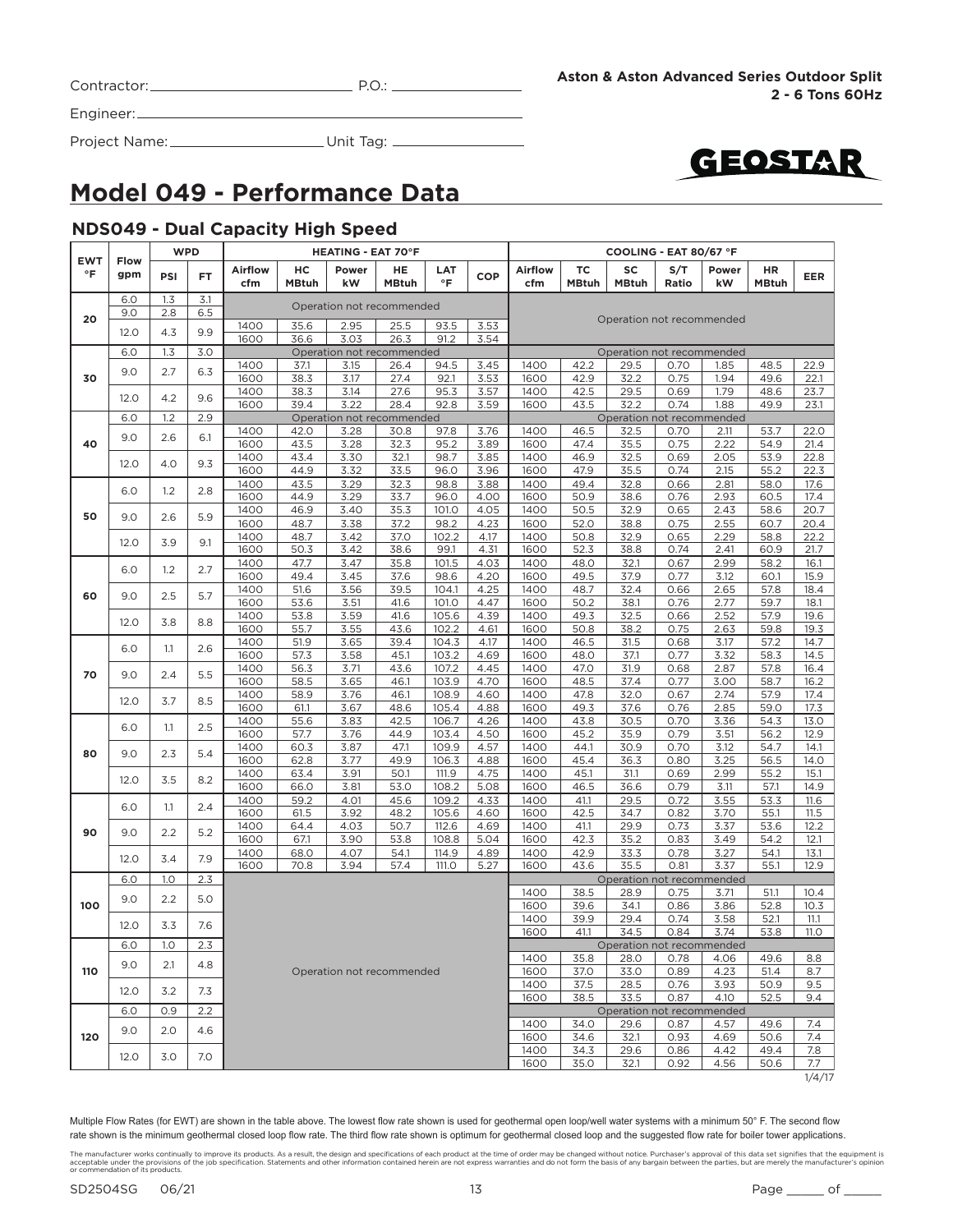| Contractor:_ |  |
|--------------|--|
|              |  |

 $P.O.:$ 

Engineer:

Project Name: Unit Tag:



### **Model 064 - Performance Data**

### **064 - Dual Capacity Low Speed**

| Power<br><b>Airflow</b><br>ТC<br>SC<br>S/T<br>Airflow<br>нc<br>HE<br>LAT<br>°F<br>gpm<br>PSI<br>FT.<br><b>COP</b><br>$\circ$ F<br>cfm<br><b>MBtuh</b><br>kW<br><b>MBtuh</b><br><b>MBtuh</b><br>Ratio<br><b>MBtuh</b><br>cfm<br>2.5<br>6.0<br>1.1<br>Operation not recommended<br>3.4<br>7.8<br>10.0<br>20<br>Operation not recommended<br>1200<br>26.2<br>2.79<br>16.7<br>90.2<br>2.76<br>14.0<br>5.8<br>13.4<br>1500<br>26.9<br>2.80<br>17.3<br>86.6<br>2.82<br>2.5<br>6.0<br>1.1<br>Operation not recommended<br>Operation not recommended<br>43.4<br>1200<br>2.85<br>20.4<br>93.3<br>3.10<br>1200<br>26.3<br>0.61<br>30.1<br>7.6<br>10.0<br>3.3<br>30<br>1500<br>31.2<br>2.89<br>21.4<br>89.3<br>3.17<br>1500<br>44.1<br>28.7<br>0.65<br>1.46<br>1200<br>31.5<br>2.88<br>21.7<br>94.3<br>3.21<br>1200<br>43.6<br>26.3<br>0.60<br>14.0<br>5.6<br>13.0<br>1500<br>32.3<br>2.89<br>22.4<br>89.9<br>3.28<br>1500<br>44.7<br>28.7<br>0.64<br>1.53<br>2.4<br>6.0<br>1.0<br>Operation not recommended<br>Operation not recommended<br>2.93<br>47.0<br>1200<br>35.5<br>25.5<br>97.4<br>3.55<br>1200<br>29.7<br>0.63<br>7.4<br>10.0<br>3.2<br>40<br>1500<br>36.4<br>2.94<br>26.4<br>92.5<br>3.64<br>1500<br>47.9<br>32.5<br>0.68<br>1200<br>36.6<br>2.94<br>26.6<br>98.3<br>3.66<br>1200<br>47.4<br>29.7<br>0.63<br>14.0<br>5.4<br>12.6<br>1500<br>37.6<br>2.95<br>1500<br>48.5<br>0.67<br>27.6<br>93.2<br>3.74<br>32.5<br>1200<br>40.1<br>2.95<br>30.1<br>101.0<br>3.99<br>1200<br>50.5<br>31.6<br>0.63<br>6.0<br>1.0<br>2.3<br>1500<br>41.2<br>2.95<br>31.1<br>95.4<br>4.10<br>1500<br>51.9<br>35.9<br>0.69<br>1200<br>40.7<br>3.00<br>30.5<br>3.98<br>1200<br>50.6<br>31.9<br>0.63<br>101.4<br>50<br>7.2<br>10.0<br>3.1<br>2.98<br>52.1<br>1500<br>41.7<br>31.5<br>95.7<br>4.09<br>1500<br>36.2<br>0.70<br>1200<br>42.0<br>3.02<br>31.7<br>102.4<br>4.08<br>1200<br>50.7<br>31.9<br>0.63<br>14.0<br>5.3<br>12.2<br>1500<br>42.9<br>3.00<br>32.7<br>96.5<br>1500<br>52.2<br>36.2<br>4.19<br>0.69<br>1200<br>44.9<br>3.02<br>34.6<br>104.7<br>4.35<br>1200<br>48.3<br>30.9<br>0.64<br>2.2<br>6.0<br>1.0<br>1500<br>45.9<br>3.00<br>35.6<br>98.3<br>4.48<br>1500<br>49.8<br>34.9<br>0.70<br>2.22<br>3.08<br>1200<br>46.3<br>35.8<br>105.7<br>4.41<br>1200<br>48.5<br>31.2<br>0.64<br>2.05<br>6.9<br>60<br>10.0<br>3.0<br>1500<br>47.0<br>3.03<br>36.7<br>99.0<br>4.55<br>1500<br>50.0<br>35.2<br>0.70<br>2.15<br>1200<br>47.4<br>3.10<br>36.8<br>106.6<br>4.48<br>1200<br>48.7<br>31.3<br>0.64<br>14.0<br>5.1<br>11.8<br>1500<br>48.2<br>3.06<br>37.7<br>99.7<br>4.61<br>1500<br>50.2<br>35.3<br>0.70<br>1200<br>49.7<br>3.10<br>39.1<br>108.4<br>4.70<br>1200<br>46.2<br>30.2<br>0.65<br>6.0<br>0.9<br>2.2<br>1500<br>3.07<br>49.6<br>39.1<br>100.6<br>4.74<br>1500<br>47.6<br>33.9<br>0.71<br>1200<br>51.8<br>3.15<br>41.1<br>110.0<br>4.82<br>1200<br>46.5<br>30.5<br>0.66<br>6.7<br>70<br>10.0<br>2.9<br>1500<br>52.4<br>3.09<br>41.9<br>102.4<br>4.98<br>1500<br>47.9<br>34.3<br>0.72<br>1200<br>3.19<br>42.0<br>1200<br>46.8<br>52.8<br>110.8<br>4.85<br>30.6<br>0.65<br>14.0<br>4.9<br>11.4<br>1500<br>3.12<br>53.4<br>42.8<br>103.0<br>5.02<br>1500<br>48.2<br>34.4<br>0.71<br>1200<br>53.6<br>3.17<br>42.8<br>111.4<br>4.96<br>1200<br>43.1<br>28.6<br>0.66<br>6.0<br>0.9<br>2.1<br>1500<br>54.1<br>3.10<br>43.5<br>103.4<br>5.12<br>1500<br>44.4<br>0.72<br>31.9<br>3.22<br>43.4<br>1200<br>56.6<br>45.6<br>113.7<br>5.16<br>1200<br>28.9<br>0.66<br>80<br>10.0<br>2.8<br>6.5<br>1500<br>56.9<br>3.12<br>46.2<br>105.1<br>5.34<br>1500<br>44.7<br>32.3<br>0.72<br>2.75<br>1200<br>57.3<br>3.26<br>46.2<br>114.2<br>5.15<br>1200<br>43.7<br>29.1<br>0.66<br>2.60<br>14.0<br>4.8<br><b>11.0</b><br>1500<br>57.5<br>3.17<br>105.5<br>5.32<br>1500<br>45.1<br>32.5<br>0.72<br>46.7 | HR<br><b>EER</b><br><b>MBtuh</b> | Power        |      |      |      |      |      | <b>HEATING - EAT 70°F</b> |      |      |      |      |  |      | <b>EWT</b> |
|------------------------------------------------------------------------------------------------------------------------------------------------------------------------------------------------------------------------------------------------------------------------------------------------------------------------------------------------------------------------------------------------------------------------------------------------------------------------------------------------------------------------------------------------------------------------------------------------------------------------------------------------------------------------------------------------------------------------------------------------------------------------------------------------------------------------------------------------------------------------------------------------------------------------------------------------------------------------------------------------------------------------------------------------------------------------------------------------------------------------------------------------------------------------------------------------------------------------------------------------------------------------------------------------------------------------------------------------------------------------------------------------------------------------------------------------------------------------------------------------------------------------------------------------------------------------------------------------------------------------------------------------------------------------------------------------------------------------------------------------------------------------------------------------------------------------------------------------------------------------------------------------------------------------------------------------------------------------------------------------------------------------------------------------------------------------------------------------------------------------------------------------------------------------------------------------------------------------------------------------------------------------------------------------------------------------------------------------------------------------------------------------------------------------------------------------------------------------------------------------------------------------------------------------------------------------------------------------------------------------------------------------------------------------------------------------------------------------------------------------------------------------------------------------------------------------------------------------------------------------------------------------------------------------------------------------------------------------------------------------------------------------------------------------------------------------------------------------------------------------------------------------------------------------------------------------------------------------------------------------------------------------------------------------------------------------------------------------------------------------------------------------------------------------------------------------------------------------------------------------------------------------------------------------------------------------------------------------------------------------------------------------------------------------------------------------------------------------------------------------------------------------------------|----------------------------------|--------------|------|------|------|------|------|---------------------------|------|------|------|------|--|------|------------|
|                                                                                                                                                                                                                                                                                                                                                                                                                                                                                                                                                                                                                                                                                                                                                                                                                                                                                                                                                                                                                                                                                                                                                                                                                                                                                                                                                                                                                                                                                                                                                                                                                                                                                                                                                                                                                                                                                                                                                                                                                                                                                                                                                                                                                                                                                                                                                                                                                                                                                                                                                                                                                                                                                                                                                                                                                                                                                                                                                                                                                                                                                                                                                                                                                                                                                                                                                                                                                                                                                                                                                                                                                                                                                                                                                                                    |                                  | kW           |      |      |      |      |      |                           |      |      |      |      |  | Flow |            |
|                                                                                                                                                                                                                                                                                                                                                                                                                                                                                                                                                                                                                                                                                                                                                                                                                                                                                                                                                                                                                                                                                                                                                                                                                                                                                                                                                                                                                                                                                                                                                                                                                                                                                                                                                                                                                                                                                                                                                                                                                                                                                                                                                                                                                                                                                                                                                                                                                                                                                                                                                                                                                                                                                                                                                                                                                                                                                                                                                                                                                                                                                                                                                                                                                                                                                                                                                                                                                                                                                                                                                                                                                                                                                                                                                                                    |                                  |              |      |      |      |      |      |                           |      |      |      |      |  |      |            |
|                                                                                                                                                                                                                                                                                                                                                                                                                                                                                                                                                                                                                                                                                                                                                                                                                                                                                                                                                                                                                                                                                                                                                                                                                                                                                                                                                                                                                                                                                                                                                                                                                                                                                                                                                                                                                                                                                                                                                                                                                                                                                                                                                                                                                                                                                                                                                                                                                                                                                                                                                                                                                                                                                                                                                                                                                                                                                                                                                                                                                                                                                                                                                                                                                                                                                                                                                                                                                                                                                                                                                                                                                                                                                                                                                                                    |                                  |              |      |      |      |      |      |                           |      |      |      |      |  |      |            |
|                                                                                                                                                                                                                                                                                                                                                                                                                                                                                                                                                                                                                                                                                                                                                                                                                                                                                                                                                                                                                                                                                                                                                                                                                                                                                                                                                                                                                                                                                                                                                                                                                                                                                                                                                                                                                                                                                                                                                                                                                                                                                                                                                                                                                                                                                                                                                                                                                                                                                                                                                                                                                                                                                                                                                                                                                                                                                                                                                                                                                                                                                                                                                                                                                                                                                                                                                                                                                                                                                                                                                                                                                                                                                                                                                                                    |                                  |              |      |      |      |      |      |                           |      |      |      |      |  |      |            |
|                                                                                                                                                                                                                                                                                                                                                                                                                                                                                                                                                                                                                                                                                                                                                                                                                                                                                                                                                                                                                                                                                                                                                                                                                                                                                                                                                                                                                                                                                                                                                                                                                                                                                                                                                                                                                                                                                                                                                                                                                                                                                                                                                                                                                                                                                                                                                                                                                                                                                                                                                                                                                                                                                                                                                                                                                                                                                                                                                                                                                                                                                                                                                                                                                                                                                                                                                                                                                                                                                                                                                                                                                                                                                                                                                                                    |                                  |              |      |      |      |      |      |                           |      |      |      |      |  |      |            |
|                                                                                                                                                                                                                                                                                                                                                                                                                                                                                                                                                                                                                                                                                                                                                                                                                                                                                                                                                                                                                                                                                                                                                                                                                                                                                                                                                                                                                                                                                                                                                                                                                                                                                                                                                                                                                                                                                                                                                                                                                                                                                                                                                                                                                                                                                                                                                                                                                                                                                                                                                                                                                                                                                                                                                                                                                                                                                                                                                                                                                                                                                                                                                                                                                                                                                                                                                                                                                                                                                                                                                                                                                                                                                                                                                                                    | 48.5<br>28.9                     | 1.50         |      |      |      |      |      |                           |      |      |      |      |  |      |            |
|                                                                                                                                                                                                                                                                                                                                                                                                                                                                                                                                                                                                                                                                                                                                                                                                                                                                                                                                                                                                                                                                                                                                                                                                                                                                                                                                                                                                                                                                                                                                                                                                                                                                                                                                                                                                                                                                                                                                                                                                                                                                                                                                                                                                                                                                                                                                                                                                                                                                                                                                                                                                                                                                                                                                                                                                                                                                                                                                                                                                                                                                                                                                                                                                                                                                                                                                                                                                                                                                                                                                                                                                                                                                                                                                                                                    | 49.5<br>27.9                     | 1.58         |      |      |      |      |      |                           |      |      |      |      |  |      |            |
|                                                                                                                                                                                                                                                                                                                                                                                                                                                                                                                                                                                                                                                                                                                                                                                                                                                                                                                                                                                                                                                                                                                                                                                                                                                                                                                                                                                                                                                                                                                                                                                                                                                                                                                                                                                                                                                                                                                                                                                                                                                                                                                                                                                                                                                                                                                                                                                                                                                                                                                                                                                                                                                                                                                                                                                                                                                                                                                                                                                                                                                                                                                                                                                                                                                                                                                                                                                                                                                                                                                                                                                                                                                                                                                                                                                    | 48.6<br>29.9<br>49.9<br>29.2     |              |      |      |      |      |      |                           |      |      |      |      |  |      |            |
|                                                                                                                                                                                                                                                                                                                                                                                                                                                                                                                                                                                                                                                                                                                                                                                                                                                                                                                                                                                                                                                                                                                                                                                                                                                                                                                                                                                                                                                                                                                                                                                                                                                                                                                                                                                                                                                                                                                                                                                                                                                                                                                                                                                                                                                                                                                                                                                                                                                                                                                                                                                                                                                                                                                                                                                                                                                                                                                                                                                                                                                                                                                                                                                                                                                                                                                                                                                                                                                                                                                                                                                                                                                                                                                                                                                    |                                  |              |      |      |      |      |      |                           |      |      |      |      |  |      |            |
|                                                                                                                                                                                                                                                                                                                                                                                                                                                                                                                                                                                                                                                                                                                                                                                                                                                                                                                                                                                                                                                                                                                                                                                                                                                                                                                                                                                                                                                                                                                                                                                                                                                                                                                                                                                                                                                                                                                                                                                                                                                                                                                                                                                                                                                                                                                                                                                                                                                                                                                                                                                                                                                                                                                                                                                                                                                                                                                                                                                                                                                                                                                                                                                                                                                                                                                                                                                                                                                                                                                                                                                                                                                                                                                                                                                    | 52.7<br>28.2                     | 1.67         |      |      |      |      |      |                           |      |      |      |      |  |      |            |
|                                                                                                                                                                                                                                                                                                                                                                                                                                                                                                                                                                                                                                                                                                                                                                                                                                                                                                                                                                                                                                                                                                                                                                                                                                                                                                                                                                                                                                                                                                                                                                                                                                                                                                                                                                                                                                                                                                                                                                                                                                                                                                                                                                                                                                                                                                                                                                                                                                                                                                                                                                                                                                                                                                                                                                                                                                                                                                                                                                                                                                                                                                                                                                                                                                                                                                                                                                                                                                                                                                                                                                                                                                                                                                                                                                                    | 53.9<br>27.4                     | 1.75         |      |      |      |      |      |                           |      |      |      |      |  |      |            |
|                                                                                                                                                                                                                                                                                                                                                                                                                                                                                                                                                                                                                                                                                                                                                                                                                                                                                                                                                                                                                                                                                                                                                                                                                                                                                                                                                                                                                                                                                                                                                                                                                                                                                                                                                                                                                                                                                                                                                                                                                                                                                                                                                                                                                                                                                                                                                                                                                                                                                                                                                                                                                                                                                                                                                                                                                                                                                                                                                                                                                                                                                                                                                                                                                                                                                                                                                                                                                                                                                                                                                                                                                                                                                                                                                                                    | 52.9<br>29.3                     | 1.62         |      |      |      |      |      |                           |      |      |      |      |  |      |            |
|                                                                                                                                                                                                                                                                                                                                                                                                                                                                                                                                                                                                                                                                                                                                                                                                                                                                                                                                                                                                                                                                                                                                                                                                                                                                                                                                                                                                                                                                                                                                                                                                                                                                                                                                                                                                                                                                                                                                                                                                                                                                                                                                                                                                                                                                                                                                                                                                                                                                                                                                                                                                                                                                                                                                                                                                                                                                                                                                                                                                                                                                                                                                                                                                                                                                                                                                                                                                                                                                                                                                                                                                                                                                                                                                                                                    | 54.2<br>28.7                     | 1.69         |      |      |      |      |      |                           |      |      |      |      |  |      |            |
|                                                                                                                                                                                                                                                                                                                                                                                                                                                                                                                                                                                                                                                                                                                                                                                                                                                                                                                                                                                                                                                                                                                                                                                                                                                                                                                                                                                                                                                                                                                                                                                                                                                                                                                                                                                                                                                                                                                                                                                                                                                                                                                                                                                                                                                                                                                                                                                                                                                                                                                                                                                                                                                                                                                                                                                                                                                                                                                                                                                                                                                                                                                                                                                                                                                                                                                                                                                                                                                                                                                                                                                                                                                                                                                                                                                    | 56.4<br>27.0                     | 1.87         |      |      |      |      |      |                           |      |      |      |      |  |      |            |
|                                                                                                                                                                                                                                                                                                                                                                                                                                                                                                                                                                                                                                                                                                                                                                                                                                                                                                                                                                                                                                                                                                                                                                                                                                                                                                                                                                                                                                                                                                                                                                                                                                                                                                                                                                                                                                                                                                                                                                                                                                                                                                                                                                                                                                                                                                                                                                                                                                                                                                                                                                                                                                                                                                                                                                                                                                                                                                                                                                                                                                                                                                                                                                                                                                                                                                                                                                                                                                                                                                                                                                                                                                                                                                                                                                                    | 58.2<br>26.4                     | 1.97         |      |      |      |      |      |                           |      |      |      |      |  |      |            |
|                                                                                                                                                                                                                                                                                                                                                                                                                                                                                                                                                                                                                                                                                                                                                                                                                                                                                                                                                                                                                                                                                                                                                                                                                                                                                                                                                                                                                                                                                                                                                                                                                                                                                                                                                                                                                                                                                                                                                                                                                                                                                                                                                                                                                                                                                                                                                                                                                                                                                                                                                                                                                                                                                                                                                                                                                                                                                                                                                                                                                                                                                                                                                                                                                                                                                                                                                                                                                                                                                                                                                                                                                                                                                                                                                                                    | 56.7<br>28.1                     | 1.80         |      |      |      |      |      |                           |      |      |      |      |  |      |            |
|                                                                                                                                                                                                                                                                                                                                                                                                                                                                                                                                                                                                                                                                                                                                                                                                                                                                                                                                                                                                                                                                                                                                                                                                                                                                                                                                                                                                                                                                                                                                                                                                                                                                                                                                                                                                                                                                                                                                                                                                                                                                                                                                                                                                                                                                                                                                                                                                                                                                                                                                                                                                                                                                                                                                                                                                                                                                                                                                                                                                                                                                                                                                                                                                                                                                                                                                                                                                                                                                                                                                                                                                                                                                                                                                                                                    | 58.5<br>27.6                     | 1.88         |      |      |      |      |      |                           |      |      |      |      |  |      |            |
|                                                                                                                                                                                                                                                                                                                                                                                                                                                                                                                                                                                                                                                                                                                                                                                                                                                                                                                                                                                                                                                                                                                                                                                                                                                                                                                                                                                                                                                                                                                                                                                                                                                                                                                                                                                                                                                                                                                                                                                                                                                                                                                                                                                                                                                                                                                                                                                                                                                                                                                                                                                                                                                                                                                                                                                                                                                                                                                                                                                                                                                                                                                                                                                                                                                                                                                                                                                                                                                                                                                                                                                                                                                                                                                                                                                    | 56.9<br>28.7                     | 1.77         |      |      |      |      |      |                           |      |      |      |      |  |      |            |
|                                                                                                                                                                                                                                                                                                                                                                                                                                                                                                                                                                                                                                                                                                                                                                                                                                                                                                                                                                                                                                                                                                                                                                                                                                                                                                                                                                                                                                                                                                                                                                                                                                                                                                                                                                                                                                                                                                                                                                                                                                                                                                                                                                                                                                                                                                                                                                                                                                                                                                                                                                                                                                                                                                                                                                                                                                                                                                                                                                                                                                                                                                                                                                                                                                                                                                                                                                                                                                                                                                                                                                                                                                                                                                                                                                                    | 28.7<br>28.2                     | 1.85         |      |      |      |      |      |                           |      |      |      |      |  |      |            |
|                                                                                                                                                                                                                                                                                                                                                                                                                                                                                                                                                                                                                                                                                                                                                                                                                                                                                                                                                                                                                                                                                                                                                                                                                                                                                                                                                                                                                                                                                                                                                                                                                                                                                                                                                                                                                                                                                                                                                                                                                                                                                                                                                                                                                                                                                                                                                                                                                                                                                                                                                                                                                                                                                                                                                                                                                                                                                                                                                                                                                                                                                                                                                                                                                                                                                                                                                                                                                                                                                                                                                                                                                                                                                                                                                                                    | 55.4<br>22.8                     | 2.12         |      |      |      |      |      |                           |      |      |      |      |  |      |            |
|                                                                                                                                                                                                                                                                                                                                                                                                                                                                                                                                                                                                                                                                                                                                                                                                                                                                                                                                                                                                                                                                                                                                                                                                                                                                                                                                                                                                                                                                                                                                                                                                                                                                                                                                                                                                                                                                                                                                                                                                                                                                                                                                                                                                                                                                                                                                                                                                                                                                                                                                                                                                                                                                                                                                                                                                                                                                                                                                                                                                                                                                                                                                                                                                                                                                                                                                                                                                                                                                                                                                                                                                                                                                                                                                                                                    | 57.0<br>22.4<br>23.6<br>55.6     |              |      |      |      |      |      |                           |      |      |      |      |  |      |            |
|                                                                                                                                                                                                                                                                                                                                                                                                                                                                                                                                                                                                                                                                                                                                                                                                                                                                                                                                                                                                                                                                                                                                                                                                                                                                                                                                                                                                                                                                                                                                                                                                                                                                                                                                                                                                                                                                                                                                                                                                                                                                                                                                                                                                                                                                                                                                                                                                                                                                                                                                                                                                                                                                                                                                                                                                                                                                                                                                                                                                                                                                                                                                                                                                                                                                                                                                                                                                                                                                                                                                                                                                                                                                                                                                                                                    | 57.3<br>23.3                     |              |      |      |      |      |      |                           |      |      |      |      |  |      |            |
|                                                                                                                                                                                                                                                                                                                                                                                                                                                                                                                                                                                                                                                                                                                                                                                                                                                                                                                                                                                                                                                                                                                                                                                                                                                                                                                                                                                                                                                                                                                                                                                                                                                                                                                                                                                                                                                                                                                                                                                                                                                                                                                                                                                                                                                                                                                                                                                                                                                                                                                                                                                                                                                                                                                                                                                                                                                                                                                                                                                                                                                                                                                                                                                                                                                                                                                                                                                                                                                                                                                                                                                                                                                                                                                                                                                    | 55.7<br>24.2                     | 2.01         |      |      |      |      |      |                           |      |      |      |      |  |      |            |
|                                                                                                                                                                                                                                                                                                                                                                                                                                                                                                                                                                                                                                                                                                                                                                                                                                                                                                                                                                                                                                                                                                                                                                                                                                                                                                                                                                                                                                                                                                                                                                                                                                                                                                                                                                                                                                                                                                                                                                                                                                                                                                                                                                                                                                                                                                                                                                                                                                                                                                                                                                                                                                                                                                                                                                                                                                                                                                                                                                                                                                                                                                                                                                                                                                                                                                                                                                                                                                                                                                                                                                                                                                                                                                                                                                                    | 57.4<br>23.8                     | 2.11         |      |      |      |      |      |                           |      |      |      |      |  |      |            |
|                                                                                                                                                                                                                                                                                                                                                                                                                                                                                                                                                                                                                                                                                                                                                                                                                                                                                                                                                                                                                                                                                                                                                                                                                                                                                                                                                                                                                                                                                                                                                                                                                                                                                                                                                                                                                                                                                                                                                                                                                                                                                                                                                                                                                                                                                                                                                                                                                                                                                                                                                                                                                                                                                                                                                                                                                                                                                                                                                                                                                                                                                                                                                                                                                                                                                                                                                                                                                                                                                                                                                                                                                                                                                                                                                                                    | 54.3<br>19.4                     | 2.38         |      |      |      |      |      |                           |      |      |      |      |  |      |            |
|                                                                                                                                                                                                                                                                                                                                                                                                                                                                                                                                                                                                                                                                                                                                                                                                                                                                                                                                                                                                                                                                                                                                                                                                                                                                                                                                                                                                                                                                                                                                                                                                                                                                                                                                                                                                                                                                                                                                                                                                                                                                                                                                                                                                                                                                                                                                                                                                                                                                                                                                                                                                                                                                                                                                                                                                                                                                                                                                                                                                                                                                                                                                                                                                                                                                                                                                                                                                                                                                                                                                                                                                                                                                                                                                                                                    | 56.1<br>19.2                     | 2.48         |      |      |      |      |      |                           |      |      |      |      |  |      |            |
|                                                                                                                                                                                                                                                                                                                                                                                                                                                                                                                                                                                                                                                                                                                                                                                                                                                                                                                                                                                                                                                                                                                                                                                                                                                                                                                                                                                                                                                                                                                                                                                                                                                                                                                                                                                                                                                                                                                                                                                                                                                                                                                                                                                                                                                                                                                                                                                                                                                                                                                                                                                                                                                                                                                                                                                                                                                                                                                                                                                                                                                                                                                                                                                                                                                                                                                                                                                                                                                                                                                                                                                                                                                                                                                                                                                    | 54.4<br>20.1                     | 2.31         |      |      |      |      |      |                           |      |      |      |      |  |      |            |
|                                                                                                                                                                                                                                                                                                                                                                                                                                                                                                                                                                                                                                                                                                                                                                                                                                                                                                                                                                                                                                                                                                                                                                                                                                                                                                                                                                                                                                                                                                                                                                                                                                                                                                                                                                                                                                                                                                                                                                                                                                                                                                                                                                                                                                                                                                                                                                                                                                                                                                                                                                                                                                                                                                                                                                                                                                                                                                                                                                                                                                                                                                                                                                                                                                                                                                                                                                                                                                                                                                                                                                                                                                                                                                                                                                                    | 56.1<br>19.9                     | 2.41         |      |      |      |      |      |                           |      |      |      |      |  |      |            |
|                                                                                                                                                                                                                                                                                                                                                                                                                                                                                                                                                                                                                                                                                                                                                                                                                                                                                                                                                                                                                                                                                                                                                                                                                                                                                                                                                                                                                                                                                                                                                                                                                                                                                                                                                                                                                                                                                                                                                                                                                                                                                                                                                                                                                                                                                                                                                                                                                                                                                                                                                                                                                                                                                                                                                                                                                                                                                                                                                                                                                                                                                                                                                                                                                                                                                                                                                                                                                                                                                                                                                                                                                                                                                                                                                                                    | 20.7<br>54.5                     | 2.26         |      |      |      |      |      |                           |      |      |      |      |  |      |            |
|                                                                                                                                                                                                                                                                                                                                                                                                                                                                                                                                                                                                                                                                                                                                                                                                                                                                                                                                                                                                                                                                                                                                                                                                                                                                                                                                                                                                                                                                                                                                                                                                                                                                                                                                                                                                                                                                                                                                                                                                                                                                                                                                                                                                                                                                                                                                                                                                                                                                                                                                                                                                                                                                                                                                                                                                                                                                                                                                                                                                                                                                                                                                                                                                                                                                                                                                                                                                                                                                                                                                                                                                                                                                                                                                                                                    | 20.4<br>56.3                     | 2.36         |      |      |      |      |      |                           |      |      |      |      |  |      |            |
|                                                                                                                                                                                                                                                                                                                                                                                                                                                                                                                                                                                                                                                                                                                                                                                                                                                                                                                                                                                                                                                                                                                                                                                                                                                                                                                                                                                                                                                                                                                                                                                                                                                                                                                                                                                                                                                                                                                                                                                                                                                                                                                                                                                                                                                                                                                                                                                                                                                                                                                                                                                                                                                                                                                                                                                                                                                                                                                                                                                                                                                                                                                                                                                                                                                                                                                                                                                                                                                                                                                                                                                                                                                                                                                                                                                    | 15.9<br>52.3                     | 2.71         |      |      |      |      |      |                           |      |      |      |      |  |      |            |
|                                                                                                                                                                                                                                                                                                                                                                                                                                                                                                                                                                                                                                                                                                                                                                                                                                                                                                                                                                                                                                                                                                                                                                                                                                                                                                                                                                                                                                                                                                                                                                                                                                                                                                                                                                                                                                                                                                                                                                                                                                                                                                                                                                                                                                                                                                                                                                                                                                                                                                                                                                                                                                                                                                                                                                                                                                                                                                                                                                                                                                                                                                                                                                                                                                                                                                                                                                                                                                                                                                                                                                                                                                                                                                                                                                                    | 53.9<br>15.8                     | 2.81         |      |      |      |      |      |                           |      |      |      |      |  |      |            |
|                                                                                                                                                                                                                                                                                                                                                                                                                                                                                                                                                                                                                                                                                                                                                                                                                                                                                                                                                                                                                                                                                                                                                                                                                                                                                                                                                                                                                                                                                                                                                                                                                                                                                                                                                                                                                                                                                                                                                                                                                                                                                                                                                                                                                                                                                                                                                                                                                                                                                                                                                                                                                                                                                                                                                                                                                                                                                                                                                                                                                                                                                                                                                                                                                                                                                                                                                                                                                                                                                                                                                                                                                                                                                                                                                                                    | 52.5<br>16.4                     | 2.64         |      |      |      |      |      |                           |      |      |      |      |  |      |            |
|                                                                                                                                                                                                                                                                                                                                                                                                                                                                                                                                                                                                                                                                                                                                                                                                                                                                                                                                                                                                                                                                                                                                                                                                                                                                                                                                                                                                                                                                                                                                                                                                                                                                                                                                                                                                                                                                                                                                                                                                                                                                                                                                                                                                                                                                                                                                                                                                                                                                                                                                                                                                                                                                                                                                                                                                                                                                                                                                                                                                                                                                                                                                                                                                                                                                                                                                                                                                                                                                                                                                                                                                                                                                                                                                                                                    | 16.3<br>54.1<br>52.6<br>16.8     |              |      |      |      |      |      |                           |      |      |      |      |  |      |            |
|                                                                                                                                                                                                                                                                                                                                                                                                                                                                                                                                                                                                                                                                                                                                                                                                                                                                                                                                                                                                                                                                                                                                                                                                                                                                                                                                                                                                                                                                                                                                                                                                                                                                                                                                                                                                                                                                                                                                                                                                                                                                                                                                                                                                                                                                                                                                                                                                                                                                                                                                                                                                                                                                                                                                                                                                                                                                                                                                                                                                                                                                                                                                                                                                                                                                                                                                                                                                                                                                                                                                                                                                                                                                                                                                                                                    | 54.3<br>16.7                     | 2.70         |      |      |      |      |      |                           |      |      |      |      |  |      |            |
|                                                                                                                                                                                                                                                                                                                                                                                                                                                                                                                                                                                                                                                                                                                                                                                                                                                                                                                                                                                                                                                                                                                                                                                                                                                                                                                                                                                                                                                                                                                                                                                                                                                                                                                                                                                                                                                                                                                                                                                                                                                                                                                                                                                                                                                                                                                                                                                                                                                                                                                                                                                                                                                                                                                                                                                                                                                                                                                                                                                                                                                                                                                                                                                                                                                                                                                                                                                                                                                                                                                                                                                                                                                                                                                                                                                    | 50.3<br>13.1                     | 3.05         | 0.68 | 27.0 | 39.9 | 1200 | 5.22 | 114.3                     | 46.5 | 3.23 | 57.5 | 1200 |  |      |            |
| 6.0<br>0.9<br>2.0<br>1500<br>105.6<br>57.6<br>3.14<br>46.9<br>5.37<br>1500<br>41.1<br>30.0<br>0.73                                                                                                                                                                                                                                                                                                                                                                                                                                                                                                                                                                                                                                                                                                                                                                                                                                                                                                                                                                                                                                                                                                                                                                                                                                                                                                                                                                                                                                                                                                                                                                                                                                                                                                                                                                                                                                                                                                                                                                                                                                                                                                                                                                                                                                                                                                                                                                                                                                                                                                                                                                                                                                                                                                                                                                                                                                                                                                                                                                                                                                                                                                                                                                                                                                                                                                                                                                                                                                                                                                                                                                                                                                                                                 | 51.8<br>13.1                     | 3.13         |      |      |      |      |      |                           |      |      |      |      |  |      |            |
| 1200<br>61.3<br>3.28<br>50.1<br>117.3<br>5.48<br>1200<br>40.4<br>27.2<br>0.67                                                                                                                                                                                                                                                                                                                                                                                                                                                                                                                                                                                                                                                                                                                                                                                                                                                                                                                                                                                                                                                                                                                                                                                                                                                                                                                                                                                                                                                                                                                                                                                                                                                                                                                                                                                                                                                                                                                                                                                                                                                                                                                                                                                                                                                                                                                                                                                                                                                                                                                                                                                                                                                                                                                                                                                                                                                                                                                                                                                                                                                                                                                                                                                                                                                                                                                                                                                                                                                                                                                                                                                                                                                                                                      | 50.5<br>13.6                     | 2.98         |      |      |      |      |      |                           |      |      |      |      |  |      |            |
| 90<br>10.0<br>2.7<br>6.2<br>41.6<br>1500<br>61.3<br>3.16<br>50.6<br>107.9<br>5.69<br>1500<br>30.3<br>0.73                                                                                                                                                                                                                                                                                                                                                                                                                                                                                                                                                                                                                                                                                                                                                                                                                                                                                                                                                                                                                                                                                                                                                                                                                                                                                                                                                                                                                                                                                                                                                                                                                                                                                                                                                                                                                                                                                                                                                                                                                                                                                                                                                                                                                                                                                                                                                                                                                                                                                                                                                                                                                                                                                                                                                                                                                                                                                                                                                                                                                                                                                                                                                                                                                                                                                                                                                                                                                                                                                                                                                                                                                                                                          | 52.1<br>13.5                     | 3.08         |      |      |      |      |      |                           |      |      |      |      |  |      |            |
| 1200<br>61.7<br>3.33<br>117.6<br>5.44<br>1200<br>40.2<br>28.0<br>0.70<br>50.4<br>10.6<br>14.0<br>4.6                                                                                                                                                                                                                                                                                                                                                                                                                                                                                                                                                                                                                                                                                                                                                                                                                                                                                                                                                                                                                                                                                                                                                                                                                                                                                                                                                                                                                                                                                                                                                                                                                                                                                                                                                                                                                                                                                                                                                                                                                                                                                                                                                                                                                                                                                                                                                                                                                                                                                                                                                                                                                                                                                                                                                                                                                                                                                                                                                                                                                                                                                                                                                                                                                                                                                                                                                                                                                                                                                                                                                                                                                                                                               | 50.7<br>13.7                     | 2.94         |      |      |      |      |      |                           |      |      |      |      |  |      |            |
| 3.21<br>1500<br>61.6<br>50.6<br>108.0<br>5.62<br>1500<br>42.0<br>30.6<br>0.73                                                                                                                                                                                                                                                                                                                                                                                                                                                                                                                                                                                                                                                                                                                                                                                                                                                                                                                                                                                                                                                                                                                                                                                                                                                                                                                                                                                                                                                                                                                                                                                                                                                                                                                                                                                                                                                                                                                                                                                                                                                                                                                                                                                                                                                                                                                                                                                                                                                                                                                                                                                                                                                                                                                                                                                                                                                                                                                                                                                                                                                                                                                                                                                                                                                                                                                                                                                                                                                                                                                                                                                                                                                                                                      | 52.3<br>13.9                     | 3.03         |      |      |      |      |      |                           |      |      |      |      |  |      |            |
| 6.0<br>0.8<br>2.0<br>Operation not recommended                                                                                                                                                                                                                                                                                                                                                                                                                                                                                                                                                                                                                                                                                                                                                                                                                                                                                                                                                                                                                                                                                                                                                                                                                                                                                                                                                                                                                                                                                                                                                                                                                                                                                                                                                                                                                                                                                                                                                                                                                                                                                                                                                                                                                                                                                                                                                                                                                                                                                                                                                                                                                                                                                                                                                                                                                                                                                                                                                                                                                                                                                                                                                                                                                                                                                                                                                                                                                                                                                                                                                                                                                                                                                                                                     |                                  |              |      |      |      |      |      |                           |      |      |      |      |  |      |            |
| 1200<br>37.6<br>0.70<br>26.3<br>10.0<br>2.6<br>6.0                                                                                                                                                                                                                                                                                                                                                                                                                                                                                                                                                                                                                                                                                                                                                                                                                                                                                                                                                                                                                                                                                                                                                                                                                                                                                                                                                                                                                                                                                                                                                                                                                                                                                                                                                                                                                                                                                                                                                                                                                                                                                                                                                                                                                                                                                                                                                                                                                                                                                                                                                                                                                                                                                                                                                                                                                                                                                                                                                                                                                                                                                                                                                                                                                                                                                                                                                                                                                                                                                                                                                                                                                                                                                                                                 | 49.2<br>11.1                     | 3.40         |      |      |      |      |      |                           |      |      |      |      |  |      |            |
| 100<br>1500<br>38.7<br>29.1<br>0.75                                                                                                                                                                                                                                                                                                                                                                                                                                                                                                                                                                                                                                                                                                                                                                                                                                                                                                                                                                                                                                                                                                                                                                                                                                                                                                                                                                                                                                                                                                                                                                                                                                                                                                                                                                                                                                                                                                                                                                                                                                                                                                                                                                                                                                                                                                                                                                                                                                                                                                                                                                                                                                                                                                                                                                                                                                                                                                                                                                                                                                                                                                                                                                                                                                                                                                                                                                                                                                                                                                                                                                                                                                                                                                                                                | 50.7<br>11.1                     | 3.49         |      |      |      |      |      |                           |      |      |      |      |  |      |            |
| 38.0<br>1200<br>26.6<br>0.70<br>14.0<br>10.3<br>4.4<br>39.2<br>1500<br>29.5<br>0.75                                                                                                                                                                                                                                                                                                                                                                                                                                                                                                                                                                                                                                                                                                                                                                                                                                                                                                                                                                                                                                                                                                                                                                                                                                                                                                                                                                                                                                                                                                                                                                                                                                                                                                                                                                                                                                                                                                                                                                                                                                                                                                                                                                                                                                                                                                                                                                                                                                                                                                                                                                                                                                                                                                                                                                                                                                                                                                                                                                                                                                                                                                                                                                                                                                                                                                                                                                                                                                                                                                                                                                                                                                                                                                | 11.3<br>49.4<br>50.9<br>11.4     | 3.35<br>3.44 |      |      |      |      |      |                           |      |      |      |      |  |      |            |
| 1.9                                                                                                                                                                                                                                                                                                                                                                                                                                                                                                                                                                                                                                                                                                                                                                                                                                                                                                                                                                                                                                                                                                                                                                                                                                                                                                                                                                                                                                                                                                                                                                                                                                                                                                                                                                                                                                                                                                                                                                                                                                                                                                                                                                                                                                                                                                                                                                                                                                                                                                                                                                                                                                                                                                                                                                                                                                                                                                                                                                                                                                                                                                                                                                                                                                                                                                                                                                                                                                                                                                                                                                                                                                                                                                                                                                                |                                  |              |      |      |      |      |      |                           |      |      |      |      |  |      |            |
| 6.Q<br>0.8<br>Operation not recommended<br>1200<br>34.8<br>25.4<br>0.73                                                                                                                                                                                                                                                                                                                                                                                                                                                                                                                                                                                                                                                                                                                                                                                                                                                                                                                                                                                                                                                                                                                                                                                                                                                                                                                                                                                                                                                                                                                                                                                                                                                                                                                                                                                                                                                                                                                                                                                                                                                                                                                                                                                                                                                                                                                                                                                                                                                                                                                                                                                                                                                                                                                                                                                                                                                                                                                                                                                                                                                                                                                                                                                                                                                                                                                                                                                                                                                                                                                                                                                                                                                                                                            | 47.9<br>9.1                      | 3.82         |      |      |      |      |      |                           |      |      |      |      |  |      |            |
| 2.5<br>5.8<br>10.0<br>110<br>1500<br>35.9<br>27.9<br>Operation not recommended<br>0.78                                                                                                                                                                                                                                                                                                                                                                                                                                                                                                                                                                                                                                                                                                                                                                                                                                                                                                                                                                                                                                                                                                                                                                                                                                                                                                                                                                                                                                                                                                                                                                                                                                                                                                                                                                                                                                                                                                                                                                                                                                                                                                                                                                                                                                                                                                                                                                                                                                                                                                                                                                                                                                                                                                                                                                                                                                                                                                                                                                                                                                                                                                                                                                                                                                                                                                                                                                                                                                                                                                                                                                                                                                                                                             | 49.2<br>9.2                      | 3.90         |      |      |      |      |      |                           |      |      |      |      |  |      |            |
| 1200<br>35.3<br>25.8<br>0.73                                                                                                                                                                                                                                                                                                                                                                                                                                                                                                                                                                                                                                                                                                                                                                                                                                                                                                                                                                                                                                                                                                                                                                                                                                                                                                                                                                                                                                                                                                                                                                                                                                                                                                                                                                                                                                                                                                                                                                                                                                                                                                                                                                                                                                                                                                                                                                                                                                                                                                                                                                                                                                                                                                                                                                                                                                                                                                                                                                                                                                                                                                                                                                                                                                                                                                                                                                                                                                                                                                                                                                                                                                                                                                                                                       | 48.2<br>9.4                      | 3.76         |      |      |      |      |      |                           |      |      |      |      |  |      |            |
| 9.9<br>14.0<br>4.3<br>1500<br>36.4<br>28.3<br>0.78                                                                                                                                                                                                                                                                                                                                                                                                                                                                                                                                                                                                                                                                                                                                                                                                                                                                                                                                                                                                                                                                                                                                                                                                                                                                                                                                                                                                                                                                                                                                                                                                                                                                                                                                                                                                                                                                                                                                                                                                                                                                                                                                                                                                                                                                                                                                                                                                                                                                                                                                                                                                                                                                                                                                                                                                                                                                                                                                                                                                                                                                                                                                                                                                                                                                                                                                                                                                                                                                                                                                                                                                                                                                                                                                 | 49.5<br>9.5                      | 3.84         |      |      |      |      |      |                           |      |      |      |      |  |      |            |
| 6.0<br>0.8<br>1.8<br>Operation not recommended                                                                                                                                                                                                                                                                                                                                                                                                                                                                                                                                                                                                                                                                                                                                                                                                                                                                                                                                                                                                                                                                                                                                                                                                                                                                                                                                                                                                                                                                                                                                                                                                                                                                                                                                                                                                                                                                                                                                                                                                                                                                                                                                                                                                                                                                                                                                                                                                                                                                                                                                                                                                                                                                                                                                                                                                                                                                                                                                                                                                                                                                                                                                                                                                                                                                                                                                                                                                                                                                                                                                                                                                                                                                                                                                     |                                  |              |      |      |      |      |      |                           |      |      |      |      |  |      |            |
| 24.0<br>1200<br>31.8<br>0.76<br>10.0<br>2.4<br>5.6                                                                                                                                                                                                                                                                                                                                                                                                                                                                                                                                                                                                                                                                                                                                                                                                                                                                                                                                                                                                                                                                                                                                                                                                                                                                                                                                                                                                                                                                                                                                                                                                                                                                                                                                                                                                                                                                                                                                                                                                                                                                                                                                                                                                                                                                                                                                                                                                                                                                                                                                                                                                                                                                                                                                                                                                                                                                                                                                                                                                                                                                                                                                                                                                                                                                                                                                                                                                                                                                                                                                                                                                                                                                                                                                 | 46.7<br>7.3                      | 4.35         |      |      |      |      |      |                           |      |      |      |      |  |      |            |
| 32.4<br>120<br>1500<br>26.1<br>0.81                                                                                                                                                                                                                                                                                                                                                                                                                                                                                                                                                                                                                                                                                                                                                                                                                                                                                                                                                                                                                                                                                                                                                                                                                                                                                                                                                                                                                                                                                                                                                                                                                                                                                                                                                                                                                                                                                                                                                                                                                                                                                                                                                                                                                                                                                                                                                                                                                                                                                                                                                                                                                                                                                                                                                                                                                                                                                                                                                                                                                                                                                                                                                                                                                                                                                                                                                                                                                                                                                                                                                                                                                                                                                                                                                | 47.6<br>7.3                      | 4.46         |      |      |      |      |      |                           |      |      |      |      |  |      |            |
| 32.1<br>24.0<br>1200<br>0.75<br>14.0<br>9.5<br>4.1                                                                                                                                                                                                                                                                                                                                                                                                                                                                                                                                                                                                                                                                                                                                                                                                                                                                                                                                                                                                                                                                                                                                                                                                                                                                                                                                                                                                                                                                                                                                                                                                                                                                                                                                                                                                                                                                                                                                                                                                                                                                                                                                                                                                                                                                                                                                                                                                                                                                                                                                                                                                                                                                                                                                                                                                                                                                                                                                                                                                                                                                                                                                                                                                                                                                                                                                                                                                                                                                                                                                                                                                                                                                                                                                 | 46.5<br>7.6                      | 4.21         |      |      |      |      |      |                           |      |      |      |      |  |      |            |
| 1500<br>32.8<br>26.1<br>0.80                                                                                                                                                                                                                                                                                                                                                                                                                                                                                                                                                                                                                                                                                                                                                                                                                                                                                                                                                                                                                                                                                                                                                                                                                                                                                                                                                                                                                                                                                                                                                                                                                                                                                                                                                                                                                                                                                                                                                                                                                                                                                                                                                                                                                                                                                                                                                                                                                                                                                                                                                                                                                                                                                                                                                                                                                                                                                                                                                                                                                                                                                                                                                                                                                                                                                                                                                                                                                                                                                                                                                                                                                                                                                                                                                       | 47.6<br>7.6                      | 4.34         |      |      |      |      |      |                           |      |      |      |      |  |      |            |

Multiple Flow Rates (for EWT) are shown in the table above. The lowest flow rate shown is used for geothermal open loop/well water systems with a minimum 50° F. The second flow rate shown is the minimum geothermal closed loop flow rate. The third flow rate shown is optimum for geothermal closed loop and the suggested flow rate for boiler tower applications.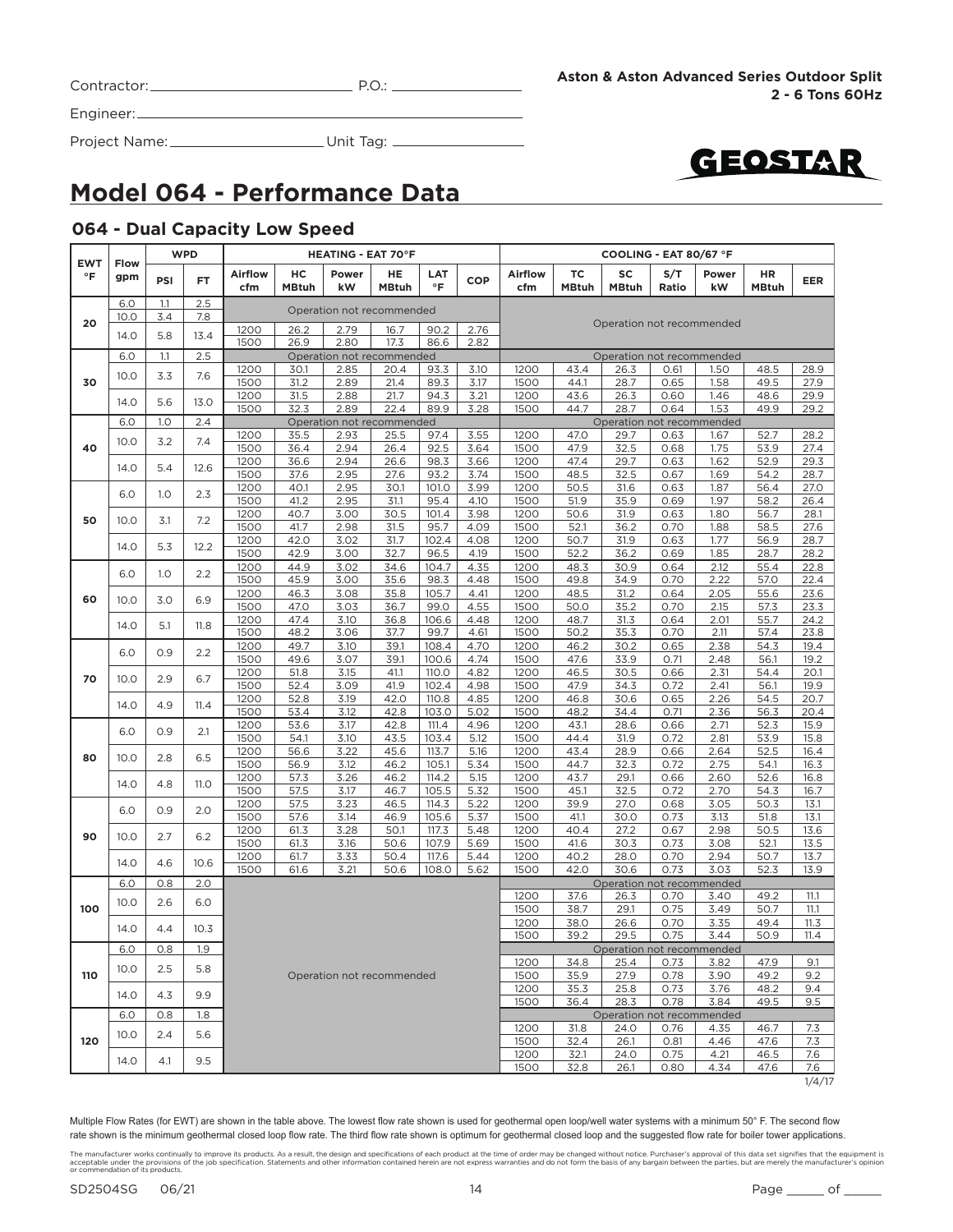| Contractor: |  |
|-------------|--|
|             |  |

Project Name: Unit Tag:



### **Model 064 - Performance Data**

#### **064 - Dual Capacity High Speed**

| <b>EWT</b> |             |     | <b>WPD</b> |                       |                    | <b>HEATING - EAT 70°F</b> |                           |                  |              | COOLING - EAT 80/67 °F |                    |                    |              |                                   |                    |              |
|------------|-------------|-----|------------|-----------------------|--------------------|---------------------------|---------------------------|------------------|--------------|------------------------|--------------------|--------------------|--------------|-----------------------------------|--------------------|--------------|
| $\circ$ F  | Flow<br>gpm | PSI | FT.        | <b>Airflow</b><br>cfm | нc<br><b>MBtuh</b> | Power<br>kW               | HE<br><b>MBtuh</b>        | LAT<br>$\circ$ F | COP          | <b>Airflow</b><br>cfm  | TC<br><b>MBtuh</b> | SC<br><b>MBtuh</b> | S/T<br>Ratio | Power<br>kW                       | HR<br><b>MBtuh</b> | <b>EER</b>   |
|            | 8.0         | 1.9 | 4.3        |                       |                    |                           | Operation not recommended |                  |              |                        |                    |                    |              |                                   |                    |              |
| 20         | 12.0        | 4.2 | 9.7        |                       |                    |                           |                           |                  |              |                        |                    |                    |              | Operation not recommended         |                    |              |
|            | 16.0        | 6.7 | 15.4       | 1500<br>1800          | 37.1<br>37.7       | 3.77<br>3.80              | 24.3<br>24.7              | 92.9<br>89.4     | 2.89<br>2.91 |                        |                    |                    |              |                                   |                    |              |
|            | 8.0         | 1.8 | 4.2        |                       |                    |                           | Operation not recommended |                  |              |                        |                    |                    |              | Operation not recommended         |                    |              |
|            | 12.0        | 4.1 | 9.5        | 1500                  | 45.3               | 3.68                      | 32.7                      | 97.9             | 3.61         | 1500                   | 56.2               | 34.2               | 0.61         | 2.49                              | 64.7               | 22.5         |
| 30         |             |     |            | 1800                  | 46.5               | 3.91                      | 33.1                      | 93.9             | 3.48         | 1800                   | 57.1               | 37.4               | 0.65         | 2.63                              | 66.1               | 21.7         |
|            | 16.0        | 6.5 | 14.9       | 1500<br>1800          | 46.3<br>47.0       | 3.92<br>3.95              | 32.9<br>33.5              | 98.6<br>94.2     | 3.46<br>3.49 | 1500<br>1800           | 56.5<br>57.9       | 34.2<br>37.4       | 0.61<br>0.65 | 2.42<br>2.54                      | 64.8               | 23.4<br>22.8 |
|            | 8.0         | 1.8 | 4.0        |                       |                    |                           | Operation not recommended |                  |              |                        |                    |                    |              | Operation not recommended         | 66.6               |              |
|            |             |     |            | 1500                  | 51.5               | 3.91                      | 38.2                      | 101.8            | 3.86         | 1500                   | 60.4               | 37.7               | 0.62         | 2.75                              | 69.8               | 22.0         |
| 40         | 12.0        | 4.0 | 9.2        | 1800                  | 52.7               | 4.07                      | 38.8                      | 97.1             | 3.79         | 1800                   | 61.5               | 41.2               | 0.67         | 2.88                              | 71.3               | 21.3         |
|            |             |     |            | 1500                  | 52.3               | 3.98                      | 38.7                      | 102.3            | 3.86         | 1500                   | 60.8               | 37.7               | 0.62         | 2.67                              | 69.9               | 22.8         |
|            | 16.0        | 6.3 | 14.5       | 1800                  | 53.5               | 4.12                      | 39.5                      | 97.5             | 3.81         | 1800                   | 62.2               | 41.2               | 0.66         | 2.79                              | 71.7               | 22.3         |
|            | 8.0         | 1.7 | 3.9        | 1500                  | 54.6               | 4.05                      | 40.8                      | 103.7            | 3.95         | 1500                   | 63.9               | 40.5               | 0.63         | 2.97                              | 74.0               | 21.5         |
|            |             |     |            | 1800                  | 55.8               | 4.18                      | 41.5                      | 98.7             | 3.91         | 1800                   | 65.2               | 44.1               | 0.68         | 3.16                              | 76.0               | 20.6         |
| 50         | 12.0        | 3.8 | 8.9        | 1500                  | 57.8               | 4.13                      | 43.7                      | 105.7            | 4.10         | 1500                   | 64.5               | 40.9               | 0.63         | 2.91                              | 74.5               | 22.2         |
|            |             |     |            | 1800                  | 58.9               | 4.23                      | 44.5                      | 100.3            | 4.08         | 1800                   | 65.8               | 44.5               | 0.68         | 3.09                              | 76.4               | 21.3         |
|            | 16.0        | 6.1 | 14.0       | 1500                  | 58.7               | 4.18                      | 44.5                      | 106.3            | 4.12         | 1500                   | 65.2               | 41.4               | 0.63         | 2.86                              | 75.0               | 22.8         |
|            |             |     |            | 1800                  | 60.0               | 4.28                      | 45.4                      | 100.9            | 4.11         | 1800                   | 66.5               | 44.9               | 0.68         | 3.04                              | 76.9               | 21.9         |
|            | 8.0         | 1.6 | 3.8        | 1500<br>1800          | 60.7<br>62.0       | 4.29<br>4.36              | 46.0<br>47.1              | 107.5<br>101.9   | 4.15<br>4.17 | 1500<br>1800           | 61.5<br>63.0       | 39.4<br>42.8       | 0.64<br>0.68 | 3.22<br>3.42                      | 72.4<br>74.7       | 19.1<br>18.4 |
|            |             |     |            | 1500                  | 63.5               | 4.36                      | 48.6                      | 109.2            | 4.27         | 1500                   | 62.1               | 39.8               | 0.64         | 3.15                              | 72.8               | 19.7         |
| 60         | 12.0        | 3.7 | 8.6        | 1800                  | 64.8               | 4.42                      | 49.8                      | 103.3            | 4.30         | 1800                   | 63.7               | 43.2               | 0.68         | 3.35                              | 75.1               | 19.0         |
|            |             |     |            | 1500                  | 64.8               | 4.41                      | 49.8                      | 110.0            | 4.31         | 1500                   | 62.7               | 40.2               | 0.64         | 3.10                              | 73.3               | 20.2         |
|            | 16.0        | 5.9 | 13.6       | 1800                  | 66.3               | 4.46                      | 51.1                      | 104.1            | 4.36         | 1800                   | 64.3               | 43.7               | 0.68         | 3.30                              | 75.5               | 19.5         |
|            | 8.0         | 1.6 | 3.7        | 1500                  | 66.7               | 4.52                      | 51.3                      | 111.2            | 4.33         | 1500                   | 59.0               | 38.3               | 0.65         | 3.46                              | 70.8               | 17.0         |
|            |             |     |            | 1800                  | 68.4               | 4.54                      | 52.9                      | 105.2            | 4.42         | 1800                   | 60.8               | 41.6               | 0.68         | 3.69                              | 73.4               | 16.5         |
| 70         | 12.0        | 3.6 | 8.3        | 1500                  | 69.2               | 4.59                      | 53.5                      | 112.7            | 4.42         | 1500                   | 59.6               | 38.6               | 0.65         | 3.39                              | 71.2               | 17.6         |
|            |             |     |            | 1800                  | 70.7               | 4.60                      | 55.1                      | 106.4            | 4.51         | 1800                   | 61.5               | 41.9               | 0.68         | 3.61                              | 73.8               | 17.0         |
|            | 16.0        | 5.7 | 13.1       | 1500                  | 70.9               | 4.64                      | 55.1                      | 113.8            | 4.48         | 1500                   | 60.2               | 39.0               | 0.65         | 3.34                              | 71.6               | 18.0         |
|            |             |     |            | 1800<br>1500          | 72.6<br>71.5       | 4.64<br>4.72              | 56.8<br>55.4              | 107.3<br>114.2   | 4.59<br>4.44 | 1800<br>1500           | 62.1<br>57.2       | 42.4<br>36.9       | 0.68<br>0.65 | 3.55<br>3.80                      | 74.2<br>70.1       | 17.5<br>15.0 |
|            | 8.0         | 1.5 | 3.5        | 1800                  | 73.2               | 4.70                      | 57.2                      | 107.7            | 4.57         | 1800                   | 59.3               | 40.1               | 0.68         | 4.05                              | 73.1               | 14.6         |
|            |             |     |            | 1500                  | 73.2               | 4.78                      | 56.9                      | 115.2            | 4.49         | 1500                   | 57.8               | 37.2               | 0.64         | 3.73                              | 70.5               | 15.5         |
| 80         | 12.0        | 3.5 | 8.0        | 1800                  | 75.0               | 4.73                      | 58.8                      | 108.6            | 4.64         | 1800                   | 59.9               | 40.4               | 0.68         | 3.96                              | 73.4               | 15.1         |
|            |             | 5.5 |            | 1500                  | 75.5               | 4.84                      | 59.0                      | 116.6            | 4.57         | 1500                   | 58.3               | 37.6               | 0.64         | 3.66                              | 70.8               | 15.9         |
|            | 16.0        |     | 12.7       | 1800                  | 77.4               | 4.78                      | 61.0                      | 109.8            | 4.74         | 1800                   | 60.5               | 40.9               | 0.68         | 3.90                              | 73.8               | 15.5         |
|            | 8.0         | 1.5 | 3.4        | 1500                  | 76.3               | 4.92                      | 59.5                      | 117.1            | 4.55         | 1500                   | 55.3               | 35.5               | 0.64         | 4.14                              | 69.4               | 13.4         |
|            |             |     |            | 1800                  | 78.2               | 4.85                      | 61.6                      | 110.2            | 4.73         | 1800                   | 57.7               | 38.6               | 0.67         | 4.41                              | 72.8               | 13.1         |
| 90         | 12.0        | 3.4 | 7.7        | 1500                  | 77.3               | 4.97                      | 60.4                      | 117.7            | 4.56         | 1500                   | 55.9               | 35.8               | 0.64         | 4.06                              | 69.8               | 13.8         |
|            |             |     |            | 1800<br>1500          | 79.3<br>80.0       | 4.87<br>5.03              | 62.7<br>62.8              | 110.8<br>119.4   | 4.77<br>4.66 | 1800<br>1500           | 58.3<br>57.8       | 38.9<br>37.1       | 0.67<br>0.64 | 4.32<br>4.11                      | 73.0<br>71.8       | 13.5<br>14.1 |
|            | 16.0        | 5.3 | 12.2       | 1800                  | 82.1               | 4.92                      | 65.3                      | 112.2            | 4.89         | 1800                   | 58.9               | 39.3               | 0.67         | 4.25                              | 73.4               | 13.9         |
|            | 8.0         | 1.4 | 3.3        |                       |                    |                           |                           |                  |              |                        |                    |                    |              | Operation not recommended         |                    |              |
|            |             |     |            |                       |                    |                           |                           |                  |              | 1500                   | 52.3               | 34.6               | 0.66         | 4.53                              | 67.7               | 11.5         |
| 100        | 12.0        | 3.2 | 7.5        |                       |                    |                           |                           |                  |              | 1800                   | 54.8               | 37.6               | 0.69         | 4.83                              | 71.2               | 11.3         |
|            | 16.0        | 5.1 | 11.8       |                       |                    |                           |                           |                  |              | 1500                   | 52.8               | 35.0               | 0.66         | 4.45                              | 68.0               | 11.9         |
|            |             |     |            |                       |                    |                           |                           |                  |              | 1800                   | 55.3               | 38.0               | 0.69         | 4.75                              | 71.5               | 11.6         |
|            | 8.0         | 1.4 | 3.2        |                       |                    |                           |                           |                  |              |                        |                    |                    |              | Operation not recommended         |                    |              |
|            | 12.0        | 3.1 | 7.2        |                       |                    |                           |                           |                  |              | 1500                   | 48.6               | 33.4               | 0.69         | 5.01                              | 65.7               | 9.7          |
| 110        |             |     |            |                       |                    |                           | Operation not recommended |                  |              | 1800                   | 51.2               | 36.3               | 0.71         | 5.34                              | 69.5               | 9.6          |
|            | 16.0        | 4.9 | 11.4       |                       |                    |                           |                           |                  |              | 1500                   | 49.1               | 33.8               | 0.69         | 4.92                              | 65.9               | 10.0         |
|            | 8.0         |     | 3.0        |                       |                    |                           |                           |                  |              | 1800                   | 51.7               | 36.7               | 0.71         | 5.25<br>Operation not recommended | 69.6               | 9.8          |
|            |             | 1.3 |            |                       |                    |                           |                           |                  |              | 1500                   | 46.8               | 31.0               | 0.66         | 5.55                              | 65.7               | 8.4          |
| 120        | 12.0        | 3.0 | 6.9        |                       |                    |                           |                           |                  |              | 1800                   | 47.6               | 33.7               | 0.71         | 5.69                              | 67.1               | 8.4          |
|            |             |     |            |                       |                    |                           |                           |                  |              | 1500                   | 47.2               | 31.0               | 0.66         | 5.37                              | 65.5               | 8.8          |
|            | 16.0        | 4.7 | 10.9       |                       |                    |                           |                           |                  |              | 1800                   | 48.2               | 33.7               | 0.70         | 5.54                              | 67.1               | 8.7          |
|            |             |     |            |                       |                    |                           |                           |                  |              |                        |                    |                    |              |                                   |                    | 1/4/17       |

The manufacturer works continually to improve its products. As a result, the design and specifications of each product at the time of order may be changed without notice. Purchaser's approval of this data set signifies tha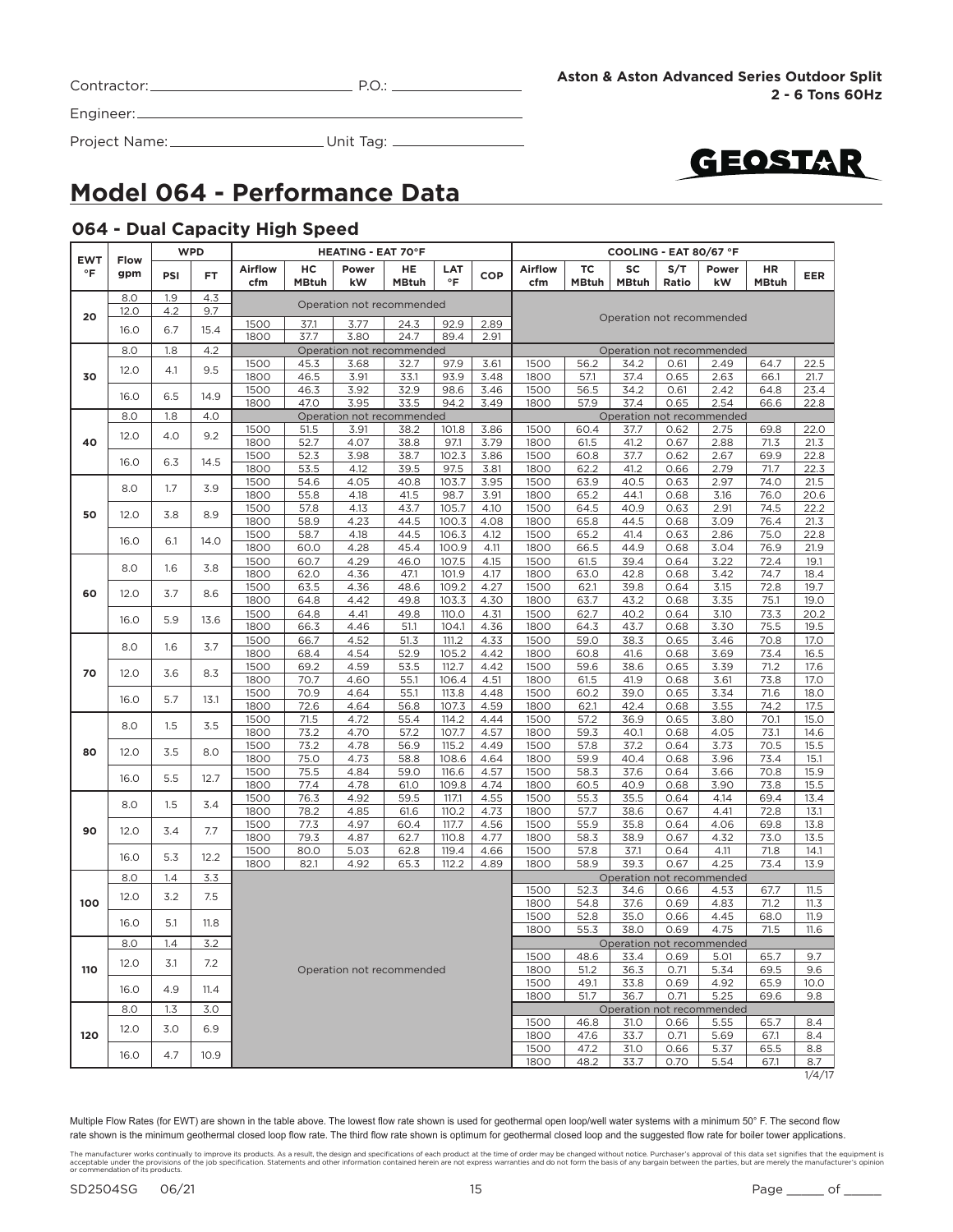| Contractor: |  |
|-------------|--|
|             |  |

Engineer:

Project Name: Unit Tag:



### **Model 072 - Performance Data**

#### **072 - Dual Capacity Low Speed**

| <b>EWT</b> | <b>Flow</b> |     | <b>WPD</b> |                |                    | <b>HEATING - EAT 70°F</b> |                    |                |              | COOLING - EAT 80/67 °F |                    |                           |              |              |                    |               |
|------------|-------------|-----|------------|----------------|--------------------|---------------------------|--------------------|----------------|--------------|------------------------|--------------------|---------------------------|--------------|--------------|--------------------|---------------|
| $\circ$ F  | gpm         | PSI | FT         | Airflow<br>cfm | нc<br><b>MBtuh</b> | Power<br>kW               | HE<br><b>MBtuh</b> | LAT<br>°F      | <b>COP</b>   | Airflow<br>cfm         | TC<br><b>MBtuh</b> | SC<br><b>MBtuh</b>        | S/T<br>Ratio | Power<br>kW  | HR<br><b>MBtuh</b> | <b>EER</b>    |
|            | 10.0        | 2.5 | 5.7        |                |                    | Operation not recommended |                    |                |              |                        |                    |                           |              |              |                    |               |
| 20         | 13.0        | 4.1 | 9.5        |                |                    |                           |                    |                |              |                        |                    | Operation not recommended |              |              |                    |               |
|            | 16.0        | 5.7 | 13.2       | 1400<br>1600   | 35.8<br>36.2       | 3.77<br>3.71              | 22.9<br>23.5       | 93.7<br>90.9   | 2.78<br>2.86 |                        |                    |                           |              |              |                    |               |
|            | 10.0        | 2.4 | 5.6        |                |                    | Operation not recommended |                    |                |              |                        |                    | Operation not recommended |              |              |                    |               |
|            | 13.0        | 4.0 | 9.2        | 1400           | 38.8               | 3.84                      | 25.7               | 95.6           | 2.96         | 1400                   | 50.6               | 30.1                      | 0.60         | 1.76         | 56.6               | 28.8          |
| 30         |             |     |            | 1600<br>1400   | 40.7<br>41.9       | 3.89                      | 27.4<br>28.4       | 93.6<br>97.7   | 3.07         | 1600<br>1400           | 51.4<br>50.9       | 32.9<br>30.1              | 0.64<br>0.59 | 1.85<br>1.70 | 57.7<br>56.7       | 27.8          |
|            | 16.0        | 5.6 | 12.8       | 1600           | 42.4               | 3.95<br>3.89              | 29.1               | 94.5           | 3.11<br>3.19 | 1600                   | 52.1               | 32.9                      | 0.63         | 1.79         | 58.2               | 29.8<br>29.1  |
|            | 10.0        | 2.3 | 5.4        |                |                    | Operation not recommended |                    |                |              |                        |                    | Operation not recommended |              |              |                    |               |
|            |             |     |            | 1400           | 44.9               | 4.00                      | 31.2               | 99.7           | 3.29         | 1400                   | 54.4               | 33.4                      | 0.61         | 1.98         | 61.2               | 27.5          |
| 40         | 13.0        | 3.9 | 8.9        | 1600           | 46.8               | 4.01                      | 33.1               | 97.1           | 3.42         | 1600                   | 55.4               | 36.5                      | 0.66         | 2.08         | 62.5               | 26.7          |
|            |             |     |            | 1400           | 46.4               | 4.01                      | 32.7               | 100.7          | 3.39         | 1400                   | 54.8               | 33.4                      | 0.61         | 1.92         | 61.4               | 28.5          |
|            | 16.0        | 5.4 | 12.5       | 1600           | 48.5               | 4.03                      | 34.8               | 98.1           | 3.53         | 1600                   | 56.1               | 36.5                      | 0.65         | 2.01         | 62.9               | 27.9          |
|            | 10.0        | 2.3 | 5.2        | 1400           | 50.1               | 4.12                      | 36.1               | 103.2          | 3.57         | 1400                   | 57.9               | 35.0                      | 0.60         | 2.25         | 64.6               | 25.8          |
|            |             |     |            | 1600           | 52.4               | 4.07                      | 38.5               | 100.3          | 3.77         | 1600                   | 59.7               | 39.7                      | 0.66         | 2.36         | 66.8               | 25.2          |
| 50         | 13.0        | 3.7 | 8.6        | 1400           | 50.9               | 4.16                      | 36.7               | 103.7          | 3.59         | 1400                   | 58.1               | 35.3                      | 0.61         | 2.17         | 65.5               | 26.7          |
|            |             |     |            | 1600           | 52.9               | 4.14                      | 38.8               | 100.6          | 3.75         | 1600                   | 59.9               | 40.1                      | 0.67         | 2.29         | 67.3               | 26.2          |
|            | 16.0        | 5.2 | 12.1       | 1400           | 52.4               | 4.18                      | 38.1               | 104.6          | 3.67         | 1400                   | 58.2               | 35.3                      | 0.61         | 2.11         | 66.0               | 27.5          |
|            |             |     |            | 1600           | 54.6               | 4.16                      | 40.4               | 101.6          | 3.85         | 1600                   | 60.0               | 40.1                      | 0.67         | 2.23         | 67.6               | 26.9          |
|            | 10.0        | 2.2 | 5.1        | 1400<br>1600   | 55.5<br>57.8       | 4.24<br>4.16              | 41.0<br>43.7       | 106.7<br>103.5 | 3.83<br>4.08 | 1400<br>1600           | 55.2<br>56.9       | 34.3<br>38.7              | 0.62<br>0.68 | 2.60<br>2.72 | 63.7<br>65.8       | 21.2<br>20.9  |
|            |             |     |            | 1400           | 57.1               | 4.29                      | 42.4               | 107.7          | 3.90         | 1400                   | 55.4               | 34.6                      | 0.62         | 2.52         | 64.0               | 22.0          |
| 60         | 13.0        | 3.6 | 8.4        | 1600           | 59.3               | 4.21                      | 44.9               | 104.3          | 4.13         | 1600                   | 57.1               | 39.1                      | 0.69         | 2.63         | 66.1               | 21.7          |
|            |             |     |            | 1400           | 58.4               | 4.33                      | 43.6               | 108.6          | 3.95         | 1400                   | 55.7               | 34.7                      | 0.62         | 2.47         | 64.4               | 22.5          |
|            | 16.0        | 5.1 | 11.7       | 1600           | 60.7               | 4.26                      | 46.2               | 105.1          | 4.18         | 1600                   | 57.4               | 39.2                      | 0.68         | 2.58         | 66.2               | 22.3          |
|            |             |     |            | 1400           | 60.9               | 4.37                      | 46.0               | 110.3          | 4.08         | 1400                   | 52.5               | 33.5                      | 0.64         | 2.96         | 62.3               | 17.8          |
|            | 10.0        | 2.1 | 4.9        | 1600           | 64.5               | 4.33                      | 49.7               | 107.3          | 4.37         | 1600                   | 54.0               | 37.7                      | 0.70         | 3.07         | 64.1               | 17.6          |
| 70         | 13.0        | 3.5 | 8.1        | 1400           | 63.2               | 4.41                      | 48.1               | 111.8          | 4.19         | 1400                   | 52.8               | 33.9                      | 0.64         | 2.86         | 62.6               | 18.5          |
|            |             |     |            | 1600           | 65.6               | 4.29                      | 51.0               | 108.0          | 4.49         | 1600                   | 54.3               | 38.2                      | 0.70         | 2.98         | 64.5               | 18.3          |
|            | 16.0        | 4.9 | 11.3       | 1400           | 64.3               | 4.48                      | 49.0               | 112.5          | 4.21         | 1400                   | 53.1               | 34.1                      | 0.64         | 2.82         | 62.8               | 18.8          |
|            |             |     |            | 1600           | 66.8               | 4.35                      | 52.0               | 108.7          | 4.50         | 1600                   | 54.8               | 38.3                      | 0.70         | 2.92         | 64.8               | 18.8          |
|            | 10.0        | 2.0 | 4.7        | 1400           | 65.4               | 4.49                      | 50.1               | 113.3          | 4.27         | 1400                   | 48.2               | 32.1                      | 0.67         | 3.35         | 59.7               | 14.4          |
|            |             |     |            | 1600<br>1400   | 67.8               | 4.33                      | 53.0               | 109.2          | 4.59         | 1600<br>1400           | 51.2               | 35.9                      | 0.70         | 3.45         | 63.0               | 14.9          |
| 80         | 13.0        | 3.4 | 7.8        | 1600           | 68.9<br>71.3       | 4.55<br>4.36              | 53.3<br>56.4       | 115.5<br>111.3 | 4.44<br>4.79 | 1600                   | 50.1<br>51.6       | 32.5<br>36.3              | 0.65<br>0.70 | 3.27<br>3.36 | 61.3<br>63.1       | 15.3<br>15.4  |
|            |             |     |            | 1400           | 69.7               | 4.61                      | 53.9               | 116.1          | 4.43         | 1400                   | 50.5               | 32.7                      | 0.65         | 3.22         | 61.5               | 15.7          |
|            | 16.0        | 4.7 | 10.9       | 1600           | 72.1               | 4.44                      | 56.9               | 111.7          | 4.76         | 1600                   | 50.5               | 36.6                      | 0.72         | 3.31         | 61.8               | 15.3          |
|            |             |     |            | 1400           | 70.0               | 4.62                      | 54.2               | 116.3          | 4.44         | 1400                   | 43.9               | 30.7                      | 0.70         | 3.75         | 56.7               | 11.7          |
|            | 10.0        | 2.0 | 4.6        | 1600           | 72.3               | 4.42                      | 57.2               | 111.8          | 4.79         | 1600                   | 45.3               | 34.1                      | 0.75         | 3.83         | 58.3               | 11.8          |
| 90         |             | 3.3 | 7.5        | 1400           | 74.5               | 4.68                      | 58.5               | 119.3          | 4.67         | 1400                   | 44.4               | 31.0                      | 0.70         | 3.67         | 57.7               | 12.1          |
|            | 13.0        |     |            | 1600           | 77.0               | 4.44                      | 61.8               | 114.6          | 5.08         | 1600                   | 45.7               | 34.5                      | 0.75         | 3.75         | 58.5               | 12.2          |
|            | 16.0        | 4.6 | 10.5       | 1400           | 75.0               | 4.74                      | 58.8               | 119.6          | 4.63         | 1400                   | 46.8               | 33.2                      | 0.71         | 3.73         | 59.5               | 12.5          |
|            |             |     |            | 1600           | 77.3               | 4.53                      | 61.8               | 114.7          | 5.00         | 1600                   | 46.2               | 34.8                      | 0.75         | 3.69         | 58.8               | 12.5          |
|            | 10.0        | 1.9 | 4.4        |                |                    |                           |                    |                |              |                        |                    | Operation not recommended |              |              |                    |               |
|            | 13.0        | 3.1 | 7.3        |                |                    |                           |                    |                |              | 1400                   | 41.9               | 29.6                      | 0.71         | 4.30         | 56.5               | 9.7           |
| 100        |             |     |            |                |                    |                           |                    |                |              | 1600                   | 43.2               | 32.7                      | 0.76         | 4.35         | 58.1               | 9.9           |
|            | 16.0        | 4.4 | 10.1       |                |                    |                           |                    |                |              | 1400<br>1600           | 42.4<br>43.7       | 29.9<br>33.1              | 0.70<br>0.76 | 4.23<br>4.29 | 56.9<br>58.3       | 10.0<br>10.2  |
|            | 10.0        | 1.8 | 4.2        |                |                    |                           |                    |                |              |                        |                    | Operation not recommended |              |              |                    |               |
|            |             |     |            |                |                    |                           |                    |                |              | 1400                   | 39.4               | 28.1                      | 0.71         | 4.92         | 56.2               | 8.0           |
| 110        | 13.0        | 3.0 | 7.0        |                |                    | Operation not recommended |                    |                |              | 1600                   | 40.7               | 31.0                      | 0.76         | 4.95         | 57.6               | 8.2           |
|            |             |     |            |                |                    |                           |                    |                |              | 1400                   | 40.0               | 28.5                      | 0.71         | 4.86         | 56.6               | 8.2           |
|            | 16.0        | 4.2 | 9.8        |                |                    |                           |                    |                |              | 1600                   | 41.2               | 31.4                      | 0.76         | 4.88         | 57.9               | 8.4           |
|            | 10.0        | 1.8 | 4.1        |                |                    |                           |                    |                |              |                        |                    | Operation not recommended |              |              |                    |               |
|            | 13.0        | 2.9 | 6.7        |                |                    |                           |                    |                |              | 1400                   | 37.5               | 28.1                      | 0.75         | 5.49         | 56.2               | 6.8           |
| 120        |             |     |            |                |                    |                           |                    |                |              | 1600                   | 38.1               | 30.5                      | 0.80         | 5.63         | 57.4               | 6.8           |
|            | 16.0        | 4.1 | 9.4        |                |                    |                           |                    |                |              | 1400                   | 37.8               | 28.1                      | 0.74         | 5.31         | 55.9               | 7.1           |
|            |             |     |            |                |                    |                           |                    |                |              | 1600                   | 38.6               | 30.5                      | 0.79         | 5.48         | 57.3               | 7.0<br>1/4/17 |
|            |             |     |            |                |                    |                           |                    |                |              |                        |                    |                           |              |              |                    |               |

The manufacturer works continually to improve its products. As a result, the design and specifications of each product at the time of order may be changed without notice. Purchaser's approval of this data set signifies tha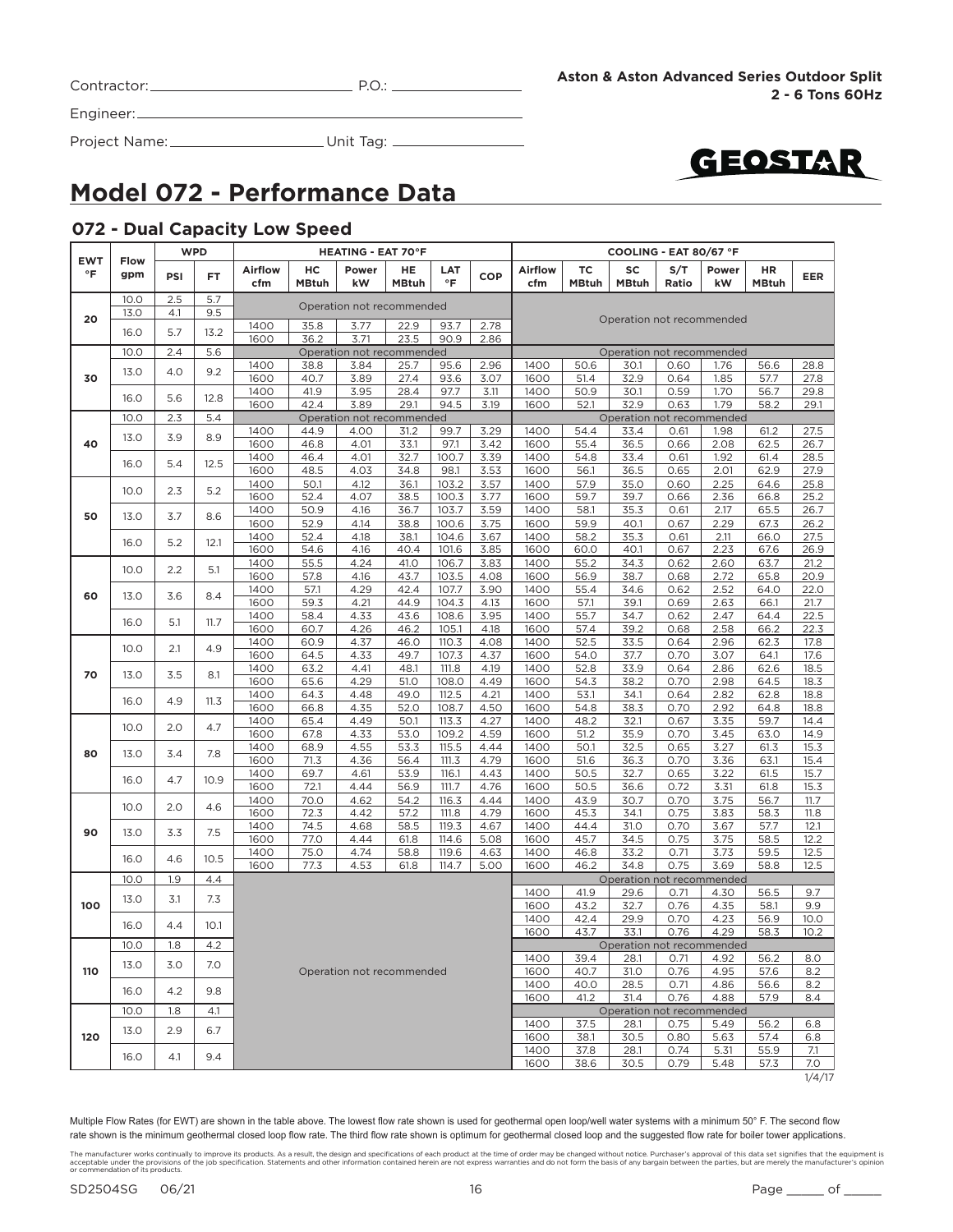| Contractor: | P.O. |
|-------------|------|
|             |      |



Project Name: Unit Tag:



### **Model 072 - Performance Data**

#### **072 - Dual Capacity High Speed**

| <b>TC</b><br>SC<br><b>Airflow</b><br>нc<br>Power<br>HE<br><b>LAT</b><br><b>Airflow</b><br>S/T<br>HR<br>Power<br>°F<br>gpm<br>PSI<br>FT.<br><b>COP</b><br>°F<br><b>MBtuh</b><br>cfm<br><b>MBtuh</b><br>kW<br><b>MBtuh</b><br>cfm<br><b>MBtuh</b><br>kW<br><b>MBtuh</b><br>Ratio<br>12.0<br>3.4<br>7.9<br>Operation not recommended<br>15.0<br>5.1<br>11.9<br>20<br>Operation not recommended<br>1800<br>36.7<br>4.41<br>88.9<br>2.44<br>21.6<br>7.0<br>18.0<br>16.1<br>2.45<br>2000<br>37.0<br>4.43<br>21.9<br>87.1<br>3.3<br>12.0<br>7.7<br>Operation not recommended<br>Operation not recommended<br>72.5<br>21.9<br>1800<br>54.7<br>38.3<br>98.1<br>3.34<br>1800<br>62.7<br>37.3<br>2.87<br>4.80<br>0.60<br>5.0<br>15.0<br>11.6<br>30<br>2000<br>56.6<br>5.11<br>39.2<br>96.2<br>3.25<br>2000<br>63.8<br>40.8<br>3.02<br>74.1<br>21.1<br>0.64<br>39.2<br>37.3<br>1800<br>56.7<br>5.14<br>99.2<br>3.23<br>1800<br>63.1<br>0.59<br>2.78<br>72.6<br>22.7<br>18.0<br>6.8<br>15.6<br>2000<br>57.2<br>5.16<br>39.6<br>96.5<br>3.25<br>2000<br>64.6<br>40.8<br>2.92<br>74.6<br>22.1<br>0.63<br>12.0<br>3.2<br>7.5<br>Operation not recommended<br>Operation not recommended<br>5.07<br>101.8<br>3.57<br>1800<br>61.8<br>44.5<br>1800<br>67.5<br>41.4<br>0.61<br>3.17<br>78.3<br>21.3<br>15.0<br>11.2<br>4.8<br>40<br>45.8<br>45.2<br>2000<br>63.9<br>5.30<br>99.6<br>3.53<br>2000<br>68.7<br>3.32<br>80.1<br>0.66<br>45.2<br>102.2<br>1800<br>62.6<br>5.12<br>3.58<br>1800<br>68.0<br>41.4<br>0.61<br>3.07<br>78.5<br>6.6<br>18.0<br>15.2<br>2000<br>45.2<br>3.22<br>64.8<br>5.36<br>46.5<br>100.0<br>3.55<br>2000<br>69.5<br>0.65<br>80.5<br>1800<br>65.2<br>5.22<br>47.4<br>3.66<br>71.5<br>44.7<br>83.2<br>103.5<br>1800<br>0.63<br>3.43<br>12.0<br>3.1<br>7.2<br>48.9<br>2000<br>67.4<br>5.41<br>101.2<br>3.65<br>2000<br>73.0<br>48.6<br>0.67<br>3.64<br>85.4<br>1800<br>68.9<br>5.32<br>50.7<br>105.4<br>3.79<br>1800<br>72.2<br>45.2<br>3.35<br>83.7<br>0.63<br>4.7<br>50<br>15.0<br>10.9<br>5.50<br>102.9<br>3.79<br>73.6<br>49.1<br>3.57<br>2000<br>71.1<br>52.4<br>2000<br>0.67<br>85.8<br>5.39<br>1800<br>70.1<br>51.7<br>106.1<br>3.81<br>1800<br>73.0<br>46.1<br>0.63<br>3.30<br>84.2<br>6.4<br>14.7<br>18.0<br>5.55<br>53.5<br>103.5<br>3.82<br>49.6<br>2000<br>72.4<br>2000<br>74.4<br>3.51<br>86.4<br>0.67<br>74.1<br>55.5<br>67.7<br>43.8<br>1800<br>5.46<br>108.1<br>3.98<br>1800<br>0.65<br>3.74<br>80.4<br>12.0<br>7.0<br>3.0<br>2000<br>76.5<br>5.57<br>57.5<br>105.4<br>4.03<br>2000<br>69.1<br>47.3<br>3.98<br>82.6<br>0.68<br>5.55<br>109.8<br>44.2<br>1800<br>77.3<br>58.4<br>4.08<br>1800<br>68.3<br>0.65<br>3.67<br>80.8<br>18.6<br>4.5<br>10.5<br>60<br>15.0<br>2000<br>79.9<br>5.64<br>60.6<br>107.0<br>4.15<br>2000<br>69.7<br>47.8<br>0.69<br>3.89<br>83.0<br>17.9<br>1800<br>79.1<br>4.13<br>44.9<br>5.62<br>59.9<br>110.7<br>1800<br>69.1<br>0.65<br>3.60<br>81.4<br>19.2<br>6.2<br>18.0<br>14.2<br>2000<br>81.7<br>5.70<br>62.3<br>107.8<br>4.20<br>2000<br>70.5<br>48.3<br>3.84<br>83.5<br>18.4<br>0.69<br>1800<br>82.9<br>5.68<br>63.5<br>112.7<br>4.28<br>63.8<br>42.8<br>77.7<br>15.7<br>1800<br>0.67<br>4.06<br>2.9<br>12.0<br>6.8<br>2000<br>84.7<br>5.88<br>64.6<br>109.2<br>4.22<br>2000<br>65.2<br>46.0<br>0.71<br>4.32<br>79.9<br>15.1<br>1800<br>85.9<br>5.77<br>66.2<br>114.2<br>4.36<br>1800<br>64.5<br>43.2<br>0.67<br>3.98<br>78.0<br>16.2<br>10.2<br>70<br>15.0<br>4.4<br>2000<br>88.6<br>5.78<br>68.8<br>111.O<br>4.49<br>2000<br>65.8<br>46.5<br>4.22<br>80.2<br>15.6<br>0.71<br>1800<br>88.1<br>5.85<br>68.1<br>115.3<br>4.42<br>1800<br>65.2<br>43.7<br>0.67<br>3.90<br>78.5<br>16.7<br>6.0<br>18.0<br>13.8<br>71.0<br>112.1<br>4.56<br>47.0<br>2000<br>91.0<br>5.85<br>2000<br>66.5<br>0.71<br>4.16<br>80.7<br>16.0<br>115.2<br>4.52<br>1800<br>87.8<br>6.00<br>67.3<br>4.29<br>1800<br>60.6<br>40.9<br>0.67<br>76.0<br>13.4<br>2.8<br>6.5<br>12.0<br>2000<br>91.1<br>6.03<br>70.5<br>112.2<br>4.43<br>2000<br>61.9<br>44.2<br>0.71<br>4.80<br>78.3<br>12.9<br>1800<br>69.3<br>116.5<br>4.30<br>61.2<br>41.3<br>90.3<br>6.15<br>1800<br>0.67<br>4.42<br>76.3<br>4.3<br>9.8<br>80<br>15.0<br>2000<br>6.07<br>72.5<br>44.6<br>93.2<br>113.1<br>4.50<br>2000<br>62.5<br>0.71<br>4.71<br>78.5<br>1800<br>93.1<br>6.23<br>71.8<br>117.9<br>4.38<br>1800<br>61.9<br>41.9<br>4.35<br>76.7<br>0.68<br>5.7<br>18.0<br>13.3<br>75.2<br>2000<br>96.1<br>6.14<br>114.5<br>4.59<br>2000<br>63.2<br>45.1<br>0.71<br>4.63<br>78.9<br>1800<br>93.5<br>71.4<br>118.1<br>4.24<br>1800<br>57.4<br>38.9<br>4.97<br>74.4<br>6.46<br>0.68<br>2.7<br>12.0<br>6.3<br>2000<br>6.33<br>75.0<br>114.7<br>4.47<br>2000<br>58.6<br>42.3<br>5.29<br>76.7<br>11.1<br>96.6<br>0.72<br>1800<br>94.8<br>6.53<br>72.5<br>118.8<br>4.25<br>1800<br>58.0<br>39.3<br>4.87<br>74.6<br>0.68<br>4.1<br>9.5<br>90<br>15.0<br>115.3<br>4.51<br>59.2<br>42.7<br>2000<br>97.9<br>6.36<br>76.2<br>2000<br>0.72<br>5.19<br>76.9<br>75.5<br>120.4<br>12.0<br>1800<br>98.0<br>6.62<br>4.34<br>1800<br>59.8<br>41.5<br>0.69<br>4.98<br>76.8<br>5.5<br>12.8<br>18.0<br>79.4<br>59.8<br>43.1<br>0.72<br>77.2<br>11.7<br>2000<br>101.3<br>6.43<br>116.9<br>4.62<br>2000<br>5.10<br>12.0<br>2.6<br>6.1<br>Operation not recommended<br>1800<br>54.4<br>37.6<br>0.69<br>5.45<br>73.0<br>10.0<br>4.0<br>9.1<br>15.0<br>100<br>55.5<br>40.7<br>2000<br>0.73<br>5.80<br>75.3<br>9.6<br>38.2<br>1800<br>55.0<br>0.69<br>5.36<br>73.3<br>10.3<br>5.3<br>18.0<br>12.3<br>75.6<br>2000<br>56.2<br>41.1<br>0.73<br>5.70<br>Operation not recommended<br>12.0<br>2.5<br>5.8<br>1800<br>50.9<br>36.0<br>6.03<br>71.4<br>0.71<br>15.0<br>3.8<br>8.8<br>110<br>2000<br>51.9<br>38.7<br>6.41<br>73.8<br>8.1<br>Operation not recommended<br>0.75<br>1800<br>36.4<br>0.71<br>5.92<br>51.4<br>71.7<br>5.1<br>18.0<br>11.9<br>2000<br>52.5<br>39.1<br>0.74<br>6.30<br>74.0<br>12.0<br>2.4<br>5.6<br>Operation not recommended<br>72.3<br>1800<br>48.5<br>36.8<br>0.76<br>6.95<br>15.0<br>3.7<br>8.4<br>120<br>49.4<br>39.9<br>7.13<br>73.8<br>2000<br>0.81<br>49.0<br>36.8<br>0.75<br>6.73<br>1800<br>71.9<br>7.3<br>18.0<br>4.9<br>11.4<br>2000<br>50.0<br>39.9<br>0.80<br>6.94<br>73.7<br>7.2 | <b>EWT</b> |      | <b>WPD</b> |  | <b>HEATING - EAT 70°F</b> |  | COOLING - EAT 80/67 °F |  |  |  |  |  |            |
|----------------------------------------------------------------------------------------------------------------------------------------------------------------------------------------------------------------------------------------------------------------------------------------------------------------------------------------------------------------------------------------------------------------------------------------------------------------------------------------------------------------------------------------------------------------------------------------------------------------------------------------------------------------------------------------------------------------------------------------------------------------------------------------------------------------------------------------------------------------------------------------------------------------------------------------------------------------------------------------------------------------------------------------------------------------------------------------------------------------------------------------------------------------------------------------------------------------------------------------------------------------------------------------------------------------------------------------------------------------------------------------------------------------------------------------------------------------------------------------------------------------------------------------------------------------------------------------------------------------------------------------------------------------------------------------------------------------------------------------------------------------------------------------------------------------------------------------------------------------------------------------------------------------------------------------------------------------------------------------------------------------------------------------------------------------------------------------------------------------------------------------------------------------------------------------------------------------------------------------------------------------------------------------------------------------------------------------------------------------------------------------------------------------------------------------------------------------------------------------------------------------------------------------------------------------------------------------------------------------------------------------------------------------------------------------------------------------------------------------------------------------------------------------------------------------------------------------------------------------------------------------------------------------------------------------------------------------------------------------------------------------------------------------------------------------------------------------------------------------------------------------------------------------------------------------------------------------------------------------------------------------------------------------------------------------------------------------------------------------------------------------------------------------------------------------------------------------------------------------------------------------------------------------------------------------------------------------------------------------------------------------------------------------------------------------------------------------------------------------------------------------------------------------------------------------------------------------------------------------------------------------------------------------------------------------------------------------------------------------------------------------------------------------------------------------------------------------------------------------------------------------------------------------------------------------------------------------------------------------------------------------------------------------------------------------------------------------------------------------------------------------------------------------------------------------------------------------------------------------------------------------------------------------------------------------------------------------------------------------------------------------------------------------------------------------------------------------------------------------------------------------------------------------------------------------------------------------------------------------------------------------------------------------------------------------------------------------------------------------------------------------------------------------------------------------------------------------------------------------------------------------------------------------------------------------------------------------------------------------------------------------------------------------------------------------------------------------------------------------------------------------------------------------------------------------------------------------------------------------------------------------------------------------------------------------------------------------------------------------------------------------------------------------------------------------------------------------------------------------------------------------------------------------------------------------------------------------------------------------------------------------------------------------------------------------------------------------------------------------------------------------------------------------------------------------------------------------------------------------------------------------------------------------------------|------------|------|------------|--|---------------------------|--|------------------------|--|--|--|--|--|------------|
|                                                                                                                                                                                                                                                                                                                                                                                                                                                                                                                                                                                                                                                                                                                                                                                                                                                                                                                                                                                                                                                                                                                                                                                                                                                                                                                                                                                                                                                                                                                                                                                                                                                                                                                                                                                                                                                                                                                                                                                                                                                                                                                                                                                                                                                                                                                                                                                                                                                                                                                                                                                                                                                                                                                                                                                                                                                                                                                                                                                                                                                                                                                                                                                                                                                                                                                                                                                                                                                                                                                                                                                                                                                                                                                                                                                                                                                                                                                                                                                                                                                                                                                                                                                                                                                                                                                                                                                                                                                                                                                                                                                                                                                                                                                                                                                                                                                                                                                                                                                                                                                                                                                                                                                                                                                                                                                                                                                                                                                                                                                                                                                                                                                                                                                                                                                                                                                                                                                                                                                                                                                                                                                                                                            |            | Flow |            |  |                           |  |                        |  |  |  |  |  | <b>EER</b> |
|                                                                                                                                                                                                                                                                                                                                                                                                                                                                                                                                                                                                                                                                                                                                                                                                                                                                                                                                                                                                                                                                                                                                                                                                                                                                                                                                                                                                                                                                                                                                                                                                                                                                                                                                                                                                                                                                                                                                                                                                                                                                                                                                                                                                                                                                                                                                                                                                                                                                                                                                                                                                                                                                                                                                                                                                                                                                                                                                                                                                                                                                                                                                                                                                                                                                                                                                                                                                                                                                                                                                                                                                                                                                                                                                                                                                                                                                                                                                                                                                                                                                                                                                                                                                                                                                                                                                                                                                                                                                                                                                                                                                                                                                                                                                                                                                                                                                                                                                                                                                                                                                                                                                                                                                                                                                                                                                                                                                                                                                                                                                                                                                                                                                                                                                                                                                                                                                                                                                                                                                                                                                                                                                                                            |            |      |            |  |                           |  |                        |  |  |  |  |  |            |
|                                                                                                                                                                                                                                                                                                                                                                                                                                                                                                                                                                                                                                                                                                                                                                                                                                                                                                                                                                                                                                                                                                                                                                                                                                                                                                                                                                                                                                                                                                                                                                                                                                                                                                                                                                                                                                                                                                                                                                                                                                                                                                                                                                                                                                                                                                                                                                                                                                                                                                                                                                                                                                                                                                                                                                                                                                                                                                                                                                                                                                                                                                                                                                                                                                                                                                                                                                                                                                                                                                                                                                                                                                                                                                                                                                                                                                                                                                                                                                                                                                                                                                                                                                                                                                                                                                                                                                                                                                                                                                                                                                                                                                                                                                                                                                                                                                                                                                                                                                                                                                                                                                                                                                                                                                                                                                                                                                                                                                                                                                                                                                                                                                                                                                                                                                                                                                                                                                                                                                                                                                                                                                                                                                            |            |      |            |  |                           |  |                        |  |  |  |  |  |            |
|                                                                                                                                                                                                                                                                                                                                                                                                                                                                                                                                                                                                                                                                                                                                                                                                                                                                                                                                                                                                                                                                                                                                                                                                                                                                                                                                                                                                                                                                                                                                                                                                                                                                                                                                                                                                                                                                                                                                                                                                                                                                                                                                                                                                                                                                                                                                                                                                                                                                                                                                                                                                                                                                                                                                                                                                                                                                                                                                                                                                                                                                                                                                                                                                                                                                                                                                                                                                                                                                                                                                                                                                                                                                                                                                                                                                                                                                                                                                                                                                                                                                                                                                                                                                                                                                                                                                                                                                                                                                                                                                                                                                                                                                                                                                                                                                                                                                                                                                                                                                                                                                                                                                                                                                                                                                                                                                                                                                                                                                                                                                                                                                                                                                                                                                                                                                                                                                                                                                                                                                                                                                                                                                                                            |            |      |            |  |                           |  |                        |  |  |  |  |  |            |
|                                                                                                                                                                                                                                                                                                                                                                                                                                                                                                                                                                                                                                                                                                                                                                                                                                                                                                                                                                                                                                                                                                                                                                                                                                                                                                                                                                                                                                                                                                                                                                                                                                                                                                                                                                                                                                                                                                                                                                                                                                                                                                                                                                                                                                                                                                                                                                                                                                                                                                                                                                                                                                                                                                                                                                                                                                                                                                                                                                                                                                                                                                                                                                                                                                                                                                                                                                                                                                                                                                                                                                                                                                                                                                                                                                                                                                                                                                                                                                                                                                                                                                                                                                                                                                                                                                                                                                                                                                                                                                                                                                                                                                                                                                                                                                                                                                                                                                                                                                                                                                                                                                                                                                                                                                                                                                                                                                                                                                                                                                                                                                                                                                                                                                                                                                                                                                                                                                                                                                                                                                                                                                                                                                            |            |      |            |  |                           |  |                        |  |  |  |  |  |            |
|                                                                                                                                                                                                                                                                                                                                                                                                                                                                                                                                                                                                                                                                                                                                                                                                                                                                                                                                                                                                                                                                                                                                                                                                                                                                                                                                                                                                                                                                                                                                                                                                                                                                                                                                                                                                                                                                                                                                                                                                                                                                                                                                                                                                                                                                                                                                                                                                                                                                                                                                                                                                                                                                                                                                                                                                                                                                                                                                                                                                                                                                                                                                                                                                                                                                                                                                                                                                                                                                                                                                                                                                                                                                                                                                                                                                                                                                                                                                                                                                                                                                                                                                                                                                                                                                                                                                                                                                                                                                                                                                                                                                                                                                                                                                                                                                                                                                                                                                                                                                                                                                                                                                                                                                                                                                                                                                                                                                                                                                                                                                                                                                                                                                                                                                                                                                                                                                                                                                                                                                                                                                                                                                                                            |            |      |            |  |                           |  |                        |  |  |  |  |  |            |
|                                                                                                                                                                                                                                                                                                                                                                                                                                                                                                                                                                                                                                                                                                                                                                                                                                                                                                                                                                                                                                                                                                                                                                                                                                                                                                                                                                                                                                                                                                                                                                                                                                                                                                                                                                                                                                                                                                                                                                                                                                                                                                                                                                                                                                                                                                                                                                                                                                                                                                                                                                                                                                                                                                                                                                                                                                                                                                                                                                                                                                                                                                                                                                                                                                                                                                                                                                                                                                                                                                                                                                                                                                                                                                                                                                                                                                                                                                                                                                                                                                                                                                                                                                                                                                                                                                                                                                                                                                                                                                                                                                                                                                                                                                                                                                                                                                                                                                                                                                                                                                                                                                                                                                                                                                                                                                                                                                                                                                                                                                                                                                                                                                                                                                                                                                                                                                                                                                                                                                                                                                                                                                                                                                            |            |      |            |  |                           |  |                        |  |  |  |  |  |            |
|                                                                                                                                                                                                                                                                                                                                                                                                                                                                                                                                                                                                                                                                                                                                                                                                                                                                                                                                                                                                                                                                                                                                                                                                                                                                                                                                                                                                                                                                                                                                                                                                                                                                                                                                                                                                                                                                                                                                                                                                                                                                                                                                                                                                                                                                                                                                                                                                                                                                                                                                                                                                                                                                                                                                                                                                                                                                                                                                                                                                                                                                                                                                                                                                                                                                                                                                                                                                                                                                                                                                                                                                                                                                                                                                                                                                                                                                                                                                                                                                                                                                                                                                                                                                                                                                                                                                                                                                                                                                                                                                                                                                                                                                                                                                                                                                                                                                                                                                                                                                                                                                                                                                                                                                                                                                                                                                                                                                                                                                                                                                                                                                                                                                                                                                                                                                                                                                                                                                                                                                                                                                                                                                                                            |            |      |            |  |                           |  |                        |  |  |  |  |  |            |
|                                                                                                                                                                                                                                                                                                                                                                                                                                                                                                                                                                                                                                                                                                                                                                                                                                                                                                                                                                                                                                                                                                                                                                                                                                                                                                                                                                                                                                                                                                                                                                                                                                                                                                                                                                                                                                                                                                                                                                                                                                                                                                                                                                                                                                                                                                                                                                                                                                                                                                                                                                                                                                                                                                                                                                                                                                                                                                                                                                                                                                                                                                                                                                                                                                                                                                                                                                                                                                                                                                                                                                                                                                                                                                                                                                                                                                                                                                                                                                                                                                                                                                                                                                                                                                                                                                                                                                                                                                                                                                                                                                                                                                                                                                                                                                                                                                                                                                                                                                                                                                                                                                                                                                                                                                                                                                                                                                                                                                                                                                                                                                                                                                                                                                                                                                                                                                                                                                                                                                                                                                                                                                                                                                            |            |      |            |  |                           |  |                        |  |  |  |  |  |            |
|                                                                                                                                                                                                                                                                                                                                                                                                                                                                                                                                                                                                                                                                                                                                                                                                                                                                                                                                                                                                                                                                                                                                                                                                                                                                                                                                                                                                                                                                                                                                                                                                                                                                                                                                                                                                                                                                                                                                                                                                                                                                                                                                                                                                                                                                                                                                                                                                                                                                                                                                                                                                                                                                                                                                                                                                                                                                                                                                                                                                                                                                                                                                                                                                                                                                                                                                                                                                                                                                                                                                                                                                                                                                                                                                                                                                                                                                                                                                                                                                                                                                                                                                                                                                                                                                                                                                                                                                                                                                                                                                                                                                                                                                                                                                                                                                                                                                                                                                                                                                                                                                                                                                                                                                                                                                                                                                                                                                                                                                                                                                                                                                                                                                                                                                                                                                                                                                                                                                                                                                                                                                                                                                                                            |            |      |            |  |                           |  |                        |  |  |  |  |  |            |
|                                                                                                                                                                                                                                                                                                                                                                                                                                                                                                                                                                                                                                                                                                                                                                                                                                                                                                                                                                                                                                                                                                                                                                                                                                                                                                                                                                                                                                                                                                                                                                                                                                                                                                                                                                                                                                                                                                                                                                                                                                                                                                                                                                                                                                                                                                                                                                                                                                                                                                                                                                                                                                                                                                                                                                                                                                                                                                                                                                                                                                                                                                                                                                                                                                                                                                                                                                                                                                                                                                                                                                                                                                                                                                                                                                                                                                                                                                                                                                                                                                                                                                                                                                                                                                                                                                                                                                                                                                                                                                                                                                                                                                                                                                                                                                                                                                                                                                                                                                                                                                                                                                                                                                                                                                                                                                                                                                                                                                                                                                                                                                                                                                                                                                                                                                                                                                                                                                                                                                                                                                                                                                                                                                            |            |      |            |  |                           |  |                        |  |  |  |  |  | 20.7       |
|                                                                                                                                                                                                                                                                                                                                                                                                                                                                                                                                                                                                                                                                                                                                                                                                                                                                                                                                                                                                                                                                                                                                                                                                                                                                                                                                                                                                                                                                                                                                                                                                                                                                                                                                                                                                                                                                                                                                                                                                                                                                                                                                                                                                                                                                                                                                                                                                                                                                                                                                                                                                                                                                                                                                                                                                                                                                                                                                                                                                                                                                                                                                                                                                                                                                                                                                                                                                                                                                                                                                                                                                                                                                                                                                                                                                                                                                                                                                                                                                                                                                                                                                                                                                                                                                                                                                                                                                                                                                                                                                                                                                                                                                                                                                                                                                                                                                                                                                                                                                                                                                                                                                                                                                                                                                                                                                                                                                                                                                                                                                                                                                                                                                                                                                                                                                                                                                                                                                                                                                                                                                                                                                                                            |            |      |            |  |                           |  |                        |  |  |  |  |  | 22.1       |
|                                                                                                                                                                                                                                                                                                                                                                                                                                                                                                                                                                                                                                                                                                                                                                                                                                                                                                                                                                                                                                                                                                                                                                                                                                                                                                                                                                                                                                                                                                                                                                                                                                                                                                                                                                                                                                                                                                                                                                                                                                                                                                                                                                                                                                                                                                                                                                                                                                                                                                                                                                                                                                                                                                                                                                                                                                                                                                                                                                                                                                                                                                                                                                                                                                                                                                                                                                                                                                                                                                                                                                                                                                                                                                                                                                                                                                                                                                                                                                                                                                                                                                                                                                                                                                                                                                                                                                                                                                                                                                                                                                                                                                                                                                                                                                                                                                                                                                                                                                                                                                                                                                                                                                                                                                                                                                                                                                                                                                                                                                                                                                                                                                                                                                                                                                                                                                                                                                                                                                                                                                                                                                                                                                            |            |      |            |  |                           |  |                        |  |  |  |  |  | 21.6       |
|                                                                                                                                                                                                                                                                                                                                                                                                                                                                                                                                                                                                                                                                                                                                                                                                                                                                                                                                                                                                                                                                                                                                                                                                                                                                                                                                                                                                                                                                                                                                                                                                                                                                                                                                                                                                                                                                                                                                                                                                                                                                                                                                                                                                                                                                                                                                                                                                                                                                                                                                                                                                                                                                                                                                                                                                                                                                                                                                                                                                                                                                                                                                                                                                                                                                                                                                                                                                                                                                                                                                                                                                                                                                                                                                                                                                                                                                                                                                                                                                                                                                                                                                                                                                                                                                                                                                                                                                                                                                                                                                                                                                                                                                                                                                                                                                                                                                                                                                                                                                                                                                                                                                                                                                                                                                                                                                                                                                                                                                                                                                                                                                                                                                                                                                                                                                                                                                                                                                                                                                                                                                                                                                                                            |            |      |            |  |                           |  |                        |  |  |  |  |  | 20.9       |
|                                                                                                                                                                                                                                                                                                                                                                                                                                                                                                                                                                                                                                                                                                                                                                                                                                                                                                                                                                                                                                                                                                                                                                                                                                                                                                                                                                                                                                                                                                                                                                                                                                                                                                                                                                                                                                                                                                                                                                                                                                                                                                                                                                                                                                                                                                                                                                                                                                                                                                                                                                                                                                                                                                                                                                                                                                                                                                                                                                                                                                                                                                                                                                                                                                                                                                                                                                                                                                                                                                                                                                                                                                                                                                                                                                                                                                                                                                                                                                                                                                                                                                                                                                                                                                                                                                                                                                                                                                                                                                                                                                                                                                                                                                                                                                                                                                                                                                                                                                                                                                                                                                                                                                                                                                                                                                                                                                                                                                                                                                                                                                                                                                                                                                                                                                                                                                                                                                                                                                                                                                                                                                                                                                            |            |      |            |  |                           |  |                        |  |  |  |  |  | 20.1       |
|                                                                                                                                                                                                                                                                                                                                                                                                                                                                                                                                                                                                                                                                                                                                                                                                                                                                                                                                                                                                                                                                                                                                                                                                                                                                                                                                                                                                                                                                                                                                                                                                                                                                                                                                                                                                                                                                                                                                                                                                                                                                                                                                                                                                                                                                                                                                                                                                                                                                                                                                                                                                                                                                                                                                                                                                                                                                                                                                                                                                                                                                                                                                                                                                                                                                                                                                                                                                                                                                                                                                                                                                                                                                                                                                                                                                                                                                                                                                                                                                                                                                                                                                                                                                                                                                                                                                                                                                                                                                                                                                                                                                                                                                                                                                                                                                                                                                                                                                                                                                                                                                                                                                                                                                                                                                                                                                                                                                                                                                                                                                                                                                                                                                                                                                                                                                                                                                                                                                                                                                                                                                                                                                                                            |            |      |            |  |                           |  |                        |  |  |  |  |  | 21.5       |
|                                                                                                                                                                                                                                                                                                                                                                                                                                                                                                                                                                                                                                                                                                                                                                                                                                                                                                                                                                                                                                                                                                                                                                                                                                                                                                                                                                                                                                                                                                                                                                                                                                                                                                                                                                                                                                                                                                                                                                                                                                                                                                                                                                                                                                                                                                                                                                                                                                                                                                                                                                                                                                                                                                                                                                                                                                                                                                                                                                                                                                                                                                                                                                                                                                                                                                                                                                                                                                                                                                                                                                                                                                                                                                                                                                                                                                                                                                                                                                                                                                                                                                                                                                                                                                                                                                                                                                                                                                                                                                                                                                                                                                                                                                                                                                                                                                                                                                                                                                                                                                                                                                                                                                                                                                                                                                                                                                                                                                                                                                                                                                                                                                                                                                                                                                                                                                                                                                                                                                                                                                                                                                                                                                            |            |      |            |  |                           |  |                        |  |  |  |  |  | 20.7       |
|                                                                                                                                                                                                                                                                                                                                                                                                                                                                                                                                                                                                                                                                                                                                                                                                                                                                                                                                                                                                                                                                                                                                                                                                                                                                                                                                                                                                                                                                                                                                                                                                                                                                                                                                                                                                                                                                                                                                                                                                                                                                                                                                                                                                                                                                                                                                                                                                                                                                                                                                                                                                                                                                                                                                                                                                                                                                                                                                                                                                                                                                                                                                                                                                                                                                                                                                                                                                                                                                                                                                                                                                                                                                                                                                                                                                                                                                                                                                                                                                                                                                                                                                                                                                                                                                                                                                                                                                                                                                                                                                                                                                                                                                                                                                                                                                                                                                                                                                                                                                                                                                                                                                                                                                                                                                                                                                                                                                                                                                                                                                                                                                                                                                                                                                                                                                                                                                                                                                                                                                                                                                                                                                                                            |            |      |            |  |                           |  |                        |  |  |  |  |  | 22.1       |
|                                                                                                                                                                                                                                                                                                                                                                                                                                                                                                                                                                                                                                                                                                                                                                                                                                                                                                                                                                                                                                                                                                                                                                                                                                                                                                                                                                                                                                                                                                                                                                                                                                                                                                                                                                                                                                                                                                                                                                                                                                                                                                                                                                                                                                                                                                                                                                                                                                                                                                                                                                                                                                                                                                                                                                                                                                                                                                                                                                                                                                                                                                                                                                                                                                                                                                                                                                                                                                                                                                                                                                                                                                                                                                                                                                                                                                                                                                                                                                                                                                                                                                                                                                                                                                                                                                                                                                                                                                                                                                                                                                                                                                                                                                                                                                                                                                                                                                                                                                                                                                                                                                                                                                                                                                                                                                                                                                                                                                                                                                                                                                                                                                                                                                                                                                                                                                                                                                                                                                                                                                                                                                                                                                            |            |      |            |  |                           |  |                        |  |  |  |  |  | 21.2       |
|                                                                                                                                                                                                                                                                                                                                                                                                                                                                                                                                                                                                                                                                                                                                                                                                                                                                                                                                                                                                                                                                                                                                                                                                                                                                                                                                                                                                                                                                                                                                                                                                                                                                                                                                                                                                                                                                                                                                                                                                                                                                                                                                                                                                                                                                                                                                                                                                                                                                                                                                                                                                                                                                                                                                                                                                                                                                                                                                                                                                                                                                                                                                                                                                                                                                                                                                                                                                                                                                                                                                                                                                                                                                                                                                                                                                                                                                                                                                                                                                                                                                                                                                                                                                                                                                                                                                                                                                                                                                                                                                                                                                                                                                                                                                                                                                                                                                                                                                                                                                                                                                                                                                                                                                                                                                                                                                                                                                                                                                                                                                                                                                                                                                                                                                                                                                                                                                                                                                                                                                                                                                                                                                                                            |            |      |            |  |                           |  |                        |  |  |  |  |  | 18.1       |
|                                                                                                                                                                                                                                                                                                                                                                                                                                                                                                                                                                                                                                                                                                                                                                                                                                                                                                                                                                                                                                                                                                                                                                                                                                                                                                                                                                                                                                                                                                                                                                                                                                                                                                                                                                                                                                                                                                                                                                                                                                                                                                                                                                                                                                                                                                                                                                                                                                                                                                                                                                                                                                                                                                                                                                                                                                                                                                                                                                                                                                                                                                                                                                                                                                                                                                                                                                                                                                                                                                                                                                                                                                                                                                                                                                                                                                                                                                                                                                                                                                                                                                                                                                                                                                                                                                                                                                                                                                                                                                                                                                                                                                                                                                                                                                                                                                                                                                                                                                                                                                                                                                                                                                                                                                                                                                                                                                                                                                                                                                                                                                                                                                                                                                                                                                                                                                                                                                                                                                                                                                                                                                                                                                            |            |      |            |  |                           |  |                        |  |  |  |  |  | 17.4       |
|                                                                                                                                                                                                                                                                                                                                                                                                                                                                                                                                                                                                                                                                                                                                                                                                                                                                                                                                                                                                                                                                                                                                                                                                                                                                                                                                                                                                                                                                                                                                                                                                                                                                                                                                                                                                                                                                                                                                                                                                                                                                                                                                                                                                                                                                                                                                                                                                                                                                                                                                                                                                                                                                                                                                                                                                                                                                                                                                                                                                                                                                                                                                                                                                                                                                                                                                                                                                                                                                                                                                                                                                                                                                                                                                                                                                                                                                                                                                                                                                                                                                                                                                                                                                                                                                                                                                                                                                                                                                                                                                                                                                                                                                                                                                                                                                                                                                                                                                                                                                                                                                                                                                                                                                                                                                                                                                                                                                                                                                                                                                                                                                                                                                                                                                                                                                                                                                                                                                                                                                                                                                                                                                                                            |            |      |            |  |                           |  |                        |  |  |  |  |  |            |
|                                                                                                                                                                                                                                                                                                                                                                                                                                                                                                                                                                                                                                                                                                                                                                                                                                                                                                                                                                                                                                                                                                                                                                                                                                                                                                                                                                                                                                                                                                                                                                                                                                                                                                                                                                                                                                                                                                                                                                                                                                                                                                                                                                                                                                                                                                                                                                                                                                                                                                                                                                                                                                                                                                                                                                                                                                                                                                                                                                                                                                                                                                                                                                                                                                                                                                                                                                                                                                                                                                                                                                                                                                                                                                                                                                                                                                                                                                                                                                                                                                                                                                                                                                                                                                                                                                                                                                                                                                                                                                                                                                                                                                                                                                                                                                                                                                                                                                                                                                                                                                                                                                                                                                                                                                                                                                                                                                                                                                                                                                                                                                                                                                                                                                                                                                                                                                                                                                                                                                                                                                                                                                                                                                            |            |      |            |  |                           |  |                        |  |  |  |  |  |            |
|                                                                                                                                                                                                                                                                                                                                                                                                                                                                                                                                                                                                                                                                                                                                                                                                                                                                                                                                                                                                                                                                                                                                                                                                                                                                                                                                                                                                                                                                                                                                                                                                                                                                                                                                                                                                                                                                                                                                                                                                                                                                                                                                                                                                                                                                                                                                                                                                                                                                                                                                                                                                                                                                                                                                                                                                                                                                                                                                                                                                                                                                                                                                                                                                                                                                                                                                                                                                                                                                                                                                                                                                                                                                                                                                                                                                                                                                                                                                                                                                                                                                                                                                                                                                                                                                                                                                                                                                                                                                                                                                                                                                                                                                                                                                                                                                                                                                                                                                                                                                                                                                                                                                                                                                                                                                                                                                                                                                                                                                                                                                                                                                                                                                                                                                                                                                                                                                                                                                                                                                                                                                                                                                                                            |            |      |            |  |                           |  |                        |  |  |  |  |  |            |
|                                                                                                                                                                                                                                                                                                                                                                                                                                                                                                                                                                                                                                                                                                                                                                                                                                                                                                                                                                                                                                                                                                                                                                                                                                                                                                                                                                                                                                                                                                                                                                                                                                                                                                                                                                                                                                                                                                                                                                                                                                                                                                                                                                                                                                                                                                                                                                                                                                                                                                                                                                                                                                                                                                                                                                                                                                                                                                                                                                                                                                                                                                                                                                                                                                                                                                                                                                                                                                                                                                                                                                                                                                                                                                                                                                                                                                                                                                                                                                                                                                                                                                                                                                                                                                                                                                                                                                                                                                                                                                                                                                                                                                                                                                                                                                                                                                                                                                                                                                                                                                                                                                                                                                                                                                                                                                                                                                                                                                                                                                                                                                                                                                                                                                                                                                                                                                                                                                                                                                                                                                                                                                                                                                            |            |      |            |  |                           |  |                        |  |  |  |  |  |            |
|                                                                                                                                                                                                                                                                                                                                                                                                                                                                                                                                                                                                                                                                                                                                                                                                                                                                                                                                                                                                                                                                                                                                                                                                                                                                                                                                                                                                                                                                                                                                                                                                                                                                                                                                                                                                                                                                                                                                                                                                                                                                                                                                                                                                                                                                                                                                                                                                                                                                                                                                                                                                                                                                                                                                                                                                                                                                                                                                                                                                                                                                                                                                                                                                                                                                                                                                                                                                                                                                                                                                                                                                                                                                                                                                                                                                                                                                                                                                                                                                                                                                                                                                                                                                                                                                                                                                                                                                                                                                                                                                                                                                                                                                                                                                                                                                                                                                                                                                                                                                                                                                                                                                                                                                                                                                                                                                                                                                                                                                                                                                                                                                                                                                                                                                                                                                                                                                                                                                                                                                                                                                                                                                                                            |            |      |            |  |                           |  |                        |  |  |  |  |  |            |
|                                                                                                                                                                                                                                                                                                                                                                                                                                                                                                                                                                                                                                                                                                                                                                                                                                                                                                                                                                                                                                                                                                                                                                                                                                                                                                                                                                                                                                                                                                                                                                                                                                                                                                                                                                                                                                                                                                                                                                                                                                                                                                                                                                                                                                                                                                                                                                                                                                                                                                                                                                                                                                                                                                                                                                                                                                                                                                                                                                                                                                                                                                                                                                                                                                                                                                                                                                                                                                                                                                                                                                                                                                                                                                                                                                                                                                                                                                                                                                                                                                                                                                                                                                                                                                                                                                                                                                                                                                                                                                                                                                                                                                                                                                                                                                                                                                                                                                                                                                                                                                                                                                                                                                                                                                                                                                                                                                                                                                                                                                                                                                                                                                                                                                                                                                                                                                                                                                                                                                                                                                                                                                                                                                            |            |      |            |  |                           |  |                        |  |  |  |  |  |            |
|                                                                                                                                                                                                                                                                                                                                                                                                                                                                                                                                                                                                                                                                                                                                                                                                                                                                                                                                                                                                                                                                                                                                                                                                                                                                                                                                                                                                                                                                                                                                                                                                                                                                                                                                                                                                                                                                                                                                                                                                                                                                                                                                                                                                                                                                                                                                                                                                                                                                                                                                                                                                                                                                                                                                                                                                                                                                                                                                                                                                                                                                                                                                                                                                                                                                                                                                                                                                                                                                                                                                                                                                                                                                                                                                                                                                                                                                                                                                                                                                                                                                                                                                                                                                                                                                                                                                                                                                                                                                                                                                                                                                                                                                                                                                                                                                                                                                                                                                                                                                                                                                                                                                                                                                                                                                                                                                                                                                                                                                                                                                                                                                                                                                                                                                                                                                                                                                                                                                                                                                                                                                                                                                                                            |            |      |            |  |                           |  |                        |  |  |  |  |  |            |
|                                                                                                                                                                                                                                                                                                                                                                                                                                                                                                                                                                                                                                                                                                                                                                                                                                                                                                                                                                                                                                                                                                                                                                                                                                                                                                                                                                                                                                                                                                                                                                                                                                                                                                                                                                                                                                                                                                                                                                                                                                                                                                                                                                                                                                                                                                                                                                                                                                                                                                                                                                                                                                                                                                                                                                                                                                                                                                                                                                                                                                                                                                                                                                                                                                                                                                                                                                                                                                                                                                                                                                                                                                                                                                                                                                                                                                                                                                                                                                                                                                                                                                                                                                                                                                                                                                                                                                                                                                                                                                                                                                                                                                                                                                                                                                                                                                                                                                                                                                                                                                                                                                                                                                                                                                                                                                                                                                                                                                                                                                                                                                                                                                                                                                                                                                                                                                                                                                                                                                                                                                                                                                                                                                            |            |      |            |  |                           |  |                        |  |  |  |  |  |            |
|                                                                                                                                                                                                                                                                                                                                                                                                                                                                                                                                                                                                                                                                                                                                                                                                                                                                                                                                                                                                                                                                                                                                                                                                                                                                                                                                                                                                                                                                                                                                                                                                                                                                                                                                                                                                                                                                                                                                                                                                                                                                                                                                                                                                                                                                                                                                                                                                                                                                                                                                                                                                                                                                                                                                                                                                                                                                                                                                                                                                                                                                                                                                                                                                                                                                                                                                                                                                                                                                                                                                                                                                                                                                                                                                                                                                                                                                                                                                                                                                                                                                                                                                                                                                                                                                                                                                                                                                                                                                                                                                                                                                                                                                                                                                                                                                                                                                                                                                                                                                                                                                                                                                                                                                                                                                                                                                                                                                                                                                                                                                                                                                                                                                                                                                                                                                                                                                                                                                                                                                                                                                                                                                                                            |            |      |            |  |                           |  |                        |  |  |  |  |  |            |
|                                                                                                                                                                                                                                                                                                                                                                                                                                                                                                                                                                                                                                                                                                                                                                                                                                                                                                                                                                                                                                                                                                                                                                                                                                                                                                                                                                                                                                                                                                                                                                                                                                                                                                                                                                                                                                                                                                                                                                                                                                                                                                                                                                                                                                                                                                                                                                                                                                                                                                                                                                                                                                                                                                                                                                                                                                                                                                                                                                                                                                                                                                                                                                                                                                                                                                                                                                                                                                                                                                                                                                                                                                                                                                                                                                                                                                                                                                                                                                                                                                                                                                                                                                                                                                                                                                                                                                                                                                                                                                                                                                                                                                                                                                                                                                                                                                                                                                                                                                                                                                                                                                                                                                                                                                                                                                                                                                                                                                                                                                                                                                                                                                                                                                                                                                                                                                                                                                                                                                                                                                                                                                                                                                            |            |      |            |  |                           |  |                        |  |  |  |  |  |            |
|                                                                                                                                                                                                                                                                                                                                                                                                                                                                                                                                                                                                                                                                                                                                                                                                                                                                                                                                                                                                                                                                                                                                                                                                                                                                                                                                                                                                                                                                                                                                                                                                                                                                                                                                                                                                                                                                                                                                                                                                                                                                                                                                                                                                                                                                                                                                                                                                                                                                                                                                                                                                                                                                                                                                                                                                                                                                                                                                                                                                                                                                                                                                                                                                                                                                                                                                                                                                                                                                                                                                                                                                                                                                                                                                                                                                                                                                                                                                                                                                                                                                                                                                                                                                                                                                                                                                                                                                                                                                                                                                                                                                                                                                                                                                                                                                                                                                                                                                                                                                                                                                                                                                                                                                                                                                                                                                                                                                                                                                                                                                                                                                                                                                                                                                                                                                                                                                                                                                                                                                                                                                                                                                                                            |            |      |            |  |                           |  |                        |  |  |  |  |  |            |
|                                                                                                                                                                                                                                                                                                                                                                                                                                                                                                                                                                                                                                                                                                                                                                                                                                                                                                                                                                                                                                                                                                                                                                                                                                                                                                                                                                                                                                                                                                                                                                                                                                                                                                                                                                                                                                                                                                                                                                                                                                                                                                                                                                                                                                                                                                                                                                                                                                                                                                                                                                                                                                                                                                                                                                                                                                                                                                                                                                                                                                                                                                                                                                                                                                                                                                                                                                                                                                                                                                                                                                                                                                                                                                                                                                                                                                                                                                                                                                                                                                                                                                                                                                                                                                                                                                                                                                                                                                                                                                                                                                                                                                                                                                                                                                                                                                                                                                                                                                                                                                                                                                                                                                                                                                                                                                                                                                                                                                                                                                                                                                                                                                                                                                                                                                                                                                                                                                                                                                                                                                                                                                                                                                            |            |      |            |  |                           |  |                        |  |  |  |  |  | 13.8       |
|                                                                                                                                                                                                                                                                                                                                                                                                                                                                                                                                                                                                                                                                                                                                                                                                                                                                                                                                                                                                                                                                                                                                                                                                                                                                                                                                                                                                                                                                                                                                                                                                                                                                                                                                                                                                                                                                                                                                                                                                                                                                                                                                                                                                                                                                                                                                                                                                                                                                                                                                                                                                                                                                                                                                                                                                                                                                                                                                                                                                                                                                                                                                                                                                                                                                                                                                                                                                                                                                                                                                                                                                                                                                                                                                                                                                                                                                                                                                                                                                                                                                                                                                                                                                                                                                                                                                                                                                                                                                                                                                                                                                                                                                                                                                                                                                                                                                                                                                                                                                                                                                                                                                                                                                                                                                                                                                                                                                                                                                                                                                                                                                                                                                                                                                                                                                                                                                                                                                                                                                                                                                                                                                                                            |            |      |            |  |                           |  |                        |  |  |  |  |  | 13.3       |
|                                                                                                                                                                                                                                                                                                                                                                                                                                                                                                                                                                                                                                                                                                                                                                                                                                                                                                                                                                                                                                                                                                                                                                                                                                                                                                                                                                                                                                                                                                                                                                                                                                                                                                                                                                                                                                                                                                                                                                                                                                                                                                                                                                                                                                                                                                                                                                                                                                                                                                                                                                                                                                                                                                                                                                                                                                                                                                                                                                                                                                                                                                                                                                                                                                                                                                                                                                                                                                                                                                                                                                                                                                                                                                                                                                                                                                                                                                                                                                                                                                                                                                                                                                                                                                                                                                                                                                                                                                                                                                                                                                                                                                                                                                                                                                                                                                                                                                                                                                                                                                                                                                                                                                                                                                                                                                                                                                                                                                                                                                                                                                                                                                                                                                                                                                                                                                                                                                                                                                                                                                                                                                                                                                            |            |      |            |  |                           |  |                        |  |  |  |  |  | 14.2       |
|                                                                                                                                                                                                                                                                                                                                                                                                                                                                                                                                                                                                                                                                                                                                                                                                                                                                                                                                                                                                                                                                                                                                                                                                                                                                                                                                                                                                                                                                                                                                                                                                                                                                                                                                                                                                                                                                                                                                                                                                                                                                                                                                                                                                                                                                                                                                                                                                                                                                                                                                                                                                                                                                                                                                                                                                                                                                                                                                                                                                                                                                                                                                                                                                                                                                                                                                                                                                                                                                                                                                                                                                                                                                                                                                                                                                                                                                                                                                                                                                                                                                                                                                                                                                                                                                                                                                                                                                                                                                                                                                                                                                                                                                                                                                                                                                                                                                                                                                                                                                                                                                                                                                                                                                                                                                                                                                                                                                                                                                                                                                                                                                                                                                                                                                                                                                                                                                                                                                                                                                                                                                                                                                                                            |            |      |            |  |                           |  |                        |  |  |  |  |  | 13.6       |
|                                                                                                                                                                                                                                                                                                                                                                                                                                                                                                                                                                                                                                                                                                                                                                                                                                                                                                                                                                                                                                                                                                                                                                                                                                                                                                                                                                                                                                                                                                                                                                                                                                                                                                                                                                                                                                                                                                                                                                                                                                                                                                                                                                                                                                                                                                                                                                                                                                                                                                                                                                                                                                                                                                                                                                                                                                                                                                                                                                                                                                                                                                                                                                                                                                                                                                                                                                                                                                                                                                                                                                                                                                                                                                                                                                                                                                                                                                                                                                                                                                                                                                                                                                                                                                                                                                                                                                                                                                                                                                                                                                                                                                                                                                                                                                                                                                                                                                                                                                                                                                                                                                                                                                                                                                                                                                                                                                                                                                                                                                                                                                                                                                                                                                                                                                                                                                                                                                                                                                                                                                                                                                                                                                            |            |      |            |  |                           |  |                        |  |  |  |  |  | 11.5       |
|                                                                                                                                                                                                                                                                                                                                                                                                                                                                                                                                                                                                                                                                                                                                                                                                                                                                                                                                                                                                                                                                                                                                                                                                                                                                                                                                                                                                                                                                                                                                                                                                                                                                                                                                                                                                                                                                                                                                                                                                                                                                                                                                                                                                                                                                                                                                                                                                                                                                                                                                                                                                                                                                                                                                                                                                                                                                                                                                                                                                                                                                                                                                                                                                                                                                                                                                                                                                                                                                                                                                                                                                                                                                                                                                                                                                                                                                                                                                                                                                                                                                                                                                                                                                                                                                                                                                                                                                                                                                                                                                                                                                                                                                                                                                                                                                                                                                                                                                                                                                                                                                                                                                                                                                                                                                                                                                                                                                                                                                                                                                                                                                                                                                                                                                                                                                                                                                                                                                                                                                                                                                                                                                                                            |            |      |            |  |                           |  |                        |  |  |  |  |  |            |
|                                                                                                                                                                                                                                                                                                                                                                                                                                                                                                                                                                                                                                                                                                                                                                                                                                                                                                                                                                                                                                                                                                                                                                                                                                                                                                                                                                                                                                                                                                                                                                                                                                                                                                                                                                                                                                                                                                                                                                                                                                                                                                                                                                                                                                                                                                                                                                                                                                                                                                                                                                                                                                                                                                                                                                                                                                                                                                                                                                                                                                                                                                                                                                                                                                                                                                                                                                                                                                                                                                                                                                                                                                                                                                                                                                                                                                                                                                                                                                                                                                                                                                                                                                                                                                                                                                                                                                                                                                                                                                                                                                                                                                                                                                                                                                                                                                                                                                                                                                                                                                                                                                                                                                                                                                                                                                                                                                                                                                                                                                                                                                                                                                                                                                                                                                                                                                                                                                                                                                                                                                                                                                                                                                            |            |      |            |  |                           |  |                        |  |  |  |  |  | 11.9       |
|                                                                                                                                                                                                                                                                                                                                                                                                                                                                                                                                                                                                                                                                                                                                                                                                                                                                                                                                                                                                                                                                                                                                                                                                                                                                                                                                                                                                                                                                                                                                                                                                                                                                                                                                                                                                                                                                                                                                                                                                                                                                                                                                                                                                                                                                                                                                                                                                                                                                                                                                                                                                                                                                                                                                                                                                                                                                                                                                                                                                                                                                                                                                                                                                                                                                                                                                                                                                                                                                                                                                                                                                                                                                                                                                                                                                                                                                                                                                                                                                                                                                                                                                                                                                                                                                                                                                                                                                                                                                                                                                                                                                                                                                                                                                                                                                                                                                                                                                                                                                                                                                                                                                                                                                                                                                                                                                                                                                                                                                                                                                                                                                                                                                                                                                                                                                                                                                                                                                                                                                                                                                                                                                                                            |            |      |            |  |                           |  |                        |  |  |  |  |  | 11.4       |
|                                                                                                                                                                                                                                                                                                                                                                                                                                                                                                                                                                                                                                                                                                                                                                                                                                                                                                                                                                                                                                                                                                                                                                                                                                                                                                                                                                                                                                                                                                                                                                                                                                                                                                                                                                                                                                                                                                                                                                                                                                                                                                                                                                                                                                                                                                                                                                                                                                                                                                                                                                                                                                                                                                                                                                                                                                                                                                                                                                                                                                                                                                                                                                                                                                                                                                                                                                                                                                                                                                                                                                                                                                                                                                                                                                                                                                                                                                                                                                                                                                                                                                                                                                                                                                                                                                                                                                                                                                                                                                                                                                                                                                                                                                                                                                                                                                                                                                                                                                                                                                                                                                                                                                                                                                                                                                                                                                                                                                                                                                                                                                                                                                                                                                                                                                                                                                                                                                                                                                                                                                                                                                                                                                            |            |      |            |  |                           |  |                        |  |  |  |  |  |            |
|                                                                                                                                                                                                                                                                                                                                                                                                                                                                                                                                                                                                                                                                                                                                                                                                                                                                                                                                                                                                                                                                                                                                                                                                                                                                                                                                                                                                                                                                                                                                                                                                                                                                                                                                                                                                                                                                                                                                                                                                                                                                                                                                                                                                                                                                                                                                                                                                                                                                                                                                                                                                                                                                                                                                                                                                                                                                                                                                                                                                                                                                                                                                                                                                                                                                                                                                                                                                                                                                                                                                                                                                                                                                                                                                                                                                                                                                                                                                                                                                                                                                                                                                                                                                                                                                                                                                                                                                                                                                                                                                                                                                                                                                                                                                                                                                                                                                                                                                                                                                                                                                                                                                                                                                                                                                                                                                                                                                                                                                                                                                                                                                                                                                                                                                                                                                                                                                                                                                                                                                                                                                                                                                                                            |            |      |            |  |                           |  |                        |  |  |  |  |  |            |
|                                                                                                                                                                                                                                                                                                                                                                                                                                                                                                                                                                                                                                                                                                                                                                                                                                                                                                                                                                                                                                                                                                                                                                                                                                                                                                                                                                                                                                                                                                                                                                                                                                                                                                                                                                                                                                                                                                                                                                                                                                                                                                                                                                                                                                                                                                                                                                                                                                                                                                                                                                                                                                                                                                                                                                                                                                                                                                                                                                                                                                                                                                                                                                                                                                                                                                                                                                                                                                                                                                                                                                                                                                                                                                                                                                                                                                                                                                                                                                                                                                                                                                                                                                                                                                                                                                                                                                                                                                                                                                                                                                                                                                                                                                                                                                                                                                                                                                                                                                                                                                                                                                                                                                                                                                                                                                                                                                                                                                                                                                                                                                                                                                                                                                                                                                                                                                                                                                                                                                                                                                                                                                                                                                            |            |      |            |  |                           |  |                        |  |  |  |  |  |            |
|                                                                                                                                                                                                                                                                                                                                                                                                                                                                                                                                                                                                                                                                                                                                                                                                                                                                                                                                                                                                                                                                                                                                                                                                                                                                                                                                                                                                                                                                                                                                                                                                                                                                                                                                                                                                                                                                                                                                                                                                                                                                                                                                                                                                                                                                                                                                                                                                                                                                                                                                                                                                                                                                                                                                                                                                                                                                                                                                                                                                                                                                                                                                                                                                                                                                                                                                                                                                                                                                                                                                                                                                                                                                                                                                                                                                                                                                                                                                                                                                                                                                                                                                                                                                                                                                                                                                                                                                                                                                                                                                                                                                                                                                                                                                                                                                                                                                                                                                                                                                                                                                                                                                                                                                                                                                                                                                                                                                                                                                                                                                                                                                                                                                                                                                                                                                                                                                                                                                                                                                                                                                                                                                                                            |            |      |            |  |                           |  |                        |  |  |  |  |  |            |
|                                                                                                                                                                                                                                                                                                                                                                                                                                                                                                                                                                                                                                                                                                                                                                                                                                                                                                                                                                                                                                                                                                                                                                                                                                                                                                                                                                                                                                                                                                                                                                                                                                                                                                                                                                                                                                                                                                                                                                                                                                                                                                                                                                                                                                                                                                                                                                                                                                                                                                                                                                                                                                                                                                                                                                                                                                                                                                                                                                                                                                                                                                                                                                                                                                                                                                                                                                                                                                                                                                                                                                                                                                                                                                                                                                                                                                                                                                                                                                                                                                                                                                                                                                                                                                                                                                                                                                                                                                                                                                                                                                                                                                                                                                                                                                                                                                                                                                                                                                                                                                                                                                                                                                                                                                                                                                                                                                                                                                                                                                                                                                                                                                                                                                                                                                                                                                                                                                                                                                                                                                                                                                                                                                            |            |      |            |  |                           |  |                        |  |  |  |  |  |            |
|                                                                                                                                                                                                                                                                                                                                                                                                                                                                                                                                                                                                                                                                                                                                                                                                                                                                                                                                                                                                                                                                                                                                                                                                                                                                                                                                                                                                                                                                                                                                                                                                                                                                                                                                                                                                                                                                                                                                                                                                                                                                                                                                                                                                                                                                                                                                                                                                                                                                                                                                                                                                                                                                                                                                                                                                                                                                                                                                                                                                                                                                                                                                                                                                                                                                                                                                                                                                                                                                                                                                                                                                                                                                                                                                                                                                                                                                                                                                                                                                                                                                                                                                                                                                                                                                                                                                                                                                                                                                                                                                                                                                                                                                                                                                                                                                                                                                                                                                                                                                                                                                                                                                                                                                                                                                                                                                                                                                                                                                                                                                                                                                                                                                                                                                                                                                                                                                                                                                                                                                                                                                                                                                                                            |            |      |            |  |                           |  |                        |  |  |  |  |  | 9.9        |
|                                                                                                                                                                                                                                                                                                                                                                                                                                                                                                                                                                                                                                                                                                                                                                                                                                                                                                                                                                                                                                                                                                                                                                                                                                                                                                                                                                                                                                                                                                                                                                                                                                                                                                                                                                                                                                                                                                                                                                                                                                                                                                                                                                                                                                                                                                                                                                                                                                                                                                                                                                                                                                                                                                                                                                                                                                                                                                                                                                                                                                                                                                                                                                                                                                                                                                                                                                                                                                                                                                                                                                                                                                                                                                                                                                                                                                                                                                                                                                                                                                                                                                                                                                                                                                                                                                                                                                                                                                                                                                                                                                                                                                                                                                                                                                                                                                                                                                                                                                                                                                                                                                                                                                                                                                                                                                                                                                                                                                                                                                                                                                                                                                                                                                                                                                                                                                                                                                                                                                                                                                                                                                                                                                            |            |      |            |  |                           |  |                        |  |  |  |  |  |            |
|                                                                                                                                                                                                                                                                                                                                                                                                                                                                                                                                                                                                                                                                                                                                                                                                                                                                                                                                                                                                                                                                                                                                                                                                                                                                                                                                                                                                                                                                                                                                                                                                                                                                                                                                                                                                                                                                                                                                                                                                                                                                                                                                                                                                                                                                                                                                                                                                                                                                                                                                                                                                                                                                                                                                                                                                                                                                                                                                                                                                                                                                                                                                                                                                                                                                                                                                                                                                                                                                                                                                                                                                                                                                                                                                                                                                                                                                                                                                                                                                                                                                                                                                                                                                                                                                                                                                                                                                                                                                                                                                                                                                                                                                                                                                                                                                                                                                                                                                                                                                                                                                                                                                                                                                                                                                                                                                                                                                                                                                                                                                                                                                                                                                                                                                                                                                                                                                                                                                                                                                                                                                                                                                                                            |            |      |            |  |                           |  |                        |  |  |  |  |  | 8.4        |
|                                                                                                                                                                                                                                                                                                                                                                                                                                                                                                                                                                                                                                                                                                                                                                                                                                                                                                                                                                                                                                                                                                                                                                                                                                                                                                                                                                                                                                                                                                                                                                                                                                                                                                                                                                                                                                                                                                                                                                                                                                                                                                                                                                                                                                                                                                                                                                                                                                                                                                                                                                                                                                                                                                                                                                                                                                                                                                                                                                                                                                                                                                                                                                                                                                                                                                                                                                                                                                                                                                                                                                                                                                                                                                                                                                                                                                                                                                                                                                                                                                                                                                                                                                                                                                                                                                                                                                                                                                                                                                                                                                                                                                                                                                                                                                                                                                                                                                                                                                                                                                                                                                                                                                                                                                                                                                                                                                                                                                                                                                                                                                                                                                                                                                                                                                                                                                                                                                                                                                                                                                                                                                                                                                            |            |      |            |  |                           |  |                        |  |  |  |  |  |            |
|                                                                                                                                                                                                                                                                                                                                                                                                                                                                                                                                                                                                                                                                                                                                                                                                                                                                                                                                                                                                                                                                                                                                                                                                                                                                                                                                                                                                                                                                                                                                                                                                                                                                                                                                                                                                                                                                                                                                                                                                                                                                                                                                                                                                                                                                                                                                                                                                                                                                                                                                                                                                                                                                                                                                                                                                                                                                                                                                                                                                                                                                                                                                                                                                                                                                                                                                                                                                                                                                                                                                                                                                                                                                                                                                                                                                                                                                                                                                                                                                                                                                                                                                                                                                                                                                                                                                                                                                                                                                                                                                                                                                                                                                                                                                                                                                                                                                                                                                                                                                                                                                                                                                                                                                                                                                                                                                                                                                                                                                                                                                                                                                                                                                                                                                                                                                                                                                                                                                                                                                                                                                                                                                                                            |            |      |            |  |                           |  |                        |  |  |  |  |  | 8.7        |
|                                                                                                                                                                                                                                                                                                                                                                                                                                                                                                                                                                                                                                                                                                                                                                                                                                                                                                                                                                                                                                                                                                                                                                                                                                                                                                                                                                                                                                                                                                                                                                                                                                                                                                                                                                                                                                                                                                                                                                                                                                                                                                                                                                                                                                                                                                                                                                                                                                                                                                                                                                                                                                                                                                                                                                                                                                                                                                                                                                                                                                                                                                                                                                                                                                                                                                                                                                                                                                                                                                                                                                                                                                                                                                                                                                                                                                                                                                                                                                                                                                                                                                                                                                                                                                                                                                                                                                                                                                                                                                                                                                                                                                                                                                                                                                                                                                                                                                                                                                                                                                                                                                                                                                                                                                                                                                                                                                                                                                                                                                                                                                                                                                                                                                                                                                                                                                                                                                                                                                                                                                                                                                                                                                            |            |      |            |  |                           |  |                        |  |  |  |  |  | 8.3        |
|                                                                                                                                                                                                                                                                                                                                                                                                                                                                                                                                                                                                                                                                                                                                                                                                                                                                                                                                                                                                                                                                                                                                                                                                                                                                                                                                                                                                                                                                                                                                                                                                                                                                                                                                                                                                                                                                                                                                                                                                                                                                                                                                                                                                                                                                                                                                                                                                                                                                                                                                                                                                                                                                                                                                                                                                                                                                                                                                                                                                                                                                                                                                                                                                                                                                                                                                                                                                                                                                                                                                                                                                                                                                                                                                                                                                                                                                                                                                                                                                                                                                                                                                                                                                                                                                                                                                                                                                                                                                                                                                                                                                                                                                                                                                                                                                                                                                                                                                                                                                                                                                                                                                                                                                                                                                                                                                                                                                                                                                                                                                                                                                                                                                                                                                                                                                                                                                                                                                                                                                                                                                                                                                                                            |            |      |            |  |                           |  |                        |  |  |  |  |  |            |
|                                                                                                                                                                                                                                                                                                                                                                                                                                                                                                                                                                                                                                                                                                                                                                                                                                                                                                                                                                                                                                                                                                                                                                                                                                                                                                                                                                                                                                                                                                                                                                                                                                                                                                                                                                                                                                                                                                                                                                                                                                                                                                                                                                                                                                                                                                                                                                                                                                                                                                                                                                                                                                                                                                                                                                                                                                                                                                                                                                                                                                                                                                                                                                                                                                                                                                                                                                                                                                                                                                                                                                                                                                                                                                                                                                                                                                                                                                                                                                                                                                                                                                                                                                                                                                                                                                                                                                                                                                                                                                                                                                                                                                                                                                                                                                                                                                                                                                                                                                                                                                                                                                                                                                                                                                                                                                                                                                                                                                                                                                                                                                                                                                                                                                                                                                                                                                                                                                                                                                                                                                                                                                                                                                            |            |      |            |  |                           |  |                        |  |  |  |  |  | 7.0        |
|                                                                                                                                                                                                                                                                                                                                                                                                                                                                                                                                                                                                                                                                                                                                                                                                                                                                                                                                                                                                                                                                                                                                                                                                                                                                                                                                                                                                                                                                                                                                                                                                                                                                                                                                                                                                                                                                                                                                                                                                                                                                                                                                                                                                                                                                                                                                                                                                                                                                                                                                                                                                                                                                                                                                                                                                                                                                                                                                                                                                                                                                                                                                                                                                                                                                                                                                                                                                                                                                                                                                                                                                                                                                                                                                                                                                                                                                                                                                                                                                                                                                                                                                                                                                                                                                                                                                                                                                                                                                                                                                                                                                                                                                                                                                                                                                                                                                                                                                                                                                                                                                                                                                                                                                                                                                                                                                                                                                                                                                                                                                                                                                                                                                                                                                                                                                                                                                                                                                                                                                                                                                                                                                                                            |            |      |            |  |                           |  |                        |  |  |  |  |  | 6.9        |
|                                                                                                                                                                                                                                                                                                                                                                                                                                                                                                                                                                                                                                                                                                                                                                                                                                                                                                                                                                                                                                                                                                                                                                                                                                                                                                                                                                                                                                                                                                                                                                                                                                                                                                                                                                                                                                                                                                                                                                                                                                                                                                                                                                                                                                                                                                                                                                                                                                                                                                                                                                                                                                                                                                                                                                                                                                                                                                                                                                                                                                                                                                                                                                                                                                                                                                                                                                                                                                                                                                                                                                                                                                                                                                                                                                                                                                                                                                                                                                                                                                                                                                                                                                                                                                                                                                                                                                                                                                                                                                                                                                                                                                                                                                                                                                                                                                                                                                                                                                                                                                                                                                                                                                                                                                                                                                                                                                                                                                                                                                                                                                                                                                                                                                                                                                                                                                                                                                                                                                                                                                                                                                                                                                            |            |      |            |  |                           |  |                        |  |  |  |  |  |            |
|                                                                                                                                                                                                                                                                                                                                                                                                                                                                                                                                                                                                                                                                                                                                                                                                                                                                                                                                                                                                                                                                                                                                                                                                                                                                                                                                                                                                                                                                                                                                                                                                                                                                                                                                                                                                                                                                                                                                                                                                                                                                                                                                                                                                                                                                                                                                                                                                                                                                                                                                                                                                                                                                                                                                                                                                                                                                                                                                                                                                                                                                                                                                                                                                                                                                                                                                                                                                                                                                                                                                                                                                                                                                                                                                                                                                                                                                                                                                                                                                                                                                                                                                                                                                                                                                                                                                                                                                                                                                                                                                                                                                                                                                                                                                                                                                                                                                                                                                                                                                                                                                                                                                                                                                                                                                                                                                                                                                                                                                                                                                                                                                                                                                                                                                                                                                                                                                                                                                                                                                                                                                                                                                                                            |            |      |            |  |                           |  |                        |  |  |  |  |  | 1/4/17     |

The manufacturer works continually to improve its products. As a result, the design and specifications of each product at the time of order may be changed without notice. Purchaser's approval of this data set signifies tha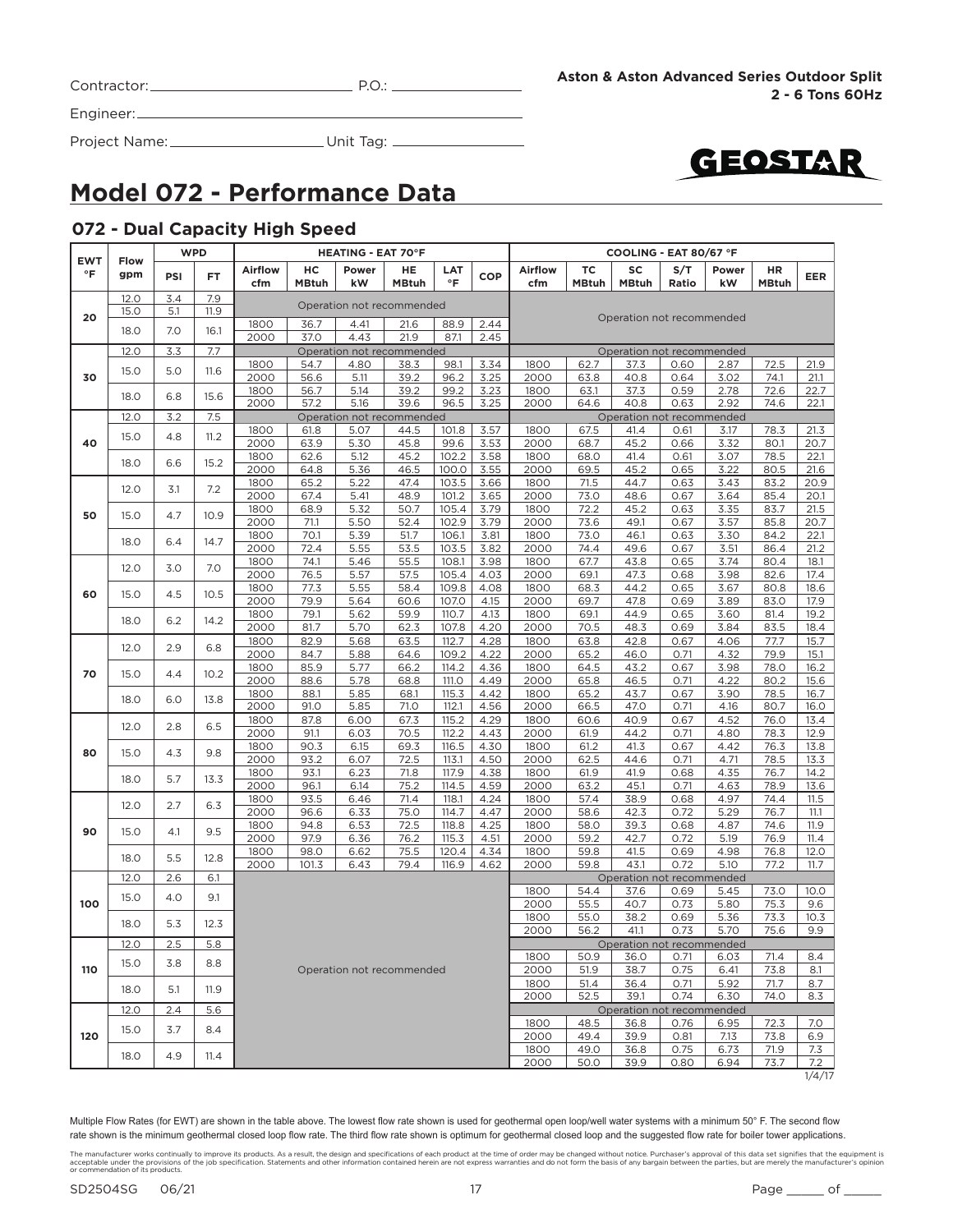| Contractor:   | PO:         |  |
|---------------|-------------|--|
| Engineer:     |             |  |
| Project Name: | . Unit Tag: |  |

GEOSTAR

## **Wiring Schematics**

#### **Dual Capacity Split - 208-230/60/1**

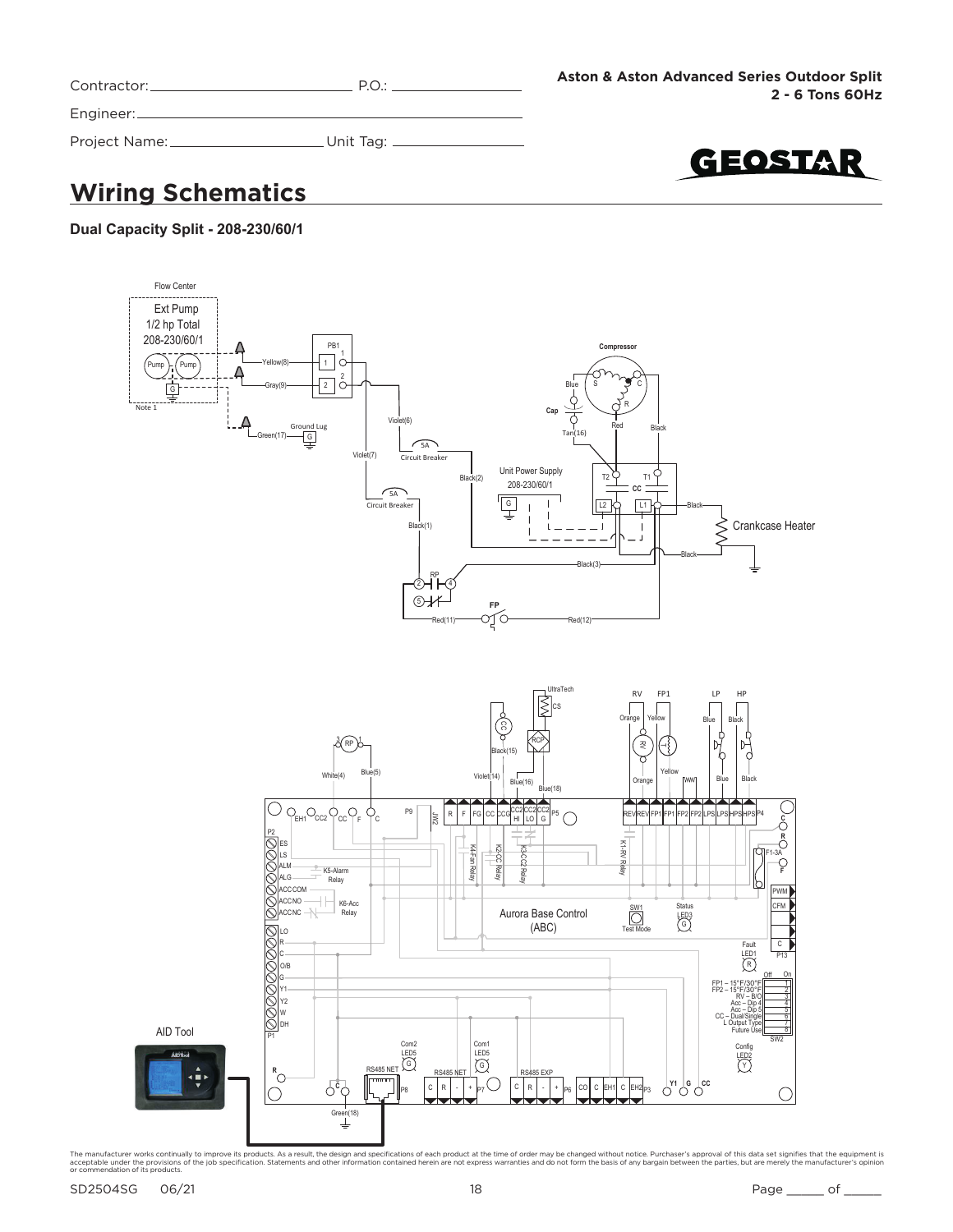| Contractor:     | $\mathsf{P}\cap\cdot$ |  |
|-----------------|-----------------------|--|
| Engineer:       |                       |  |
| Project Name: _ | . Unit Tag: .         |  |

# GEOSTAR

## **Wiring Schematics cont.**

#### **Dual Capacity Split - 208-230/60/1 cont.**



| <b>ABC SW2 Accessory Relay</b>  |              |              |  |
|---------------------------------|--------------|--------------|--|
| <b>DESCRIPTION</b>              | <b>SW2-4</b> | <b>SW2-5</b> |  |
| Cycle with Blower               | ON           | ON           |  |
| Cycle with Compressor           | OFF          | OFF          |  |
| Water Valve Slow Opening        | ON           | OFF          |  |
| Cycle with Comm. T-stat Hum Cmd | OFF          | ON           |  |

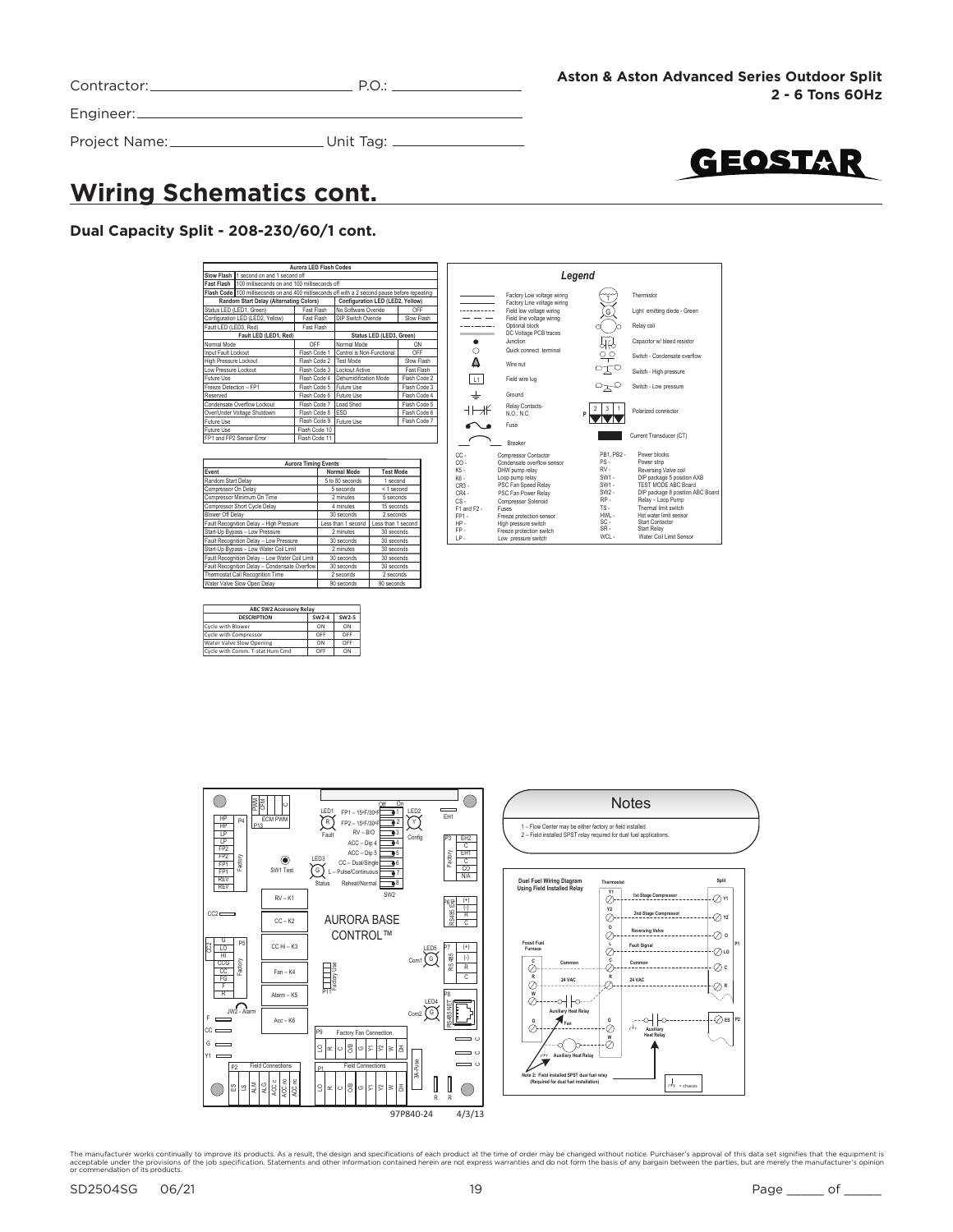| Contractor:   | $P.O$ :   |
|---------------|-----------|
| Engineer:     |           |
| Project Name: | Unit Tag: |

GEOSTAR

## **Wiring Schematics cont.**

**Dual Capacity Split with IntelliStart - 208-230/60/1**

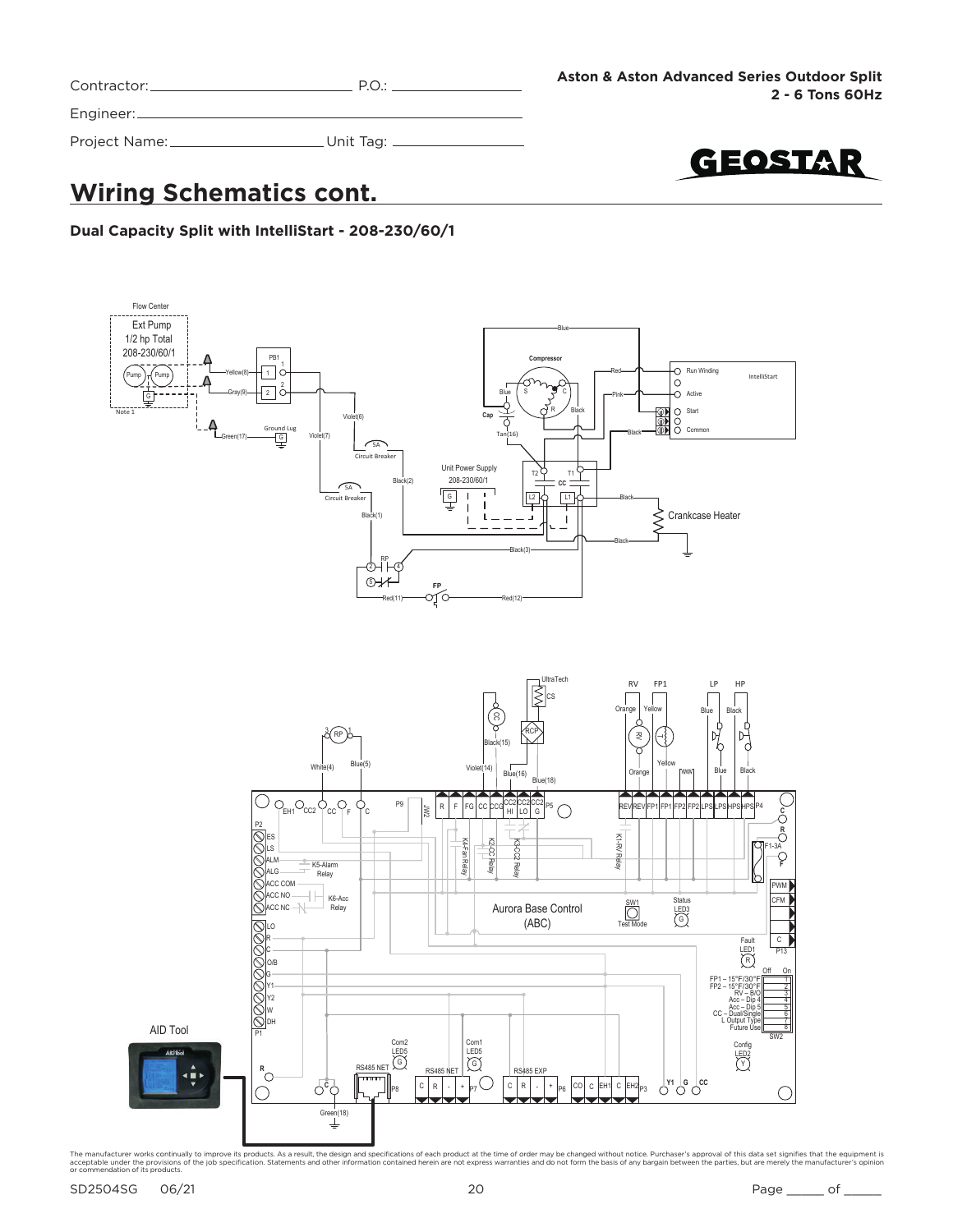| Contractor: |  |
|-------------|--|
|             |  |
|             |  |

Engineer:

Project Name: Unit Tag:



## **Wiring Schematics cont.**

#### **Dual Capacity Split with IntelliStart - 208-230/60/1 cont.**

|                        |                                              | Aurora LED Flash Codes |                                                                                                |              |
|------------------------|----------------------------------------------|------------------------|------------------------------------------------------------------------------------------------|--------------|
|                        | Slow Flash 1 second on and 1 second off      |                        |                                                                                                |              |
| Fast Flash             | 100 milliseconds on and 100 milliseconds off |                        |                                                                                                |              |
|                        |                                              |                        | Flash Code 100 milliseconds on and 400 milliseconds off with a 2 second pause before repeating |              |
|                        | Random Start Delay (Alternating Colors)      |                        | Configuration LED (LED2, Yellow)                                                               |              |
|                        | Status LED (LED1, Green)                     | Fast Flash             | No Software Overide                                                                            | OFF          |
|                        | Configuration LED (LED2, Yellow)             | Fast Flash             | DIP Switch Overide                                                                             | Slow Flash   |
| Fault LED (LED3, Red)  |                                              | Fast Flash             |                                                                                                |              |
|                        | Fault LED (LED1, Red)                        |                        | Status LED (LED3, Green)                                                                       |              |
| Normal Mode            |                                              | OFF                    | Normal Mode<br>ON                                                                              |              |
| Input Fault Lockout    |                                              | Flash Code 1           | Control is Non-Functional                                                                      | OFF          |
| High Pressure Lockout  |                                              | Flash Code 2           | <b>Test Mode</b>                                                                               | Slow Flash   |
| Low Pressure Lockout   |                                              | Flash Code 3           | Lockout Active                                                                                 | Fast Flash   |
| Future Use             |                                              | Flash Code 4           | Dehumidification Mode                                                                          | Flash Code 2 |
| Freeze Detection - FP1 |                                              | Flash Code 5           | Future Use                                                                                     | Flash Code 3 |
| Reserved               |                                              | Flash Code 6           | Future Use                                                                                     | Flash Code 4 |
|                        | Condensate Overflow Lockout                  | Flash Code 7           | Load Shed                                                                                      | Flash Code 5 |
|                        | Over/Under Voltage Shutdown                  | Flash Code 8           | <b>FSD</b>                                                                                     | Flash Code 6 |
| Future Use             |                                              | Flash Code 9           | Future Use                                                                                     | Flash Code 7 |
| Future Use             |                                              | Flash Code 10          |                                                                                                |              |
|                        | FP1 and FP2 Sensor Error                     | Flash Code 11          |                                                                                                |              |

| <b>Aurora Timing Events</b>                    |                    |                    |  |
|------------------------------------------------|--------------------|--------------------|--|
| Event<br>Normal Mode<br><b>Test Mode</b>       |                    |                    |  |
| Random Start Delay                             | 5 to 80 seconds    | 1 second           |  |
| Compressor On Delay                            | 5 seconds          | < 1 second         |  |
| Compressor Minimum On Time                     | 2 minutes          | 5 seconds          |  |
| Compressor Short Cycle Delay                   | 4 minutes          | 15 seconds         |  |
| Blower Off Delay                               | 30 seconds         | 2 seconds          |  |
| Fault Recognition Delay - High Pressure        | Less than 1 second | Less than 1 second |  |
| Start-Up Bypass - Low Pressure                 | 2 minutes          | 30 seconds         |  |
| Fault Recognition Delay - Low Pressure         | 30 seconds         | 30 seconds         |  |
| Start-Up Bypass - Low Water Coil Limit         | 2 minutes          | 30 seconds         |  |
| Fault Recognition Delay - Low Water Coil Limit | 30 seconds         | 30 seconds         |  |
| Fault Recognition Delay - Condensate Overflow  | 30 seconds         | 30 seconds         |  |
| Thermostat Call Recognition Time               | 2 seconds          | 2 seconds          |  |
| Water Valve Slow Open Delav                    | 90 seconds         | 90 seconds         |  |

| <b>ABC SW2 Accessory Relay</b>  |       |       |
|---------------------------------|-------|-------|
| <b>DESCRIPTION</b>              | SW2-4 | SW2-5 |
| Cycle with Blower               | ON    | ON    |
| Cycle with Compressor           | OFF   | OFF   |
| Water Valve Slow Opening        | ON    | OFF   |
| Cycle with Comm. T-stat Hum Cmd | OFF   | ON    |



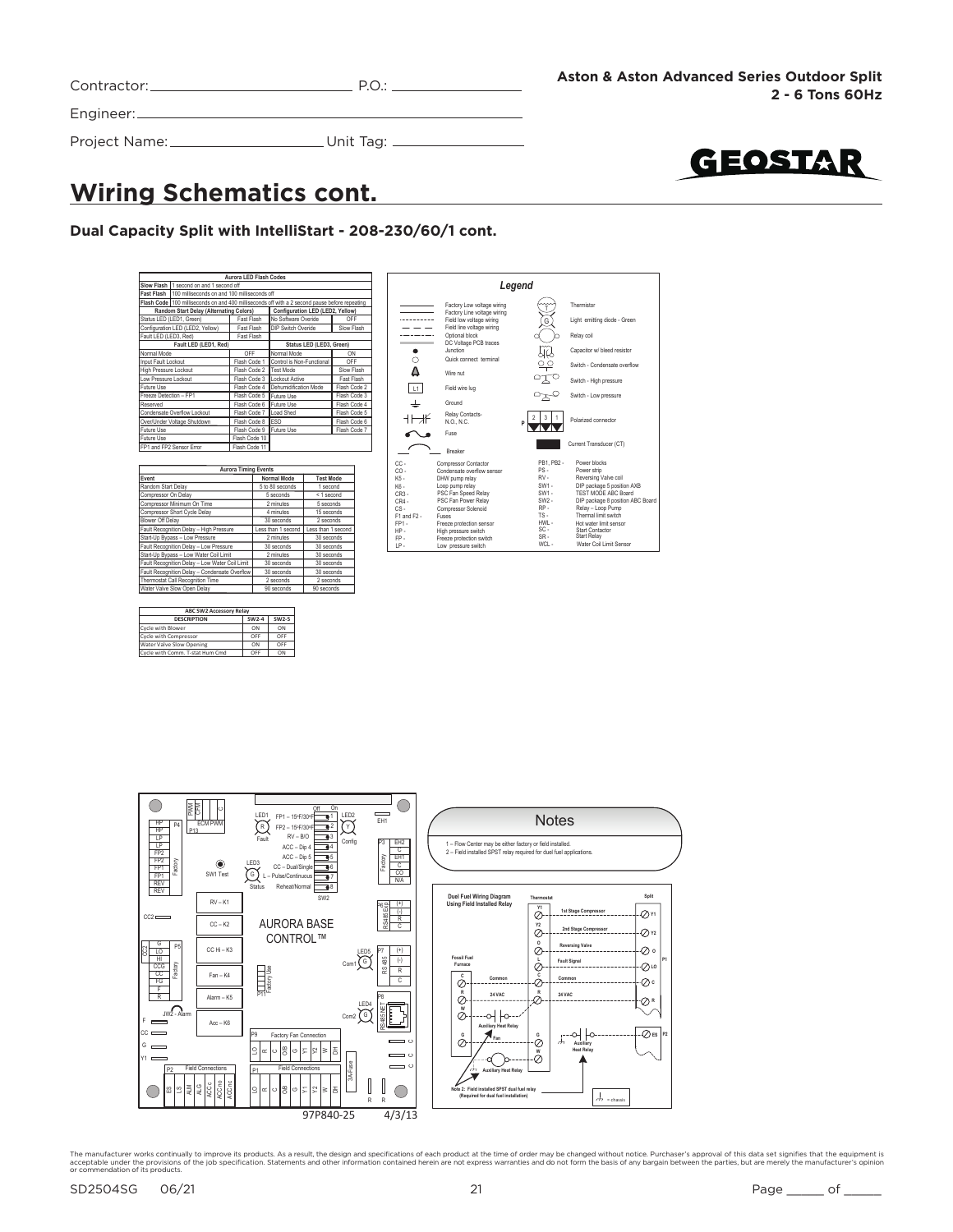| Contractor: |  |
|-------------|--|
|             |  |

Project Name: \_\_\_\_\_\_\_\_\_\_\_\_\_\_\_\_\_\_\_\_\_\_\_\_\_Unit Tag: \_

GEOSTAR

## **Wiring Schematics cont.**

#### **Dual Capacity Split with Aurora Advanced - 208-230/60/1**

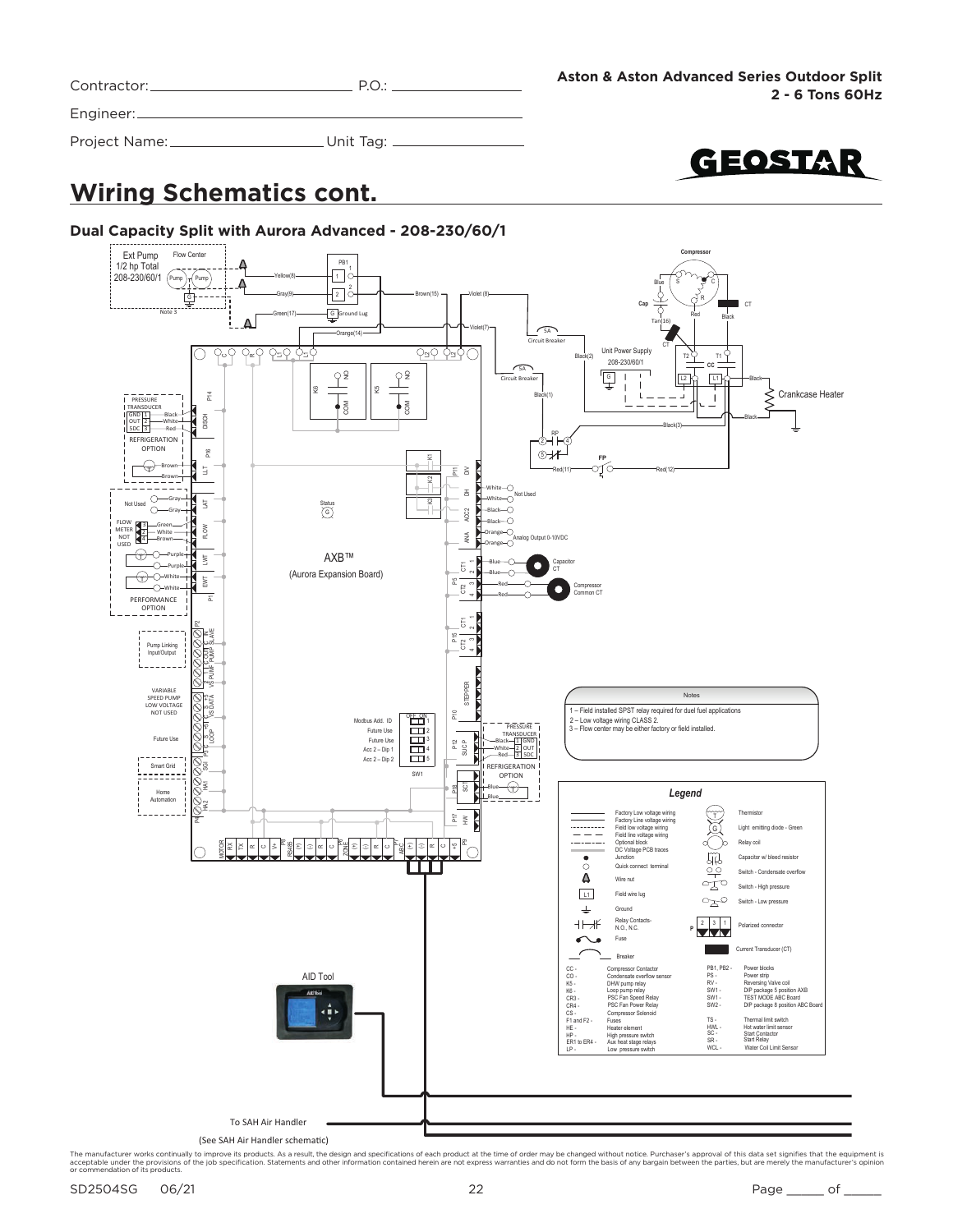| Contractor: _ | PO:       |  |
|---------------|-----------|--|
| Engineer:     |           |  |
| Project Name: | Unit Tag: |  |

GEOSTAR

**P2**

**P1**

## **Wiring Schematics cont.**

**Dual Capacity Split with Aurora Advanced - 208-230/60/1 cont.**



| Aurora LED Flash Codes |                                                         |                          |                                                                                                |              |
|------------------------|---------------------------------------------------------|--------------------------|------------------------------------------------------------------------------------------------|--------------|
|                        | Slow Flash 11 second on and 1 second off                |                          |                                                                                                |              |
|                        | Fast Flash 100 milliseconds on and 100 milliseconds off |                          |                                                                                                |              |
|                        |                                                         |                          | Flash Code 100 milliseconds on and 400 milliseconds off with a 2 second pause before repeating |              |
|                        |                                                         |                          | Random Start Delay (Alternating Colors) Configuration LED (LED2, Yellow)                       |              |
|                        | Status LED (LED1, Green)                                | Fast Flash               | No Software Overide                                                                            | OFF          |
|                        | Configuration LED (LED2, Yellow)                        | Fast Flash               | DIP Switch Overide                                                                             | Slow Flash   |
| Fault LED (LED3, Red)  |                                                         | Fast Flash               |                                                                                                |              |
| Fault LED (LED1, Red)  |                                                         | Status LED (LED3, Green) |                                                                                                |              |
| Normal Mode            |                                                         | OFF                      | Normal Mode                                                                                    | ON           |
| Input Fault Lockout    |                                                         | Flash Code 1             | Control is Non-Functional                                                                      | OFF          |
| High Pressure Lockout  |                                                         | Flash Code 2             | <b>Test Mode</b>                                                                               | Slow Flash   |
| Low Pressure Lockout   |                                                         | Flash Code 3             | Lockout Active                                                                                 | Fast Flash   |
| Future Use             |                                                         | Flash Code 4             | Dehumidification Mode                                                                          | Flash Code 2 |
| Freeze Detection - FP1 |                                                         | Flash Code 5             | Future Use                                                                                     | Flash Code 3 |
| Reserved               |                                                         | Flash Code 6             | Future Use                                                                                     | Flash Code 4 |
|                        | Condensate Overflow Lockout                             | Flash Code 7             | Load Shed                                                                                      | Flash Code 5 |
|                        | Over/Under Voltage Shutdown                             | Flash Code 8             | ESD                                                                                            | Flash Code 6 |
| Future Use             |                                                         | Flash Code 9             | Future Use                                                                                     | Flash Code 7 |
| Future Use             |                                                         | Flash Code 10            |                                                                                                |              |
|                        | FP1 and FP2 Sensor Error                                | Flash Code 11            |                                                                                                |              |

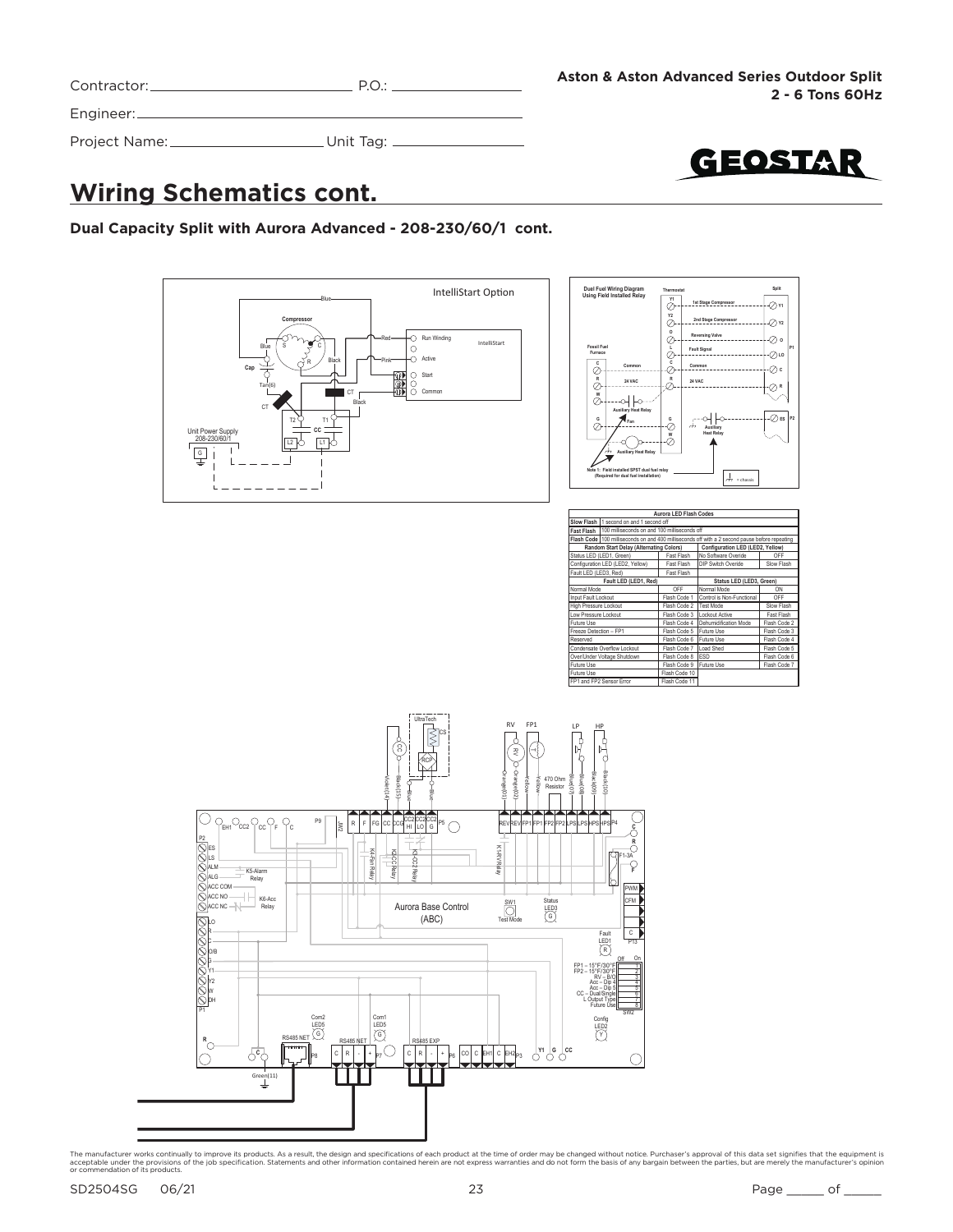Contractor: P.O.:

Engineer:

Project Name: \_\_\_\_\_\_\_\_\_\_\_\_\_\_\_\_\_\_\_\_\_\_\_\_Unit Tag: \_\_



## **Engineering Guide Specifications**

### **General**

Furnish and install geothermal Water Source Heat Pumps, as indicated on the plans. The geothermal heating/cooling units shall be reverse cycle split system configuration designed for use with DX heating and cooling coils. Units shall be AHRI/ISO 13256-1 certified and listed by a nationally recognized safety-testing laboratory or agency, such as ETL Testing Laboratory. Each unit shall be computer run-tested at the factory with conditioned water and operation verified to catalog data. Each unit shall be mounted on a pallet and shipped in a corrugated box or stretch-wrapped. The units shall be designed to operate with entering liquid temperature between 20°F and 120°F [-6.7°C and 48.9°C].

### **Casing and Cabinet**

The cabinet shall be fabricated from heavy-gauge galvanized steel and finished with corrosion-resistant powder coating. This corrosion protection system shall meet the stringent 1000 hour salt spray test per ASTM B117. The interior shall be insulated with 1/2-inch thick, multidensity, cleanable aluminum foil coated glass fiber with edges sealed or tucked under flanges. Standard cabinet panel insulation must meet NFPA 90A requirements, air erosion and mold growth limits of UL-181, stringent fungal resistance test per ASTM-C1071 and ASTM G21, and shall meet zero level bacteria growth per ASTM G22. Unit insulation must meet these stringent requirements or unit(s) will not be accepted.

### **Refrigerant Circuit**

All units shall contain a sealed refrigerant circuit including a hermetic motor-compressor, thermostatic expansion valve, reversing valve, coaxial tube water-to-refrigerant heat exchanger, compressor discharge muffler, accumulator, and service ports.

Compressors shall be high-efficiency scroll single speed or dual capacity type designed for heat pump duty and mounted on rubber vibration isolators. Compressor motors shall be single-phase PSC with overload protection.

The coaxial water-to-refrigerant heat exchanger shall be designed for low water pressure drop and constructed of a convoluted copper (cupronickel option) inner tube and a steel outer tube. Refrigerant to water heat exchangers shall be of copper inner water tube and steel refrigerant outer tube design, rated to withstand 600 psig (4135 kPa) working refrigerant pressure and 450 psig (3101 kPa) working water pressure. The thermostatic expansion valve shall provide proper superheat over the entire liquid temperature range with minimal "hunting."

All units shall have the source coaxial tube refrigerantto-water heat exchanger coated with ThermaShield. Refrigerant suction lines shall be insulated to prevent condensation at low liquid temperatures.

### **Electrical**

A control box shall be located within the unit compressor compartment and shall contain a 2 pole compressor contactor, circuit breakers for protecting loop pumps, terminal block for thermostat wiring, and solid-state controller for complete unit operation. Electromechanical operation WILL NOT be accepted. Units shall be nameplated for use with time delay fuses or HACR circuit breakers. Unit controls shall be 24 volt and provide heating or cooling as required by the remote thermostat/sensor. An Aurora, a microprocessor-based controller, interfaces with a multi-stage electronic thermostat to monitor and control unit operation shall be provided. The control shall provide operational sequencing, high and low pressure switch monitoring, freeze detection, lockout mode control, hot water and loop pump control, LED status and fault indicators, fault memory, field selectable options, and accessory output. The Lockout signal output shall have a pulsed option so that DDC systems can read specific lockout conditions from the control.

A detachable terminal block with screw terminals will be provided for field control wiring. All units shall have knockouts for entrance of low and line voltage wiring. The control box shall be harness plug wired for easy removal.

An optional Aurora Interface Diagnostic (AID) Tool shall communicate with the Aurora control allowing quick and easy access to setup, monitoring, and troubleshooting of any Aurora control. The device shall include the features of fault description and history, manual operation capability, sensor readings, timings, and other diagnostic tools.

*Optional IntelliStart® (compressor Soft Starter)* shall be factory installed for use in applications that require low starting amps, reduced compressor start-up noise, off-grid, and improved start-up behavior. IntelliStart shall reduce normal starting current by 60% on 208/60/1 units.

### **Piping**

Supply and return water connections shall be 1 in. [25.4 mm] GeoLink swivel fittings, which provide a union and eliminate the need for pipe wrenches and sealants when making field connections. All water piping shall be insulated to prevent condensation at low liquid temperatures.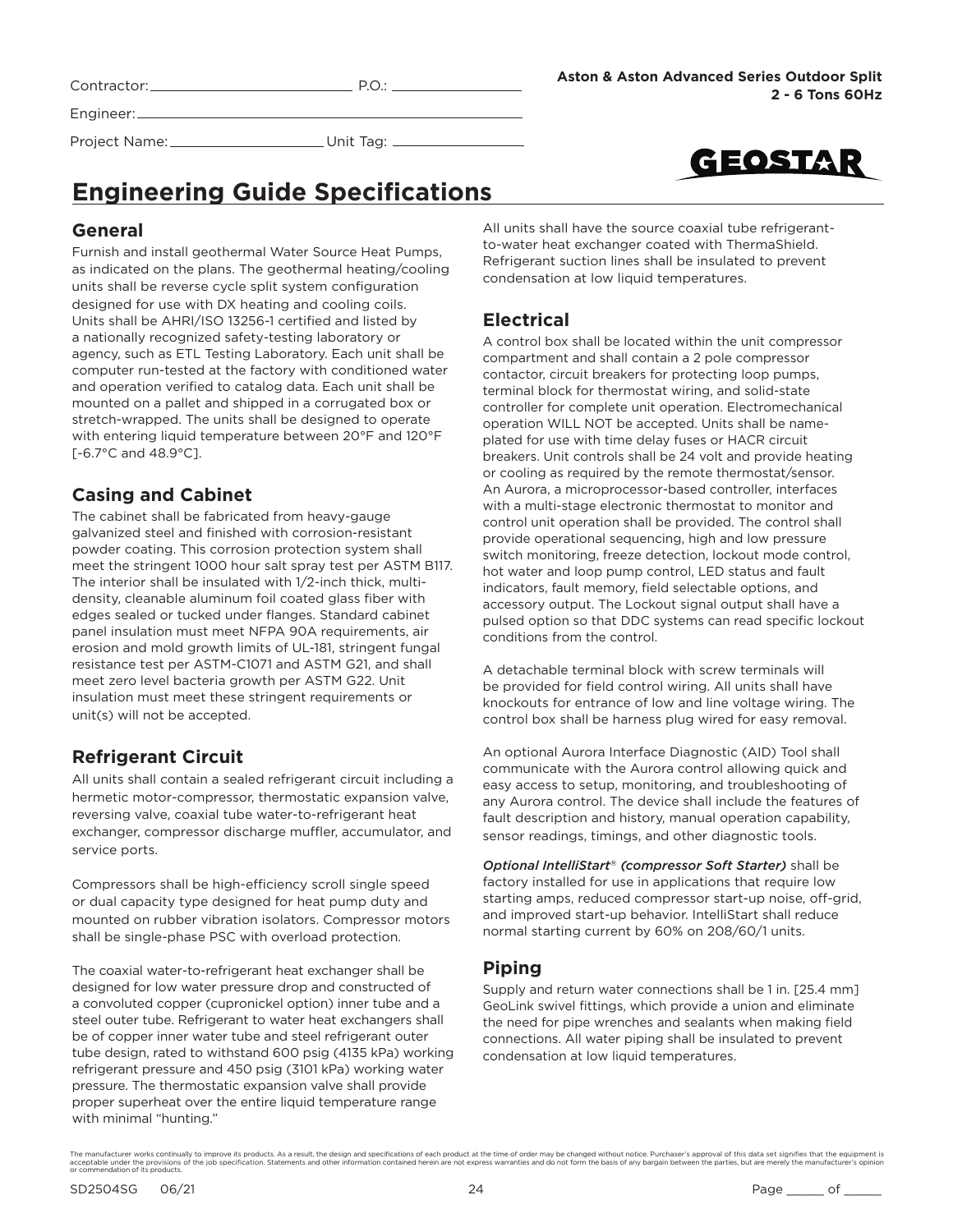| Contractor: |  |
|-------------|--|
|             |  |

Project Name: Unit Tag: \_



## **Engineering Guide Specifications cont.**

#### **Options and Accessories Cupronickel Heat Exchanger**

An optional cupronickel water-to-refrigerant heat exchanger shall be provided.

#### **Thermostat (field-installed)**

A multi-stage auto-changeover electronic digital thermostat shall be provided. The thermostat shall offer three heating and two cooling stages with precise temperature control. An OFF-HEAT-AUTO-COOL-EMERG system switch, OFF-AUTO blower switch, and indicating LEDs shall be provided. The thermostat shall display in °F or °C. The thermostat shall be a traditional 24 VAC type.

#### **Flow Center (field-installed)**

A self-contained module shall provide all liquid flow, fill and connection requirements for ground source closed loop systems up to 20 gpm. The pumps shall be wired to a power block located in the nearest unit. The heat pump units shall contain low voltage pump slaving control so that two units may share one flow center.

#### **Internally Mounted GeoLink Flow Center**

A self-contained module shall provide all liquid flow, fill and connection requirements for ground source closed loop systems up to 20 gpm. The pumps shall be wired to a power block located in the nearest unit.